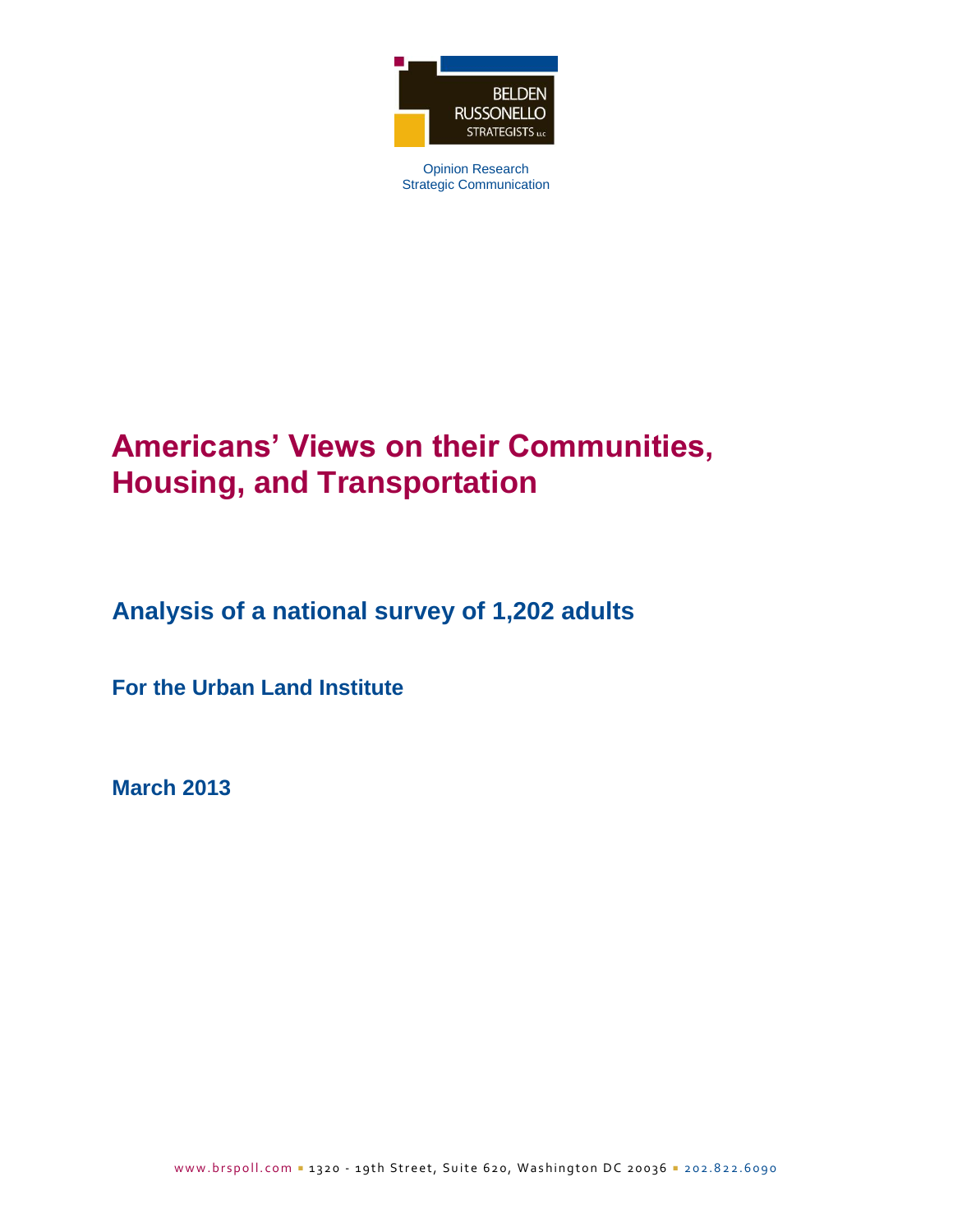# **Table of Contents**

## **Appendices**

- A. Detailed Methodology
- **B.** Crosstab Tables
- C. Questionnaire with Response Totals

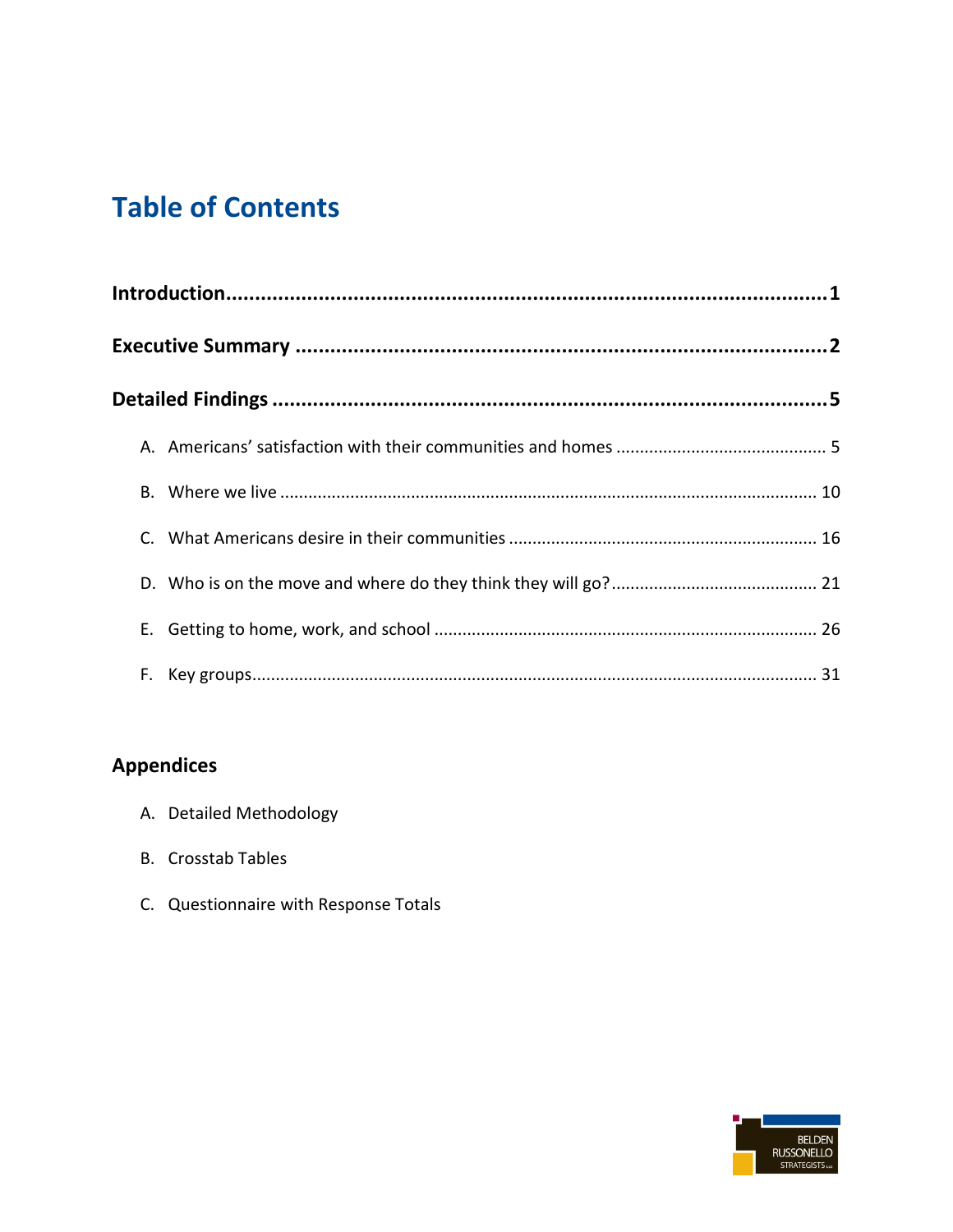# **Introduction**

The Urban Land Institute (ULI) asked Belden Russonello Strategists LLC to research Americans' satisfaction with their communities, housing, and transportation and what they want for themselves and their families. The survey results reported here cover the public's choices and expectations about where they live and how they travel to work and school and should serve as a benchmark to track the change in these views over a range of time.

The nationally representative telephone survey of 1,202 adults was conducted by live interviewers on landlines and cell phones from January 16 to February 3, 2013. The data have been weighted by gender, age, race, education, and size of MSA to match the American adult population. Generally speaking, the margin of sampling error for the results where  $N = 1,202$  is plus or minus 2.9 percentage points at the 95% confidence level. For smaller subgroups of the survey, the margin of error will be higher, as reflected in the table found in Appendix A. Detailed methodology, crosstab tables, and the questionnaire with response totals are appended to this report.

#### **Reading this report**

Tables and graphs included in this report highlight selected relevant survey findings and are expressed in percentages. The base for each table is all respondents unless otherwise noted. In reading the tables, when the percent sign (%) appears at the top of a column, the numbers add vertically; when % appears at the left of a row, the numbers add horizontally. An asterisk (\*) indicates less than 1%; a double hyphen (--) indicates zero. Due to weighting, rounding, omission of "don't know," "refused," or other responses, percentages may add to more or less than 100%. All data reflected in the report are exclusively from the survey.

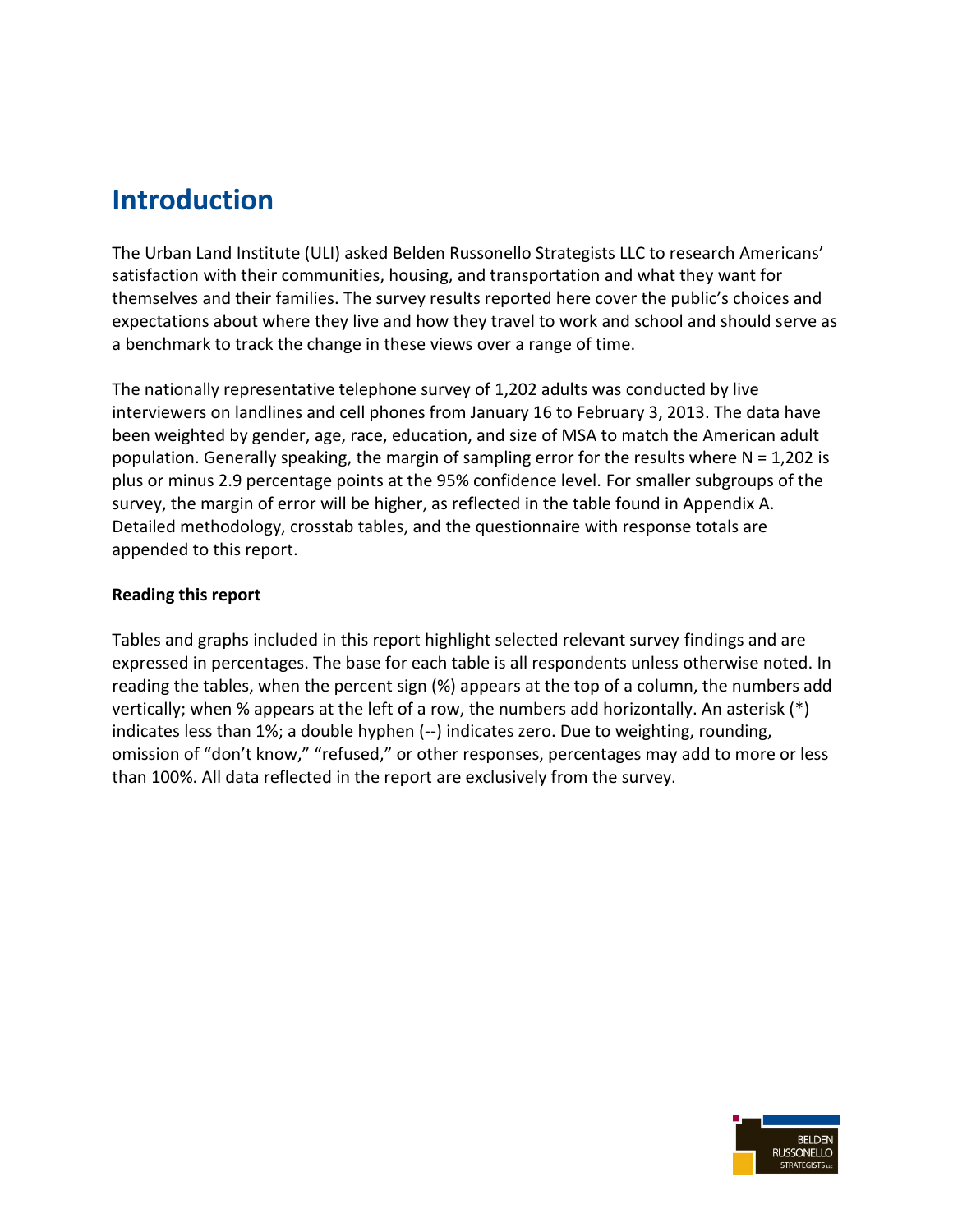## **Executive Summary**

The 2013 Housing and Transportation survey of 1,202 adults nationwide for the Urban Land Institute treats an array of interlocking themes about the public's satisfaction and desires for their homes, communities, and transportation. The report looks at residents' interest in compact development and at the different demands for communities and transportation by age and other variables.

**Our communities:** The survey reveals that nine in ten members of the American public are satisfied with their community's quality of life, and few worry that these communities are in danger of deteriorating. Indeed, groups who are least satisfied with where they currently live, such as Latinos and big-city residents, tend to be the ones who are the most optimistic and who think their communities are on the upswing.

**Urban and rural:** About a third of the American public lives in what they consider small towns, a third in middle-sized or big cities, 21% in suburbs, and 15% in rural areas. If given a choice, a quarter says they would like to be living in rural communities.

**Our castles:** Be it single-family houses, apartments, or other structures, most of us like where we live. Nine in ten Americans report satisfaction with their current residence, and four in five are happy with the range of housing choices in their communities. Even among pockets of less contentment with housing, for example among Generation Y (ages 18-34), Latinos, and big city residents, dissatisfaction does not rise to high levels.

**The enduring appeal of the single-family home:** Two-thirds of the American public say they live in detached single-family homes and the remainder in apartments, duplexes, row houses, and manufactured homes. Among those who believe they will move in the next five years, the appeal of the single-family home is strong, with two-thirds expecting to move into or remain in a detached single-family home.

**The lure of homeownership**: Seven in ten believe that buying a home is a good investment for them, even in the aftermath of the housing and mortgage difficulties the nation has witnessed in the last few years. Two-thirds of residents of the U.S. say they own their home and seven in ten renters are hopeful that within five years, they will join the ranks of homeownership.

**Nation on the move:** Almost one-third of Americans say they moved to a different home in the last five years – especially young people and big-city residents, as well as lower-income people, Latinos, and African Americans. Generally, movers sought bigger homes.

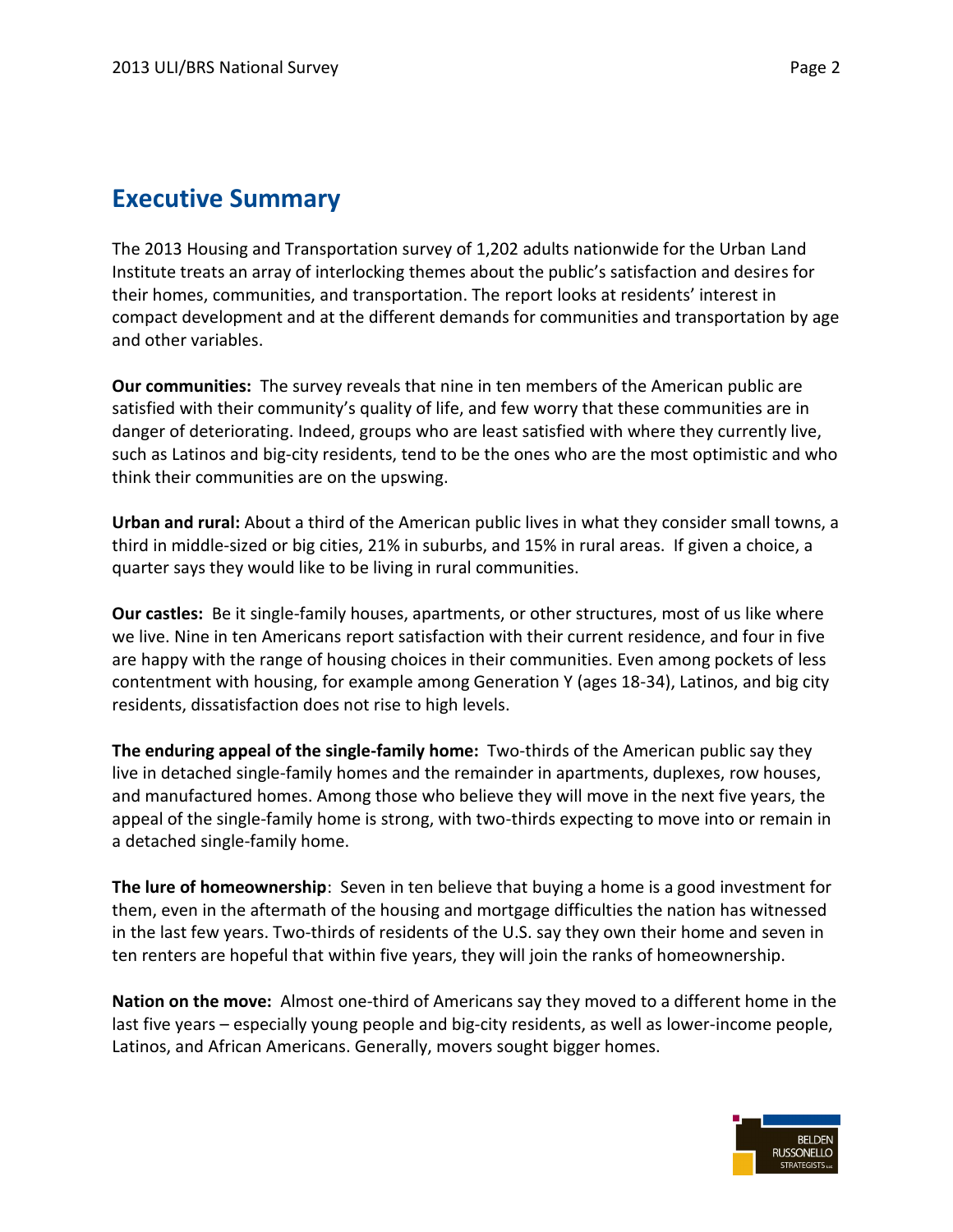Two in five think they will move within the next five years – especially Generation Y and people of color. Likely movers who are Baby Boomers (ages 48-66), white, and Midwesterner would like to swell the ranks of rural residents, whereas movers among Generation Y, people of color, Westerners, and singles express a heightened interest in city living.

**Commuting and driving:** We are a car-dependent population. Most Americans travel by car, truck, or motorcycle nearly every day, and when the two-thirds who commute regularly go to their jobs or school, 85% travel in a car.

Travel times to work or school divide in relative thirds: fewer than fifteen minutes, fifteen minutes to half an hour, and over half an hour. Rural and suburban residents and African Americans have the longest commutes, as about half need thirty minutes or more to travel to their employment or schools.

**Public transportation**: Overall, one in ten commuters uses public transit to get to school or work. Reliance on buses and trains is highest among people of color and, naturally, residents of urban areas. The public that is served by buses and trains say the quality of their public transit systems is satisfactory; however, half of those who do not have access to trains and buses are discontent with the lack of public transportation.

**The appeal of compact development:** While much of the public expresses a desire for singlefamily homes and rural and small town life, there are competing pressures and needs that recommend compact development. Proximity to jobs, schools, and medical services, as well as a community's walkability, are powerful draws for many Americans.

The demand for mixed-use development may rely on two resident profiles. One is young people and college graduates who are most enthusiastic about living in centers with shops and offices nearby and second, lower-income groups who would like to live in areas with more variety in housing type and economic diversity. Both of these profiles share an interest living close to where they work or go to school. They prefer to live in areas with public transit and would choose shorter commutes with smaller homes over longer commutes and bigger houses.

**Walkability:** Americans place high priority on having communities that are walkable and most are already at least somewhat content with this aspect of their own communities: seven in ten say their local sidewalks and crosswalks are satisfactory. One in five walks to a destination most days, and just under half do so at least once a week.

**Job market dissatisfaction:** One area of some discontent with community life is the number and quality of job and career opportunities. More than two in five say this situation in their community is unsatisfactory. This a problem most acutely felt by people of color and rural residents and, to a smaller degree, Generation Y and Baby Boomers.



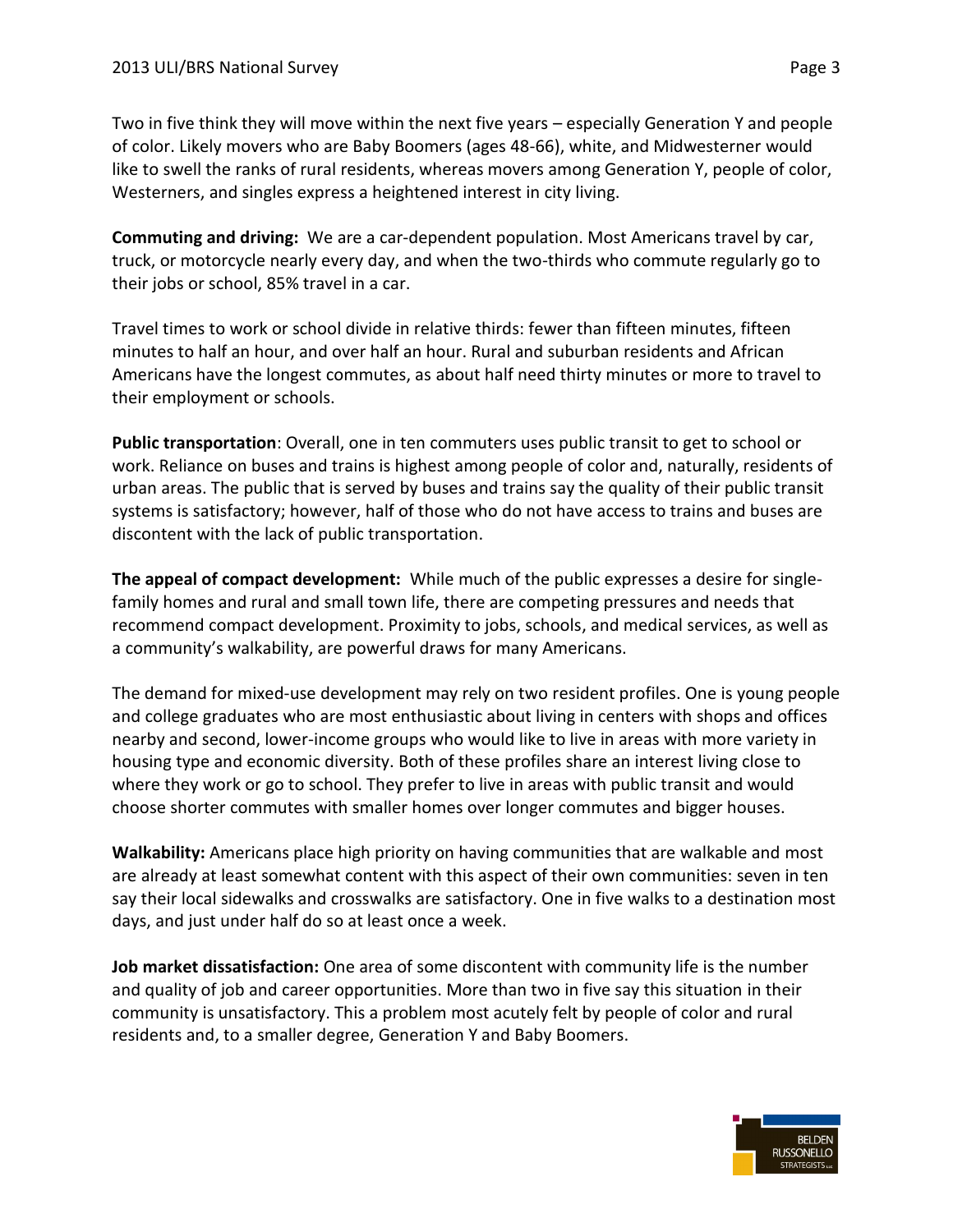**Generational variations:** As Americans age and their incomes rise and then fall, their housing and community preferences vary. **Generation Y**, the young adults ages 18 to 34 – half of whom are people of color – shows the strongest preference for mixed-use communities and types of housing, fitting with its current urban, apartment-living lifestyle. At the same time, members of Generation Y are among the least satisfied with where they live and the most likely to be anticipating moving. They want walkable communities and use public transit more than others – although they are also very car dependent.

Having moved into the married and child-rearing mode, members of **Generation X** – ages 35 to 47 – are largely homeowners in single-family residences. While many members of Generation X are anticipating moving, they are not likely to be looking for mixed-use communities, nor to push for mass transit. This group has the largest percentages of high-income members and if they move they will be seeking to buy single-family homes.

The **Baby Boomers**, now 48 to 66 years old, are the middle ground on housing and transportation desires and behaviors, and live in all different sizes of cities and towns. They are not as likely to move soon, but when they do, the Boomers desire smaller homes with shorter commutes. This cohort, as it eases into retirement, would like to be close to parks and apart from neighbors.

Finally, our oldest generations, **War Babies**, ages 67 to 82 and the **Silent Generation** ages 83 and older, are the most likely to stay in their current homes. These older adults, who are mainly out of the workforce, are especially likely to want to be in walkable neighborhoods and close to health services, family and friends, and shopping and entertainment.

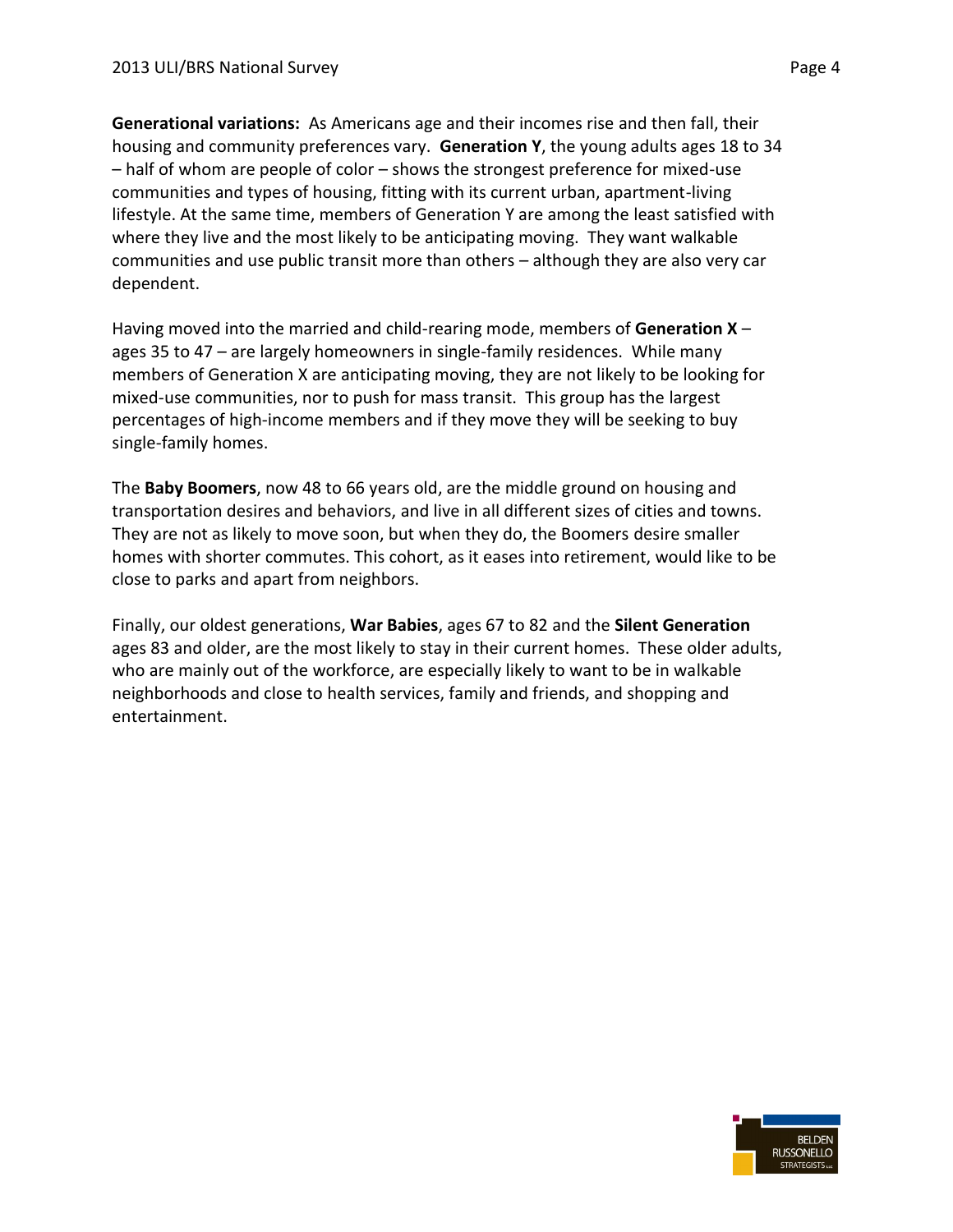# **Detailed Findings**

## **A. Americans' satisfaction with their communities and homes**

#### **1. Positive status and outlook for community quality of life**

Americans generally express high levels of contentment with the places where they currently live, with nearly nine in ten (87%) reporting satisfaction with quality of life in their community, including 49% who are very satisfied.

Most (63%) believe that the quality of life in their community is staying about the same, and one in five (19%) believe it is improving. Only 17% say they expect the quality of life to worsen in their communities.



**Chart 1: Satisfaction and Expectations for Quality of Life in Community**

Q1. My first question is about the quality of life in your community. Would you say you are very satisfied, somewhat satisfied, somewhat dissatisfied, or very dissatisfied with the quality of life in your community? Q2. Do you think the quality of life in your community is getting better, getting worse or staying about the same?

While majorities of all the demographic groups express satisfaction, disappointment is elevated among African Americans (19% dissatisfied), Latinos (24%), those who say they live in big cities (24%), and those with incomes under \$25,000 (21%).

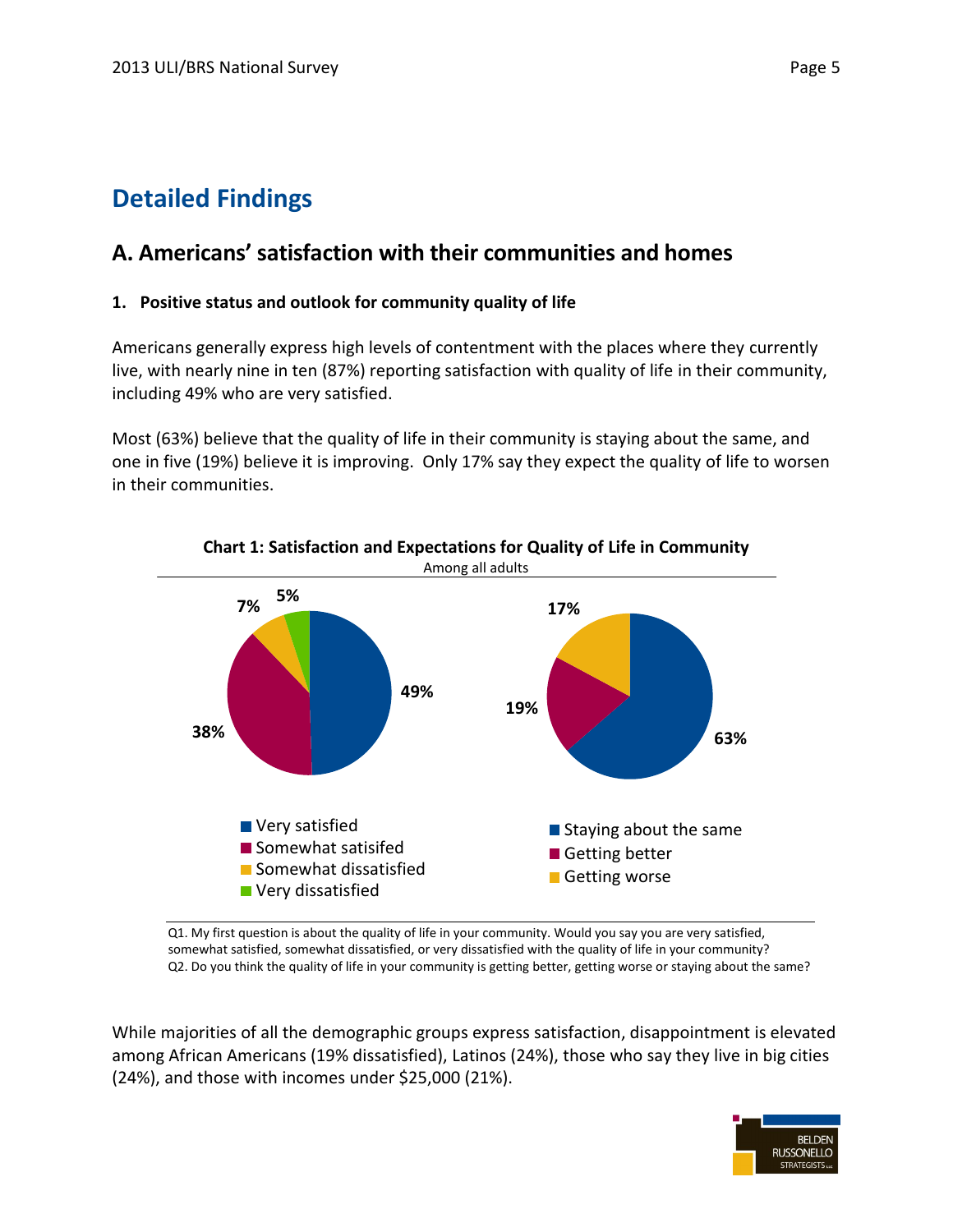

**Chart 2: Satisfaction with Community Quality of Life**

Q1. My first question is about the quality of life in your community. Would you say you are very satisfied, somewhat satisfied, somewhat dissatisfied, or very dissatisfied with the quality of life in your community?

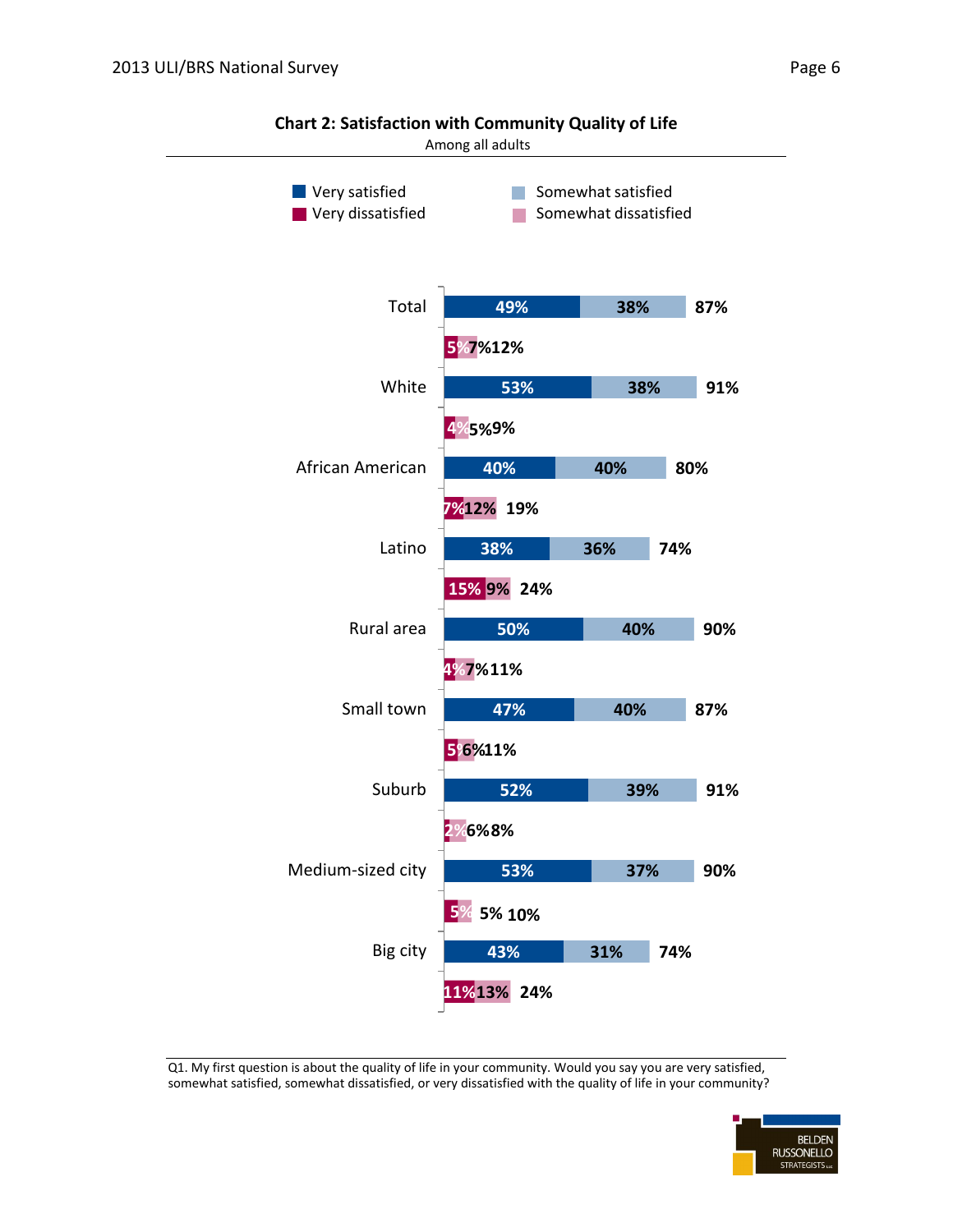The groups who are the least satisfied with their quality life today are those who are also most optimistic about the future. Thirty-one percent of Latinos, 26% of African Americans, and 29% of big city residents say they believe the quality of life is getting better in their communities.



Q2. Do you think the quality of life in your community is getting better, getting worse or staying about the same?

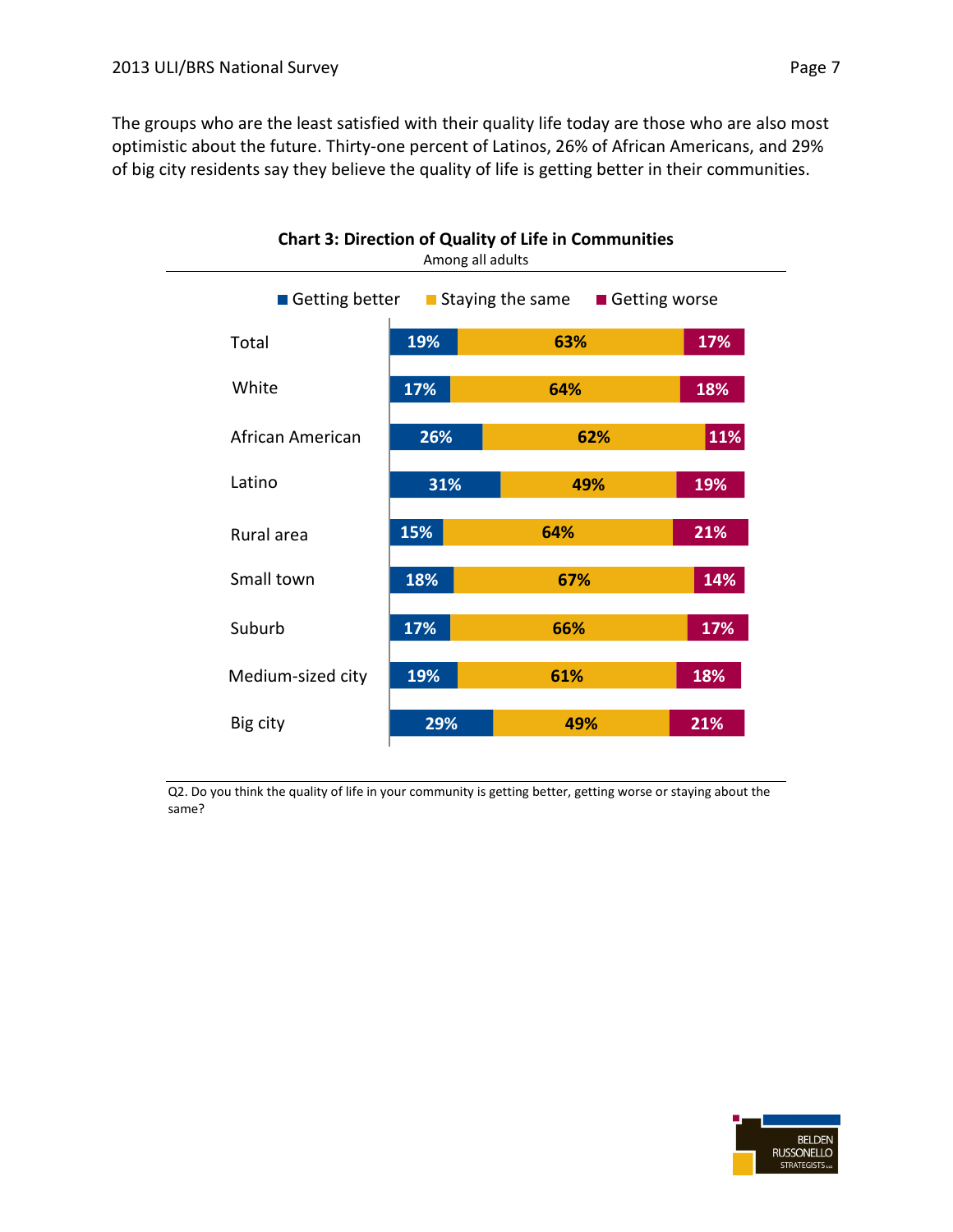#### **2. Satisfaction with attributes of community life**

The public's generally positive views about their communities are reinforced by the favorable way they feel about their housing and transportation options. However, there are trouble spots where employment and public transit are lacking.



Now I would like you to tell me how satisfied you are with each of the following: would you say you are satisfied or dissatisfied with [ITEM]? [RANDOMIZE Q21 – Q26] Q22. The home you live in currently; Q21. The range of different types of housing to choose from in your community; Q24A. [IF YES PUBLIC TRANSIT AVAILABLE IN Q15, n=855] The quality of the public transit that is available in your community; Q23. The range of transportation options available in your community; Q25. The sidewalks in your community; Q26. The number and quality of job and career opportunities in your community; Q24B. [IF NO PUBLIC TRANSIT NOT AVAILABLE, DK, REF IN Q15, n=322] The availability of public transit in your community

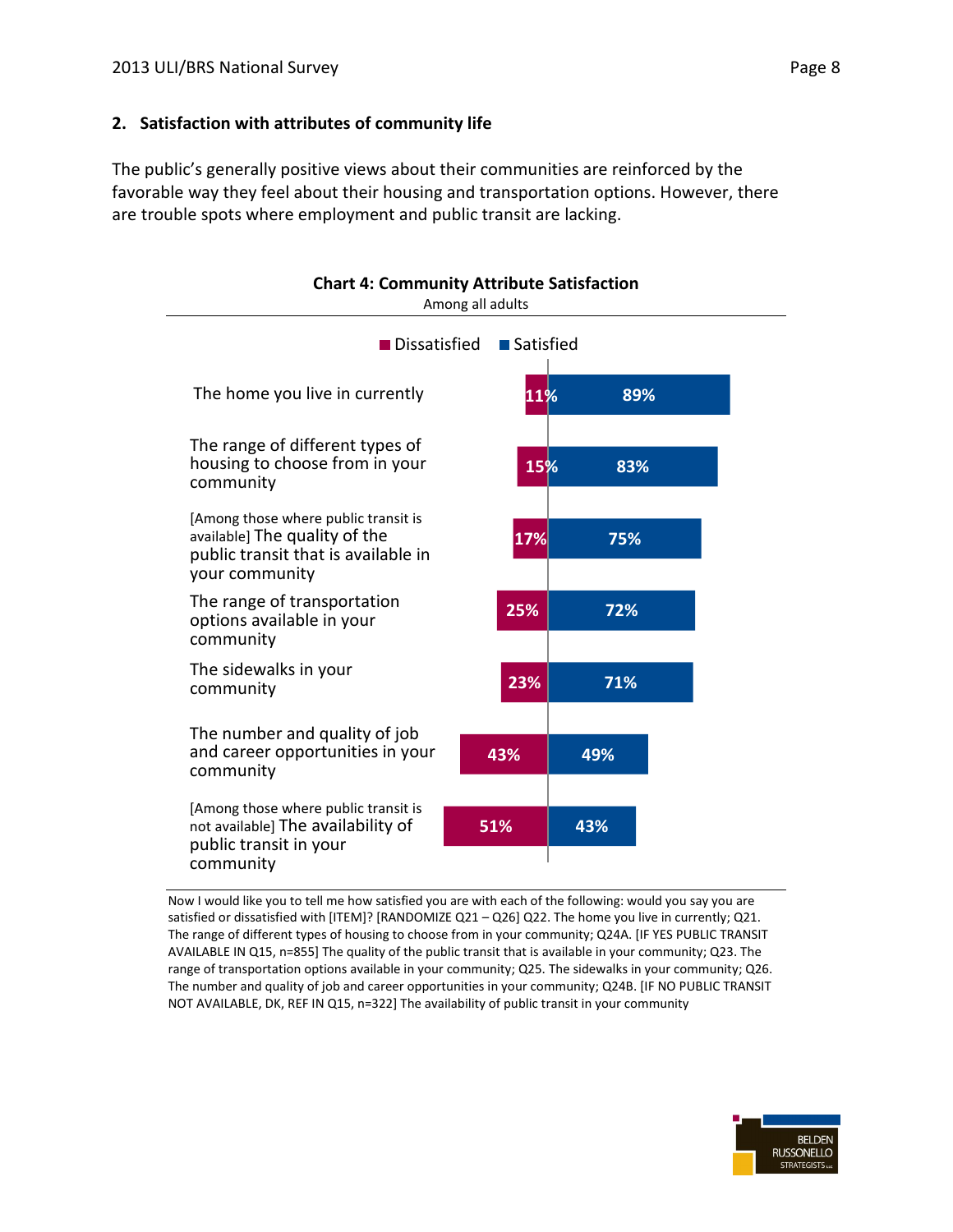**Homes**: The overall contentment with communities is reflected in the high degree of satisfaction Americans have with their own homes and surroundings. Nine in ten (89%) report that they are satisfied with their current homes. Eighty-three percent are satisfied with the range of housing types available in their areas.

Yet, some segments of the population express less dissatisfaction. Gen Y, Latinos, renters, people living in big cities, and those who are likely to move are not as happy as their counterparts about housing. Compared to other demographic segments, these groups all register higher levels of dissatisfaction with the **range of housing options** (21% dissatisfied among Gen Y; 24% Latinos; 20% renters; 21% big city; and 21% likely movers) and with their **current home** (20% Gen Y; 23% Latinos; 22% renters; 19% big city; and 19% likely movers).

**Ease of getting around – transportation and walkability in communities:** Americans also largely feel satisfied with the sidewalks in their communities (71%) and the range of transportation options in the communities where they live (72%).

However, views on transportation attitudes hinge on whether communities have public transit available or not. Many of those without public transportation options in their community are not happy about it. Fully 51% of this group expresses dissatisfaction with the availability of public transportation options in their community. On the flip side, 75% of those who have public transportation available are satisfied with its quality.

**Local employment opportunities**: While Americans express a good deal of contentment with their housing and ways to get around, there is a strong undercurrent of unease about jobs in their communities. This dissatisfaction splits the public: 49% are satisfied, but 43% are dissatisfied with the number and quality of job and career opportunities around them. We can surmise that, no matter individuals' appreciation for their own home and community, work prospects may drive them to move and to seek homes in the places where jobs are available.

People of color and the youngest and older residents feel a lack of employment opportunities most acutely. Gen Y and Boomers (both at 46% satisfied) register less satisfaction with the job opportunities in their community as compared to Gen X (56%), reflecting perhaps the more difficult employment conditions for the youngest and oldest Americans of working age. While a small majority of whites (53%) are satisfied with the job and career opportunities in their community, majorities of African Americans (58% dissatisfied), Latinos (55%), and rural residents (56%) are not content.

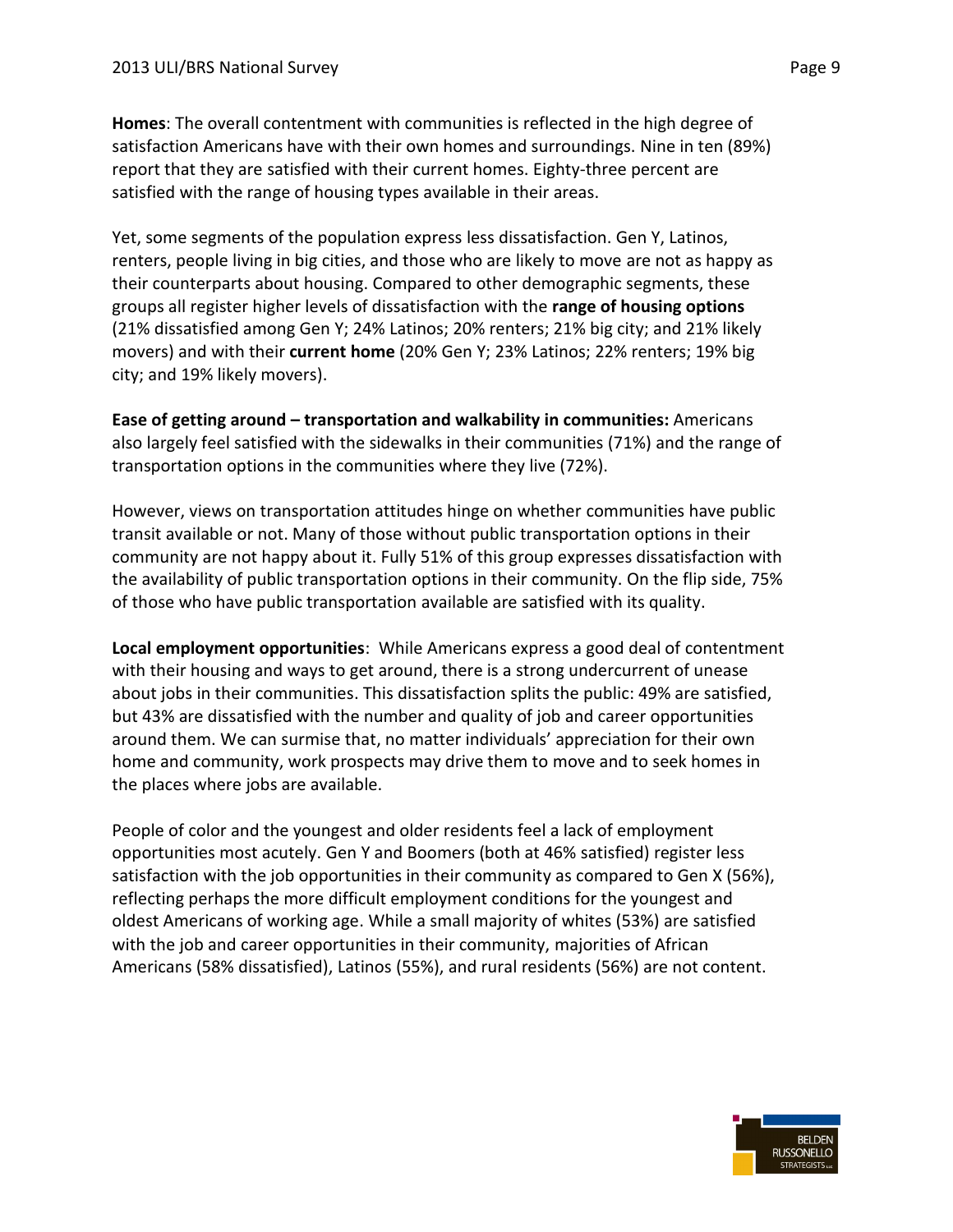### **B. Where we live**

The concept of homeownership as a key element of the American Dream is alive and well, and most Americans believe homeownership is still a good investment. Two-thirds of residents of the U.S. say they currently own their own home and many others expect to join them in the next five years.

#### **1. Beliefs about investing in a home**

Despite the recent housing mortgage crisis, seven in ten Americans (71%) believe that homeownership is a good investment for them personally. Gen X (79%), higher income Americans (87%), and college graduates (80%) are especially likely to say that buying real estate would be a smart move.



Which of these pairs of statements do you agree with more Q37. [Buying a home is probably a good investment for me] OR [buying a home is probably not so good of an investment for me].

#### **2. Patterns of owning and renting**

According to our survey results, housing in the U.S. is dominated by homeowners, with 66% owning their home and 32% renting. Ownership is highest among people who are 35 and older (78% Gen X, 80% Boomers, and 74% War Babies and Silent Generation), white (76%), and rural residents (86%), as well as those who have incomes of \$50,000 to \$75,000 (81%) or above \$75,000 (85%) and higher education levels (80% for both those with bachelor's and postgraduate degrees).

On the other hand, renting is dominant among Generation Y (54%), African Americans (63%), Latinos (52%), and big city residents (53%).

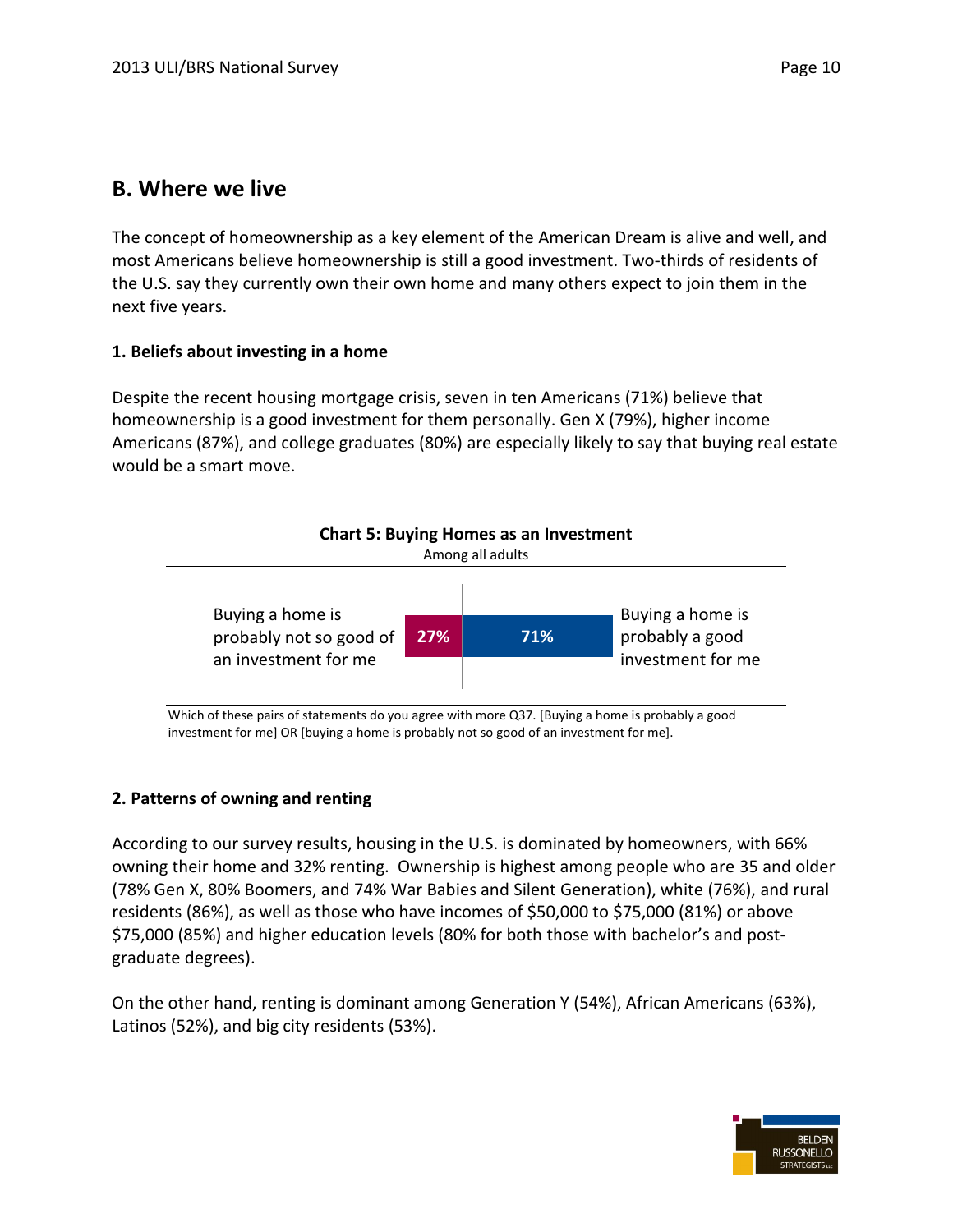| aσ<br>ο |  |
|---------|--|
|         |  |

| Chart 6: Renting and Owning Homes<br>Among all adults     |     |     |  |  |  |
|-----------------------------------------------------------|-----|-----|--|--|--|
| <b>■</b> Rent<br><b>■Own</b>                              |     |     |  |  |  |
| Total                                                     | 32% | 66% |  |  |  |
| Married                                                   | 20% | 80% |  |  |  |
| Single                                                    | 46% | 50% |  |  |  |
| Unlikely to move                                          | 20% | 80% |  |  |  |
| Likely to move                                            | 47% | 48% |  |  |  |
| $$75k+$                                                   | 14% | 85% |  |  |  |
| \$50k-\$75k                                               | 19% | 81% |  |  |  |
| \$25k-50k                                                 | 44% | 54% |  |  |  |
| $<$ \$25 $k$                                              | 56% | 40% |  |  |  |
| Gen Y                                                     | 54% | 40% |  |  |  |
| Gen X                                                     | 22% | 78% |  |  |  |
| <b>Baby Boomer</b>                                        | 20% | 80% |  |  |  |
| War Babies and Silent                                     | 26% | 74% |  |  |  |
| White                                                     | 22% | 76% |  |  |  |
| African American                                          | 63% | 33% |  |  |  |
| Latino                                                    | 52% | 44% |  |  |  |
| Rural area                                                | 12% | 86% |  |  |  |
| Small town                                                | 32% | 66% |  |  |  |
| Suburb                                                    | 28% | 71% |  |  |  |
| Medium-sized city                                         | 38% | 59% |  |  |  |
| Big city                                                  | 53% | 46% |  |  |  |
| <hs diploma<="" hs="" td=""><td>40%</td><td>57%</td></hs> | 40% | 57% |  |  |  |
| Some college                                              | 31% | 66% |  |  |  |
| College graduate                                          | 19% | 80% |  |  |  |
| Post-graduate                                             | 18% | 80% |  |  |  |

#### **Chart 6: Renting and Owning Homes**

Q6. Do you own or rent your primary residence?

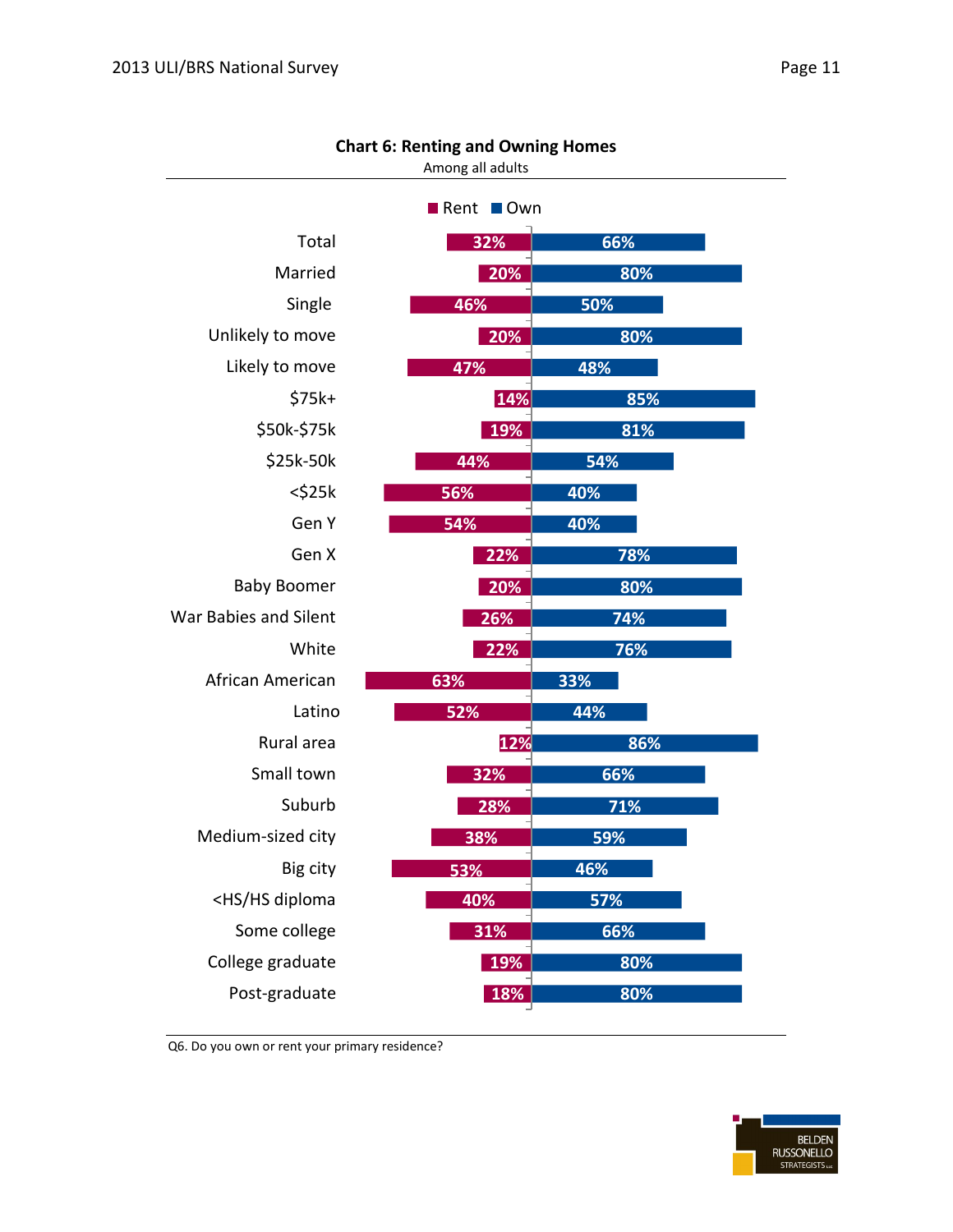Two-thirds (66%) report living in single-family, detached houses, nearly one in five resides in apartment buildings (18%), and 15% live in other types of dwellings including duplexes, row houses, townhouses, or manufactured homes.



Q5. Now I have some questions about your home that is your primary residence. Do you currently live in an apartment building; a duplex; a row house or townhouse; a single-family detached home; a manufactured or mobile home; or something else?

Housing is closely related to the size of the community in which people live. For example, 34% of big city residents live in apartment buildings versus four percent of rural Americans. Only 48% of big city residents are in single-family, detached homes compared to 74% of suburbanites and 65% of rural residents.

Living in a single-family house is not only related to size of community, but also to their stage in life. It is a goal that Americans move closer to as they age, marry, and earn more. Fully eight in ten married people, more than eight in ten with incomes of \$50,000 or more, and more than seven in ten of Generation X and Baby Boomers have achieved that status. On the other hand, half of people of color, singles, and Gen Y live in apartments, row and townhouses, and duplexes.

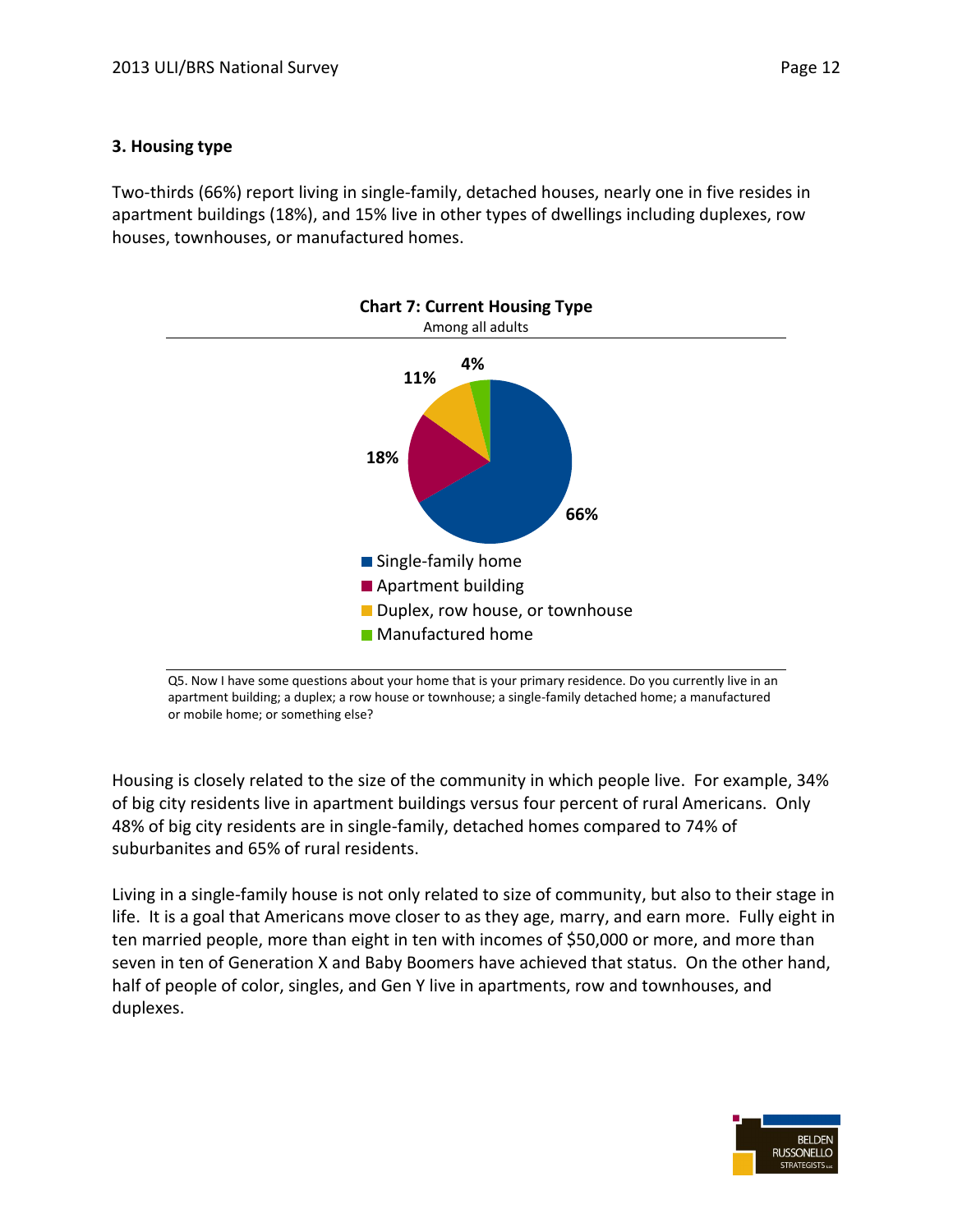| Single family home<br>Apartment building          |                   |          |  |  |  |  |
|---------------------------------------------------|-------------------|----------|--|--|--|--|
| Duplex, row house, or townhouse Manufactured home |                   |          |  |  |  |  |
| Total                                             | 66%<br>18% 11% 4% |          |  |  |  |  |
| Married                                           | 81%               | 7%8% 4%  |  |  |  |  |
| Single                                            | 48%<br>32%        | 15% 5%   |  |  |  |  |
| Unlikely to move                                  | 74%<br>13%8% 5%   |          |  |  |  |  |
| Likely to move                                    | 56%<br>26%        | 15% 3%   |  |  |  |  |
| \$75k+                                            | 85%               | 6%7% 1%  |  |  |  |  |
| \$50k-\$75k                                       | 80%               | 10%8% 1% |  |  |  |  |
| \$25k-\$50k                                       | 19%<br>55%<br>20% | 5%       |  |  |  |  |
| $<$ \$25 $k$                                      | 42%<br>39%        | 9% 10%   |  |  |  |  |
| Gen Y                                             | 49%<br>31%        | 15% 4%   |  |  |  |  |
| Gen X                                             | 11%10%<br>75%     | 5%       |  |  |  |  |
| <b>Baby Boomer</b>                                | 11% 7% 4%<br>76%  |          |  |  |  |  |
| War Babies and Silent                             | 18% 12% 3%<br>65% |          |  |  |  |  |
| White                                             | 13% 9% 5%<br>72%  |          |  |  |  |  |
| African American                                  | 46%<br>43%        | 11%      |  |  |  |  |
| Latino                                            | 51%<br>23%<br>23% | 2%       |  |  |  |  |
| Rural area                                        | 80%<br>4%3%11%    |          |  |  |  |  |
| Small town                                        | 65%<br>20% 9% 5%  |          |  |  |  |  |
| Suburb                                            | 12% 12% 1%<br>74% |          |  |  |  |  |
| Medium-sized city                                 | 59%<br>23%        | 15% 3%   |  |  |  |  |
| Big city                                          | 48%<br>34%        | 15% 2%   |  |  |  |  |
|                                                   |                   |          |  |  |  |  |

**Chart 8: Type of Current Residence**

Among all adults

Q5. Now I have some questions about your home that is your primary residence. Do you currently live in an apartment building; a duplex; a row house or townhouse; a single-family, detached home; a manufactured or mobile home; or something else? [SOMETHING ELSE] What is that? [IF RESPONDENT SAYS CONDO OR CO-OP FOLLOW-UP WITH] Is that an apartment building, duplex, or townhouse?

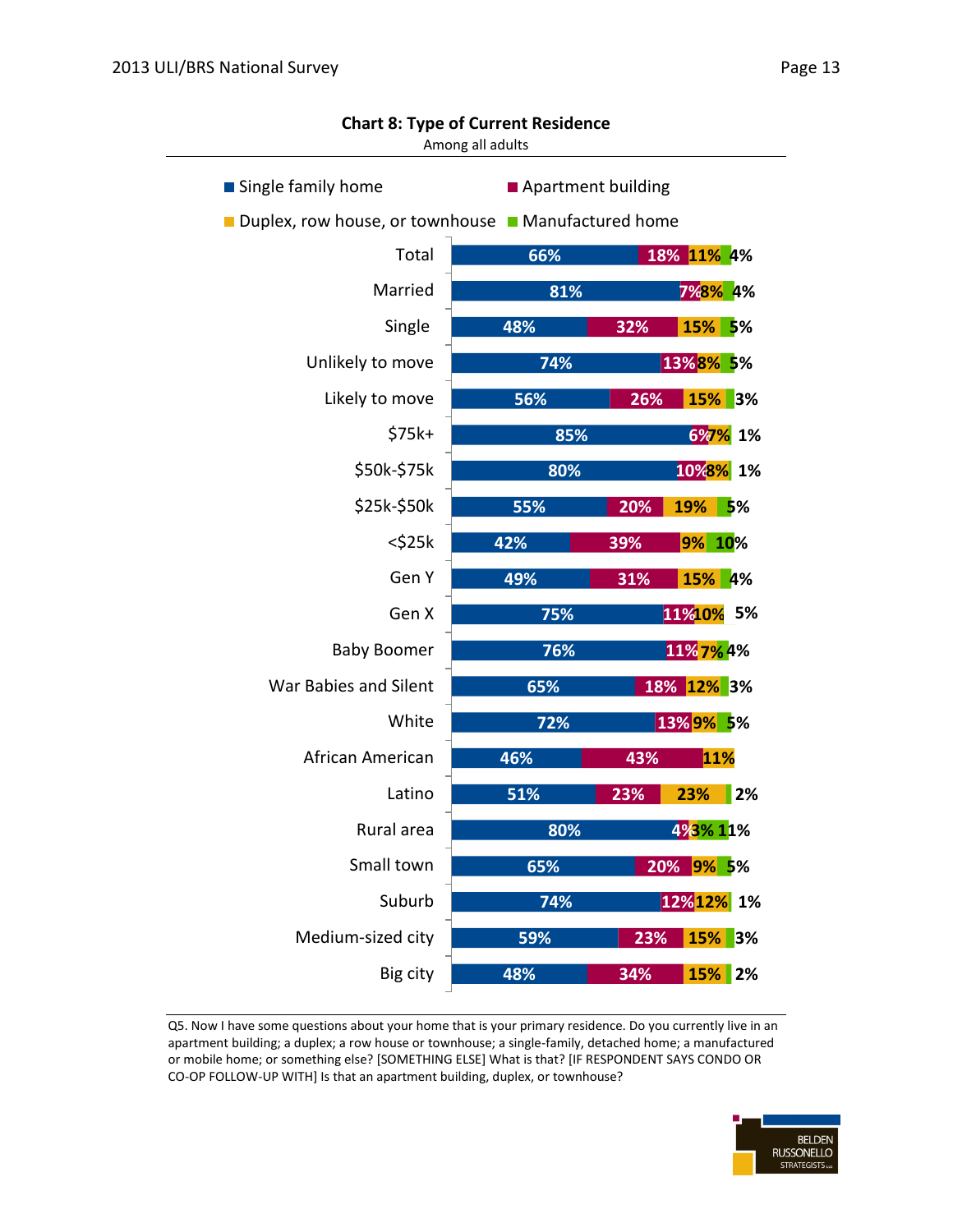#### **4. Urban and rural**

Much of the American public prefers a small town or rural lifestyle and nearly half describe the place they now live as such (32% small town, 15% rural area). If people could live where they wanted in the next five years, half would live in either a small town (26%) or a rural area (24%). Suburbs appeal to 17% of the population, medium-sized cities to 16%, and big cities to 12%.



Q3. Would you describe where you live as being a rural area, a small town, a medium-sized city, a big city, a suburb near a city, or something else? [SOMETHING ELSE] What is that? Q4. If you could live any place in the next five years, would it be a rural area, a small town, a medium-sized city, a big city, a suburb near a city, or something else? [SOMETHING ELSE] What is that?

Seventy percent of rural residents would choose to stay there in the future, compared to a tiny three percent of rural residents who would rather live in a big city. In contrast, only 36% of big city residents would choose to live in a big city in the future; 18% see themselves in a rural area and 17% in a suburb.

Gen Y shows the strongest preference for the city lights: 40% would pick a big or medium-sized city in five years, whereas Baby Boomers lean toward rural areas (30%) and small towns (29%). However, the oldest cohorts, people over 67, are notably **not** interested in living back on the farm (only 16% would choose rural areas).

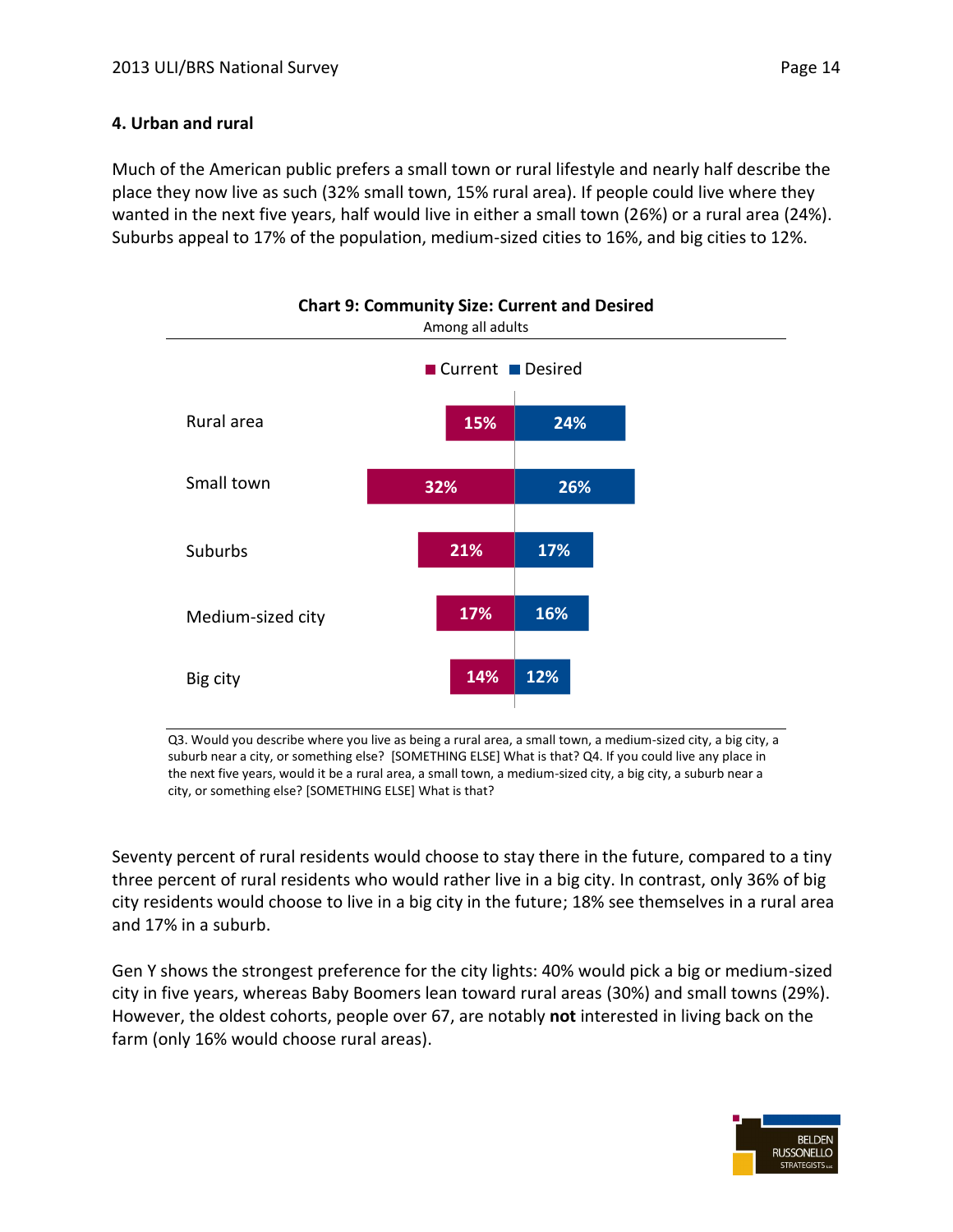African Americans and Latinos say they would prefer big cities (20% and 26%, respectively) and suburbs (27% and 20%, respectively) in higher than average numbers. While people in the Midwest and the South Atlantic lean toward a preference for a rural lifestyle (31% and 30%, respectively), Westerners are more interested in medium-sized cities (25%) than Americans overall.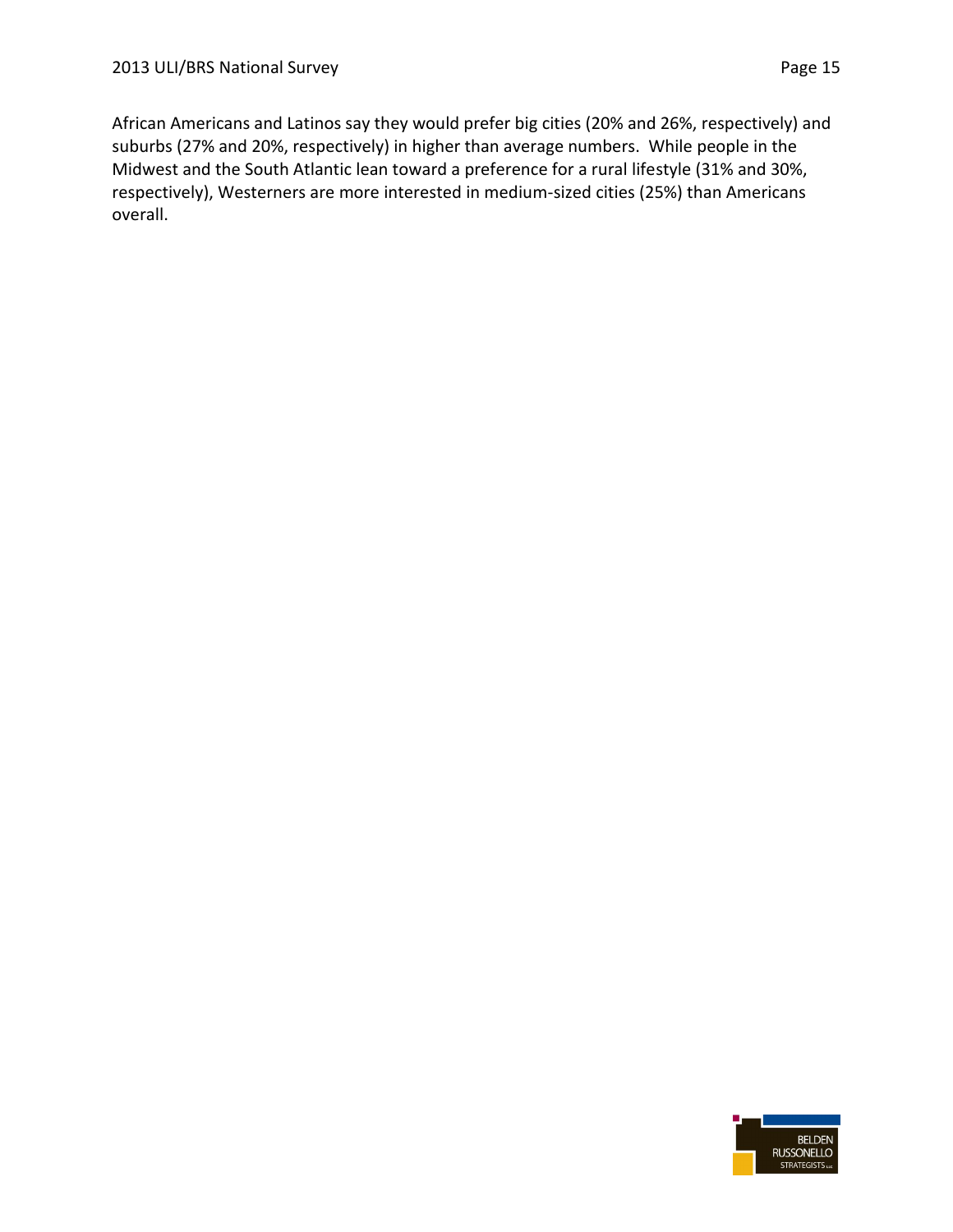### **C. What Americans desire in their communities**

#### **1. Importance of community characteristics**

We often hear that safety and high-quality schools are the basic criteria for Americans when they seek a place to live, whether they are single, raising families, or retiring. Regardless of one's stage in life, the research confirms feeling safe in one's home and neighborhood is naturally a top requirement. On the other hand, the survey reveals that while the quality of public education in a community is an important factor for many, it gets strong competition from other characteristics as people move out of their child-rearing years.

We presented respondents in the survey with a series of community characteristics and asked them to rate these aspects on a scale of one to ten, where one indicated that the attribute would be extremely unimportant to them and ten indicated an attribute would be extremely important to them in choosing their next community or staying in their current one.

To clarify the relative importance of the attributes, we collapsed the scoring into low (1 to 5) and high (6 to 10) ratings and subtracted the low from the high. The differentials between the 6 to 10 high scores and the 1 to 5 low scores for each of the community characteristics show distinctions in relative importance to the public. Thus, the higher the + score associated with a characteristic, the more common it is to be important to people in thinking about where they would like to live.

Overall, the safety of a neighborhood and the quality of public schools top the list, as one would expect. In addition, high on the list are privacy and practical considerations. After safety (+84 percentage point differential) and schools (+59), the next most important aspects are these:

- Desire for plenty of space between neighbors (+44 percentage point differential);
- Proximity to work and school  $(+43)$ ;
- **Proximity to medical facilities (+42); and**
- The walkability of a community via sidewalks, crosswalks, *etc*. (+41).

Lower differential scores include the proximity to other amenities and people:

- **Proximity to shopping and entertainment (+33);**
- **Proximity to parks and recreation**  $(+29)$ **;**
- **Having family and friends within a short walk or drive (+26); and**
- The convenience of public transportation  $(+5)$ .

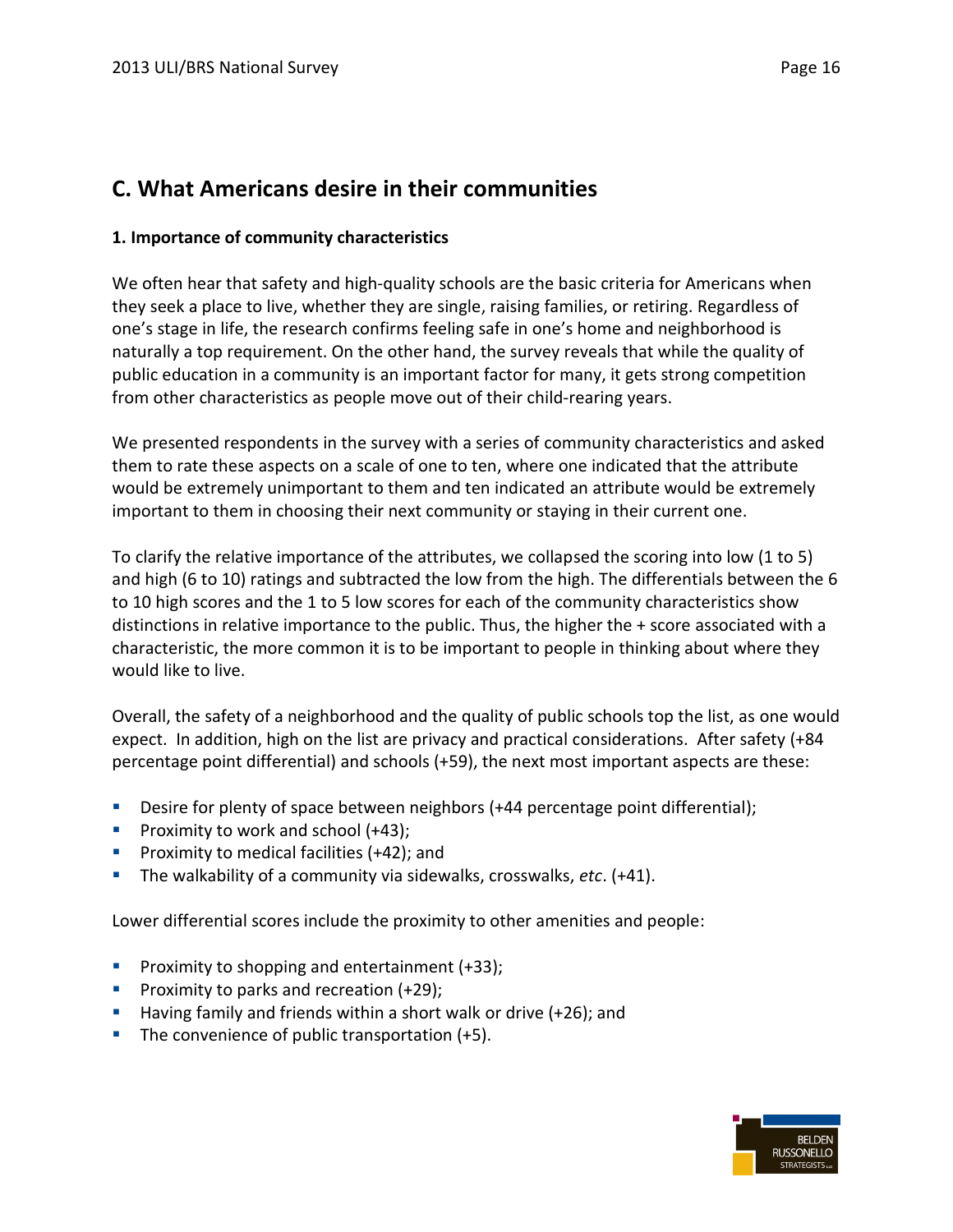| Among all adults                                                        |           |     |     |     |  |       |
|-------------------------------------------------------------------------|-----------|-----|-----|-----|--|-------|
| $\blacksquare$ High scores (6-10)<br>$\blacksquare$ Low scores (1-5)    |           |     |     |     |  |       |
| How safe the neighborhood is                                            | 8%        |     | 92% |     |  | +84   |
| The quality of the public schools                                       | 20%       |     | 79% |     |  | $+59$ |
| Having a lot of space between you<br>and your neighbors                 | 28%       |     | 72% |     |  | $+44$ |
| Whether it's a walk or short drive for<br>you/family to work/school     | 28%       |     | 71% |     |  | $+43$ |
| Whether it's a walk or short drive to<br>doctors, hospitals, or clinics | 29%       |     | 71% |     |  | $+42$ |
| How walkable it is, with sidewalks,<br>pedestrian crosswalks, etc.      | 29%       |     | 70% |     |  | $+41$ |
| Whether it's a walk or short drive to<br>shopping and entertainment     | 33%       |     | 66% |     |  | $+33$ |
| Whether it's a walk or short drive to<br>parks or recreational areas    | 35%       |     | 64% |     |  | $+29$ |
| Whether it's a walk or short drive to<br>your family or friends         | 37%       |     | 63% |     |  | $+26$ |
| How convenient public transportation<br>is                              | 47%       |     |     | 52% |  | +5    |
|                                                                         | 0%<br>20% | 40% | 60% | 80% |  | 100%  |

**Chart 10: Importance of Community Characteristics**

Let's assume for a minute that you were deciding to stay where you are or to move somewhere else in the next five years. I am going to read some characteristics that you would look for in a neighborhood or community. I would like you to rate each on a scale where ten means something would be extremely important and one means it would be completely unimportant to you personally in deciding where to live. How would you rate [ITEM] on the one to ten scale? Q34. How safe the neighborhood is; Q35. The quality of the local public schools; Q36. Having a lot of space between you and your neighbors; Q29. Whether it's a walk or short drive for you or your family to work or to school; Q30. Whether it's a walk or a short drive to doctors, hospitals or clinics you use or might need; Q28. How walkable it is, with sidewalks, pedestrian crosswalks, *etc*.; Q32. Whether it's a walk or a short drive to shopping and entertainment; Q33. Whether it's a walk or short drive to your family or friends; Q31. Whether it's a walk or a short drive to parks or recreational areas; Q27. How convenient public transportation is

\*Scores derived by subtracting low scores (1-5) from high scores (6-10)

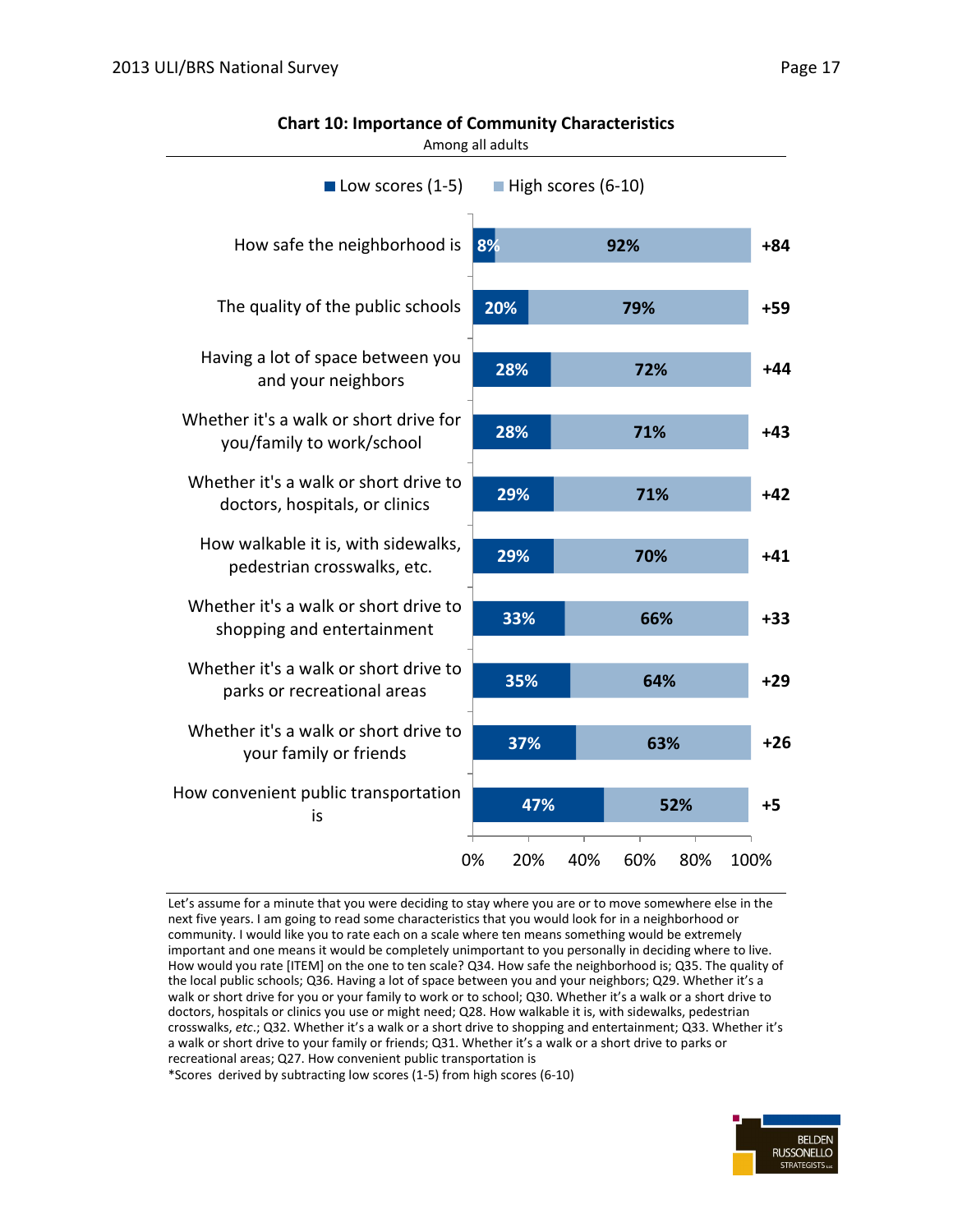**Quality of schools:** While neighborhood safety is of the utmost importance to people of all generations, other community characteristics appeal to some groups more than others. For example, the quality of the public schools in the area is very important to people in the childrearing years, such as Generation Y (+74) and X (+65), as well as African Americans (+83) and Latinos (+72).

**Space vs. proximity to work and school:** Having a lot of space between homes is particularly important to those who own their homes (+50), while those in Gen Y and African Americans feel it is important to be close to their work and schools (+64 and +62, respectively).

**Health services:** Proximity to doctors, hospitals, and clinics is particularly important for the War Babies and Silent Generations (+57), African Americans (+64), and Latinos (+64). For the older generations, this makes the convenience of medical services (+57) of higher importance than schools (+42). For Boomers, it is a close call (+49 schools, +44 doctors, *etc.*).

**Walkability**: African Americans (+74) and Latinos (+58), as well as those in medium-sized cities (+62), also place a relatively high priority on living in walkable communities.

**Proximity to other amenities and people:** African Americans (+64), followed by Gen Y (+42) and those in the Silent and War Babies generations (+39) are more likely to score being close to shopping and entertainment highly. Interestingly, the size of community in which people live has little bearing on their desire to live near parks or recreational areas (+38 medium-sized city, +41 big city, +40 suburbs). Notably, only Latinos (+54) rate proximity to their friends and family highly.

**Public transit:** Finally, the convenience of public transportation is very important to African Americans (+58), those who live in a big city (+48), Latinos (+46), renters (+35), and those who make less than \$25,000 a year (+35).

#### **2. Who appreciates compact communities?**

So far, we have painted a portrait of a country that prefers detached homes and space. Nevertheless, the survey finds that when we parse them out in a series of five trade-offs, there are aspects of smart growth and compact development that appeal to a large number of Americans. Indeed, the American public is divided when it comes to the mix of housing and community types they prefer.

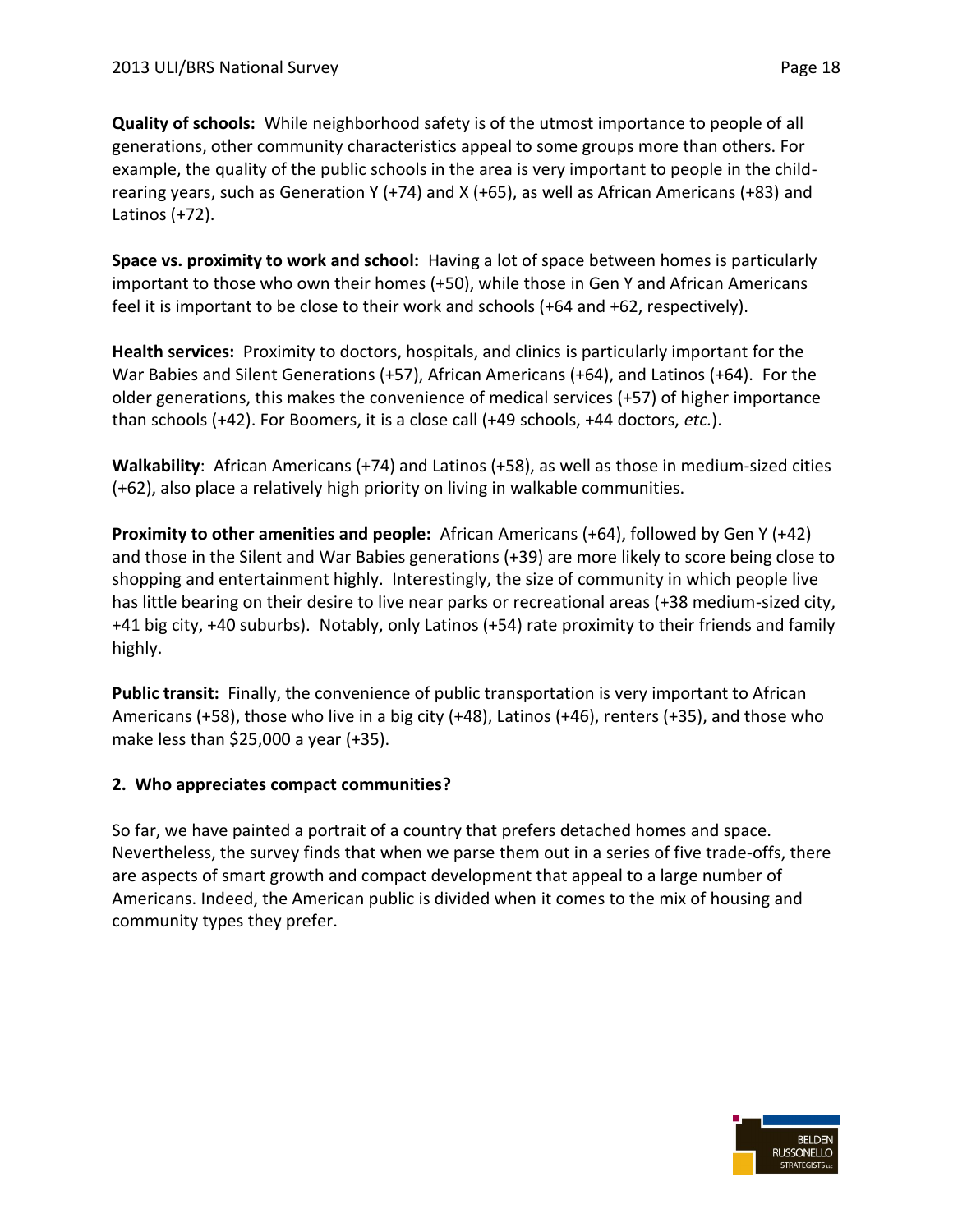| Among all adults                 |     |     |                                  |  |  |  |
|----------------------------------|-----|-----|----------------------------------|--|--|--|
| % Preferring                     |     |     | % Preferring                     |  |  |  |
| Longer commute/<br>bigger home   | 34% | 61% | Shorter commute/<br>smaller home |  |  |  |
| Away from shops<br>etc.          | 45% | 53% | Close to shops etc.              |  |  |  |
| Similar incomes                  | 44% | 52% | Mix of incomes                   |  |  |  |
| Public                           |     |     | Available public                 |  |  |  |
| transportation<br>doesn't matter | 49% | 51% | transportation                   |  |  |  |
|                                  |     |     | Mix of homes                     |  |  |  |
| Similar homes                    | 49% | 48% |                                  |  |  |  |
|                                  |     |     |                                  |  |  |  |

**Chart 11: Community Attribute Tradeoffs**

Which of these pairs of statements do you agree with more? Q41. [I would be willing to commute for more than 45 minutes if it meant I could live in a bigger home] OR [I would prefer a shorter commute even if it meant living in a smaller home]; Q42. [I would prefer to live in a neighborhood close to a mix of shops, restaurants, and offices] OR [I would prefer to live away from shops, restaurants, and offices]; Q39. [I would rather live in a community where people have a mix of incomes] OR [I would rather live in a community where most people have similar incomes]; Q38. [I prefer to live in a community that has public transportation options I can use] OR [the public transportation options in a community don't matter to me]; Q40. [I would rather live in a community where the types of homes are similar] OR [I would rather live in a community where there is a mix of apartments, town houses, and single family homes]

**Commute vs. home size:** A majority of Americans reports a preference for a shorter commute and a smaller home (61%) versus a longer commute and a bigger home (34%). The only group in which a majority would trade off a longer commute for a bigger home is African Americans (52% bigger home, 44% shorter commute), but Latinos are not far behind (48% bigger home, 52% shorter commute). The enthusiasm for smaller homes with less commuting is driven by Boomers (72%), the Silent Generation and War Babies (65%), and those with a post-graduate degree (70%).

**Mixed-use communities:** Slightly more Americans prefer a home close to commercial activity such as a mix of shops, restaurants, and offices (53%) rather than away from it (45%). Those who are most likely to want to live in such mixed-use communities include African Americans (75%), Gen Y (62%), single people (60%), renters (60%), and college graduates (60%).

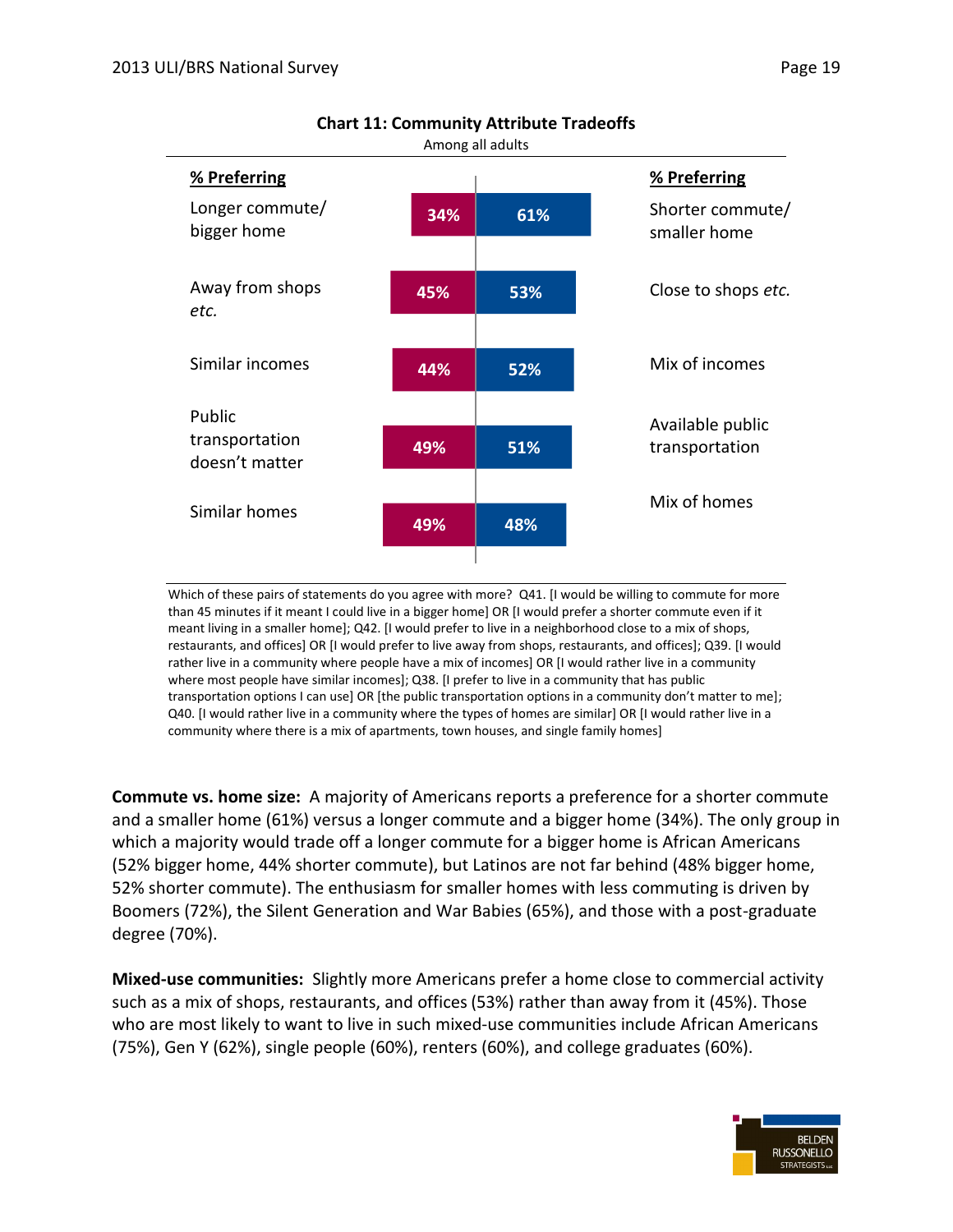Unsurprisingly, those who describe their communities as rural overwhelmingly prefer to live away from shops, restaurants, and offices (72%).

**Mix of incomes:** A small majority would prefer to live in a community of mixed incomes (52%), while 44% would choose an area with similar incomes. These results are consistent across nearly all demographic groups. One exception is African Americans, who strongly favor a mixedincome community (63%).

**Public transportation:** Americans are split about the importance of public transit in their communities: 51% prefer to live in a community with options and 49% say it does not matter to them. Gen Y (55%), women (53%), African Americans (77%), Latinos (63%), low-income Americans (63%), and post graduates (60%) would prefer to live in communities with public transportation options. Those who feel public transportation does not matter include Gen X (55%), men (52%), whites (56%), and high-income Americans (60% among those with household incomes over \$75,000).

**Diversity of housing type:** Preference for a variety of types of homes in a community is evenly divided between those who prefer similar structures (49%) and those who prefer their community be comprised of different types of homes (48%). Residents of South Atlantic (60% similar) and South Central states (61%) are considerably more enthusiastic about living in areas where the housing is similar. Also, Boomers (55%) and high-income Americans (57%) prefer living in communities with similar housing.

Conversely, the groups who lean toward a preference for a diversity in type of housing include Gen Y (59% mix), singles (58%), people with income under \$25,000 (59%), and residents of the Northeast (59%) and West (56%).

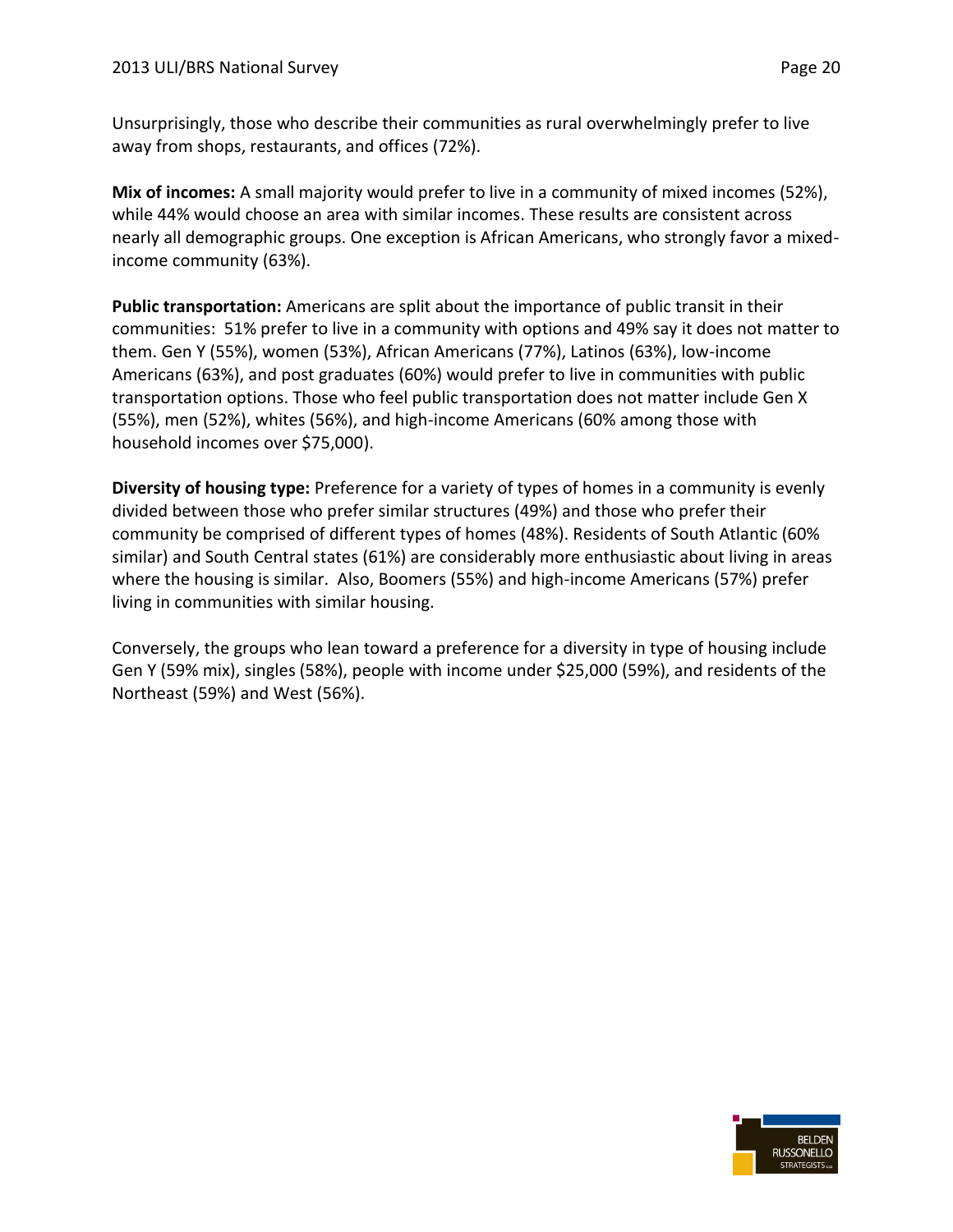## **D. Who is on the move and where do they think they will go?**

#### **1. Who has moved?**

Nearly a third of Americans (32%) report moving in the past five years. Changing residence is most common among Gen Y (53%), big-city dwellers (50%), African Americans (44%), Latinos (45%), those with lower incomes (42%), and single people (37%).

About half (48%) of people who have recently moved report upgrading to a larger home than they had lived in before, while 27% moved into smaller, and 25% into homes of about the same size. In particular, members of Gen X (59%) are more likely to be upgrading from smaller dwellings to larger ones.



Q11. [IF INDICATED HAVING MOVED IN PAST FIVE YEARS IN Q10, n=356] Thinking about your most recent move, did you move to a home that was larger, smaller, or about the same size as your previous home?

#### **2. Who plans to move?**

More Americans say they plan to move in the next five years (42%) than tell us they have moved in the past five (32%). Likely movers include large numbers of those in Generation Y (63%), African Americans (63%), Latinos (54%), big city residents (56%), and those with incomes under \$25,000 (51%).

Likely movers' views on home ownership mirror the overall national sentiment, as 73% believe home ownership is a good investment.

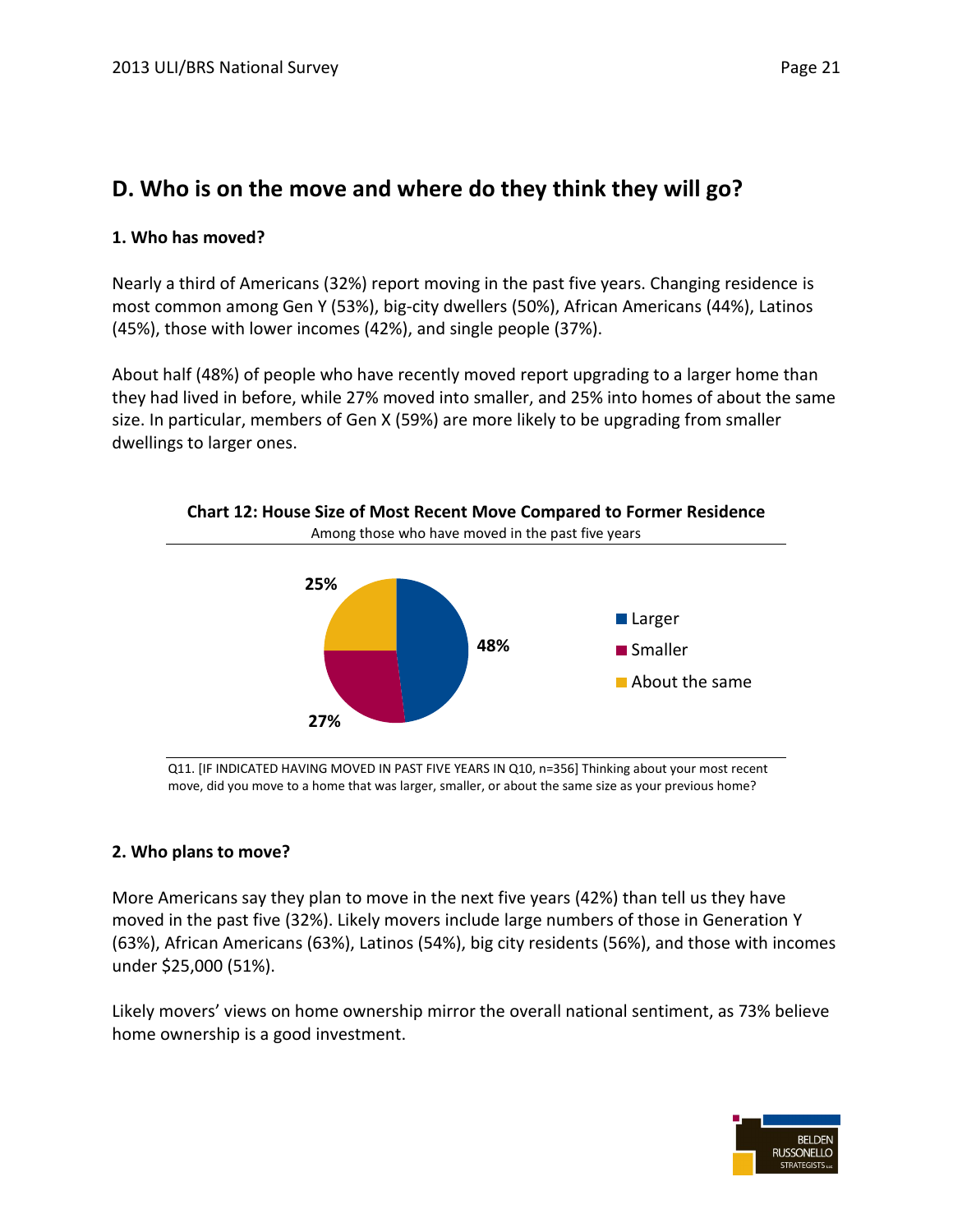#### **3. What types of homes do movers expect?**

Fifty-six percent of likely movers currently live in single-family homes, but 67% of them expect to move into a house of this type within five years. Only 15% expect to be in apartments although 26% of movers live in them now. However, the duplex and row house share of the market do not appear to change (15% now, 14% anticipated in five years).

In addition, three times as many of those who are likely to move would like to purchase a home (73%) rather than rent (25%).

The demand for multi-family housing will be driven mainly by young, single Americans who have yet to earn high incomes. Twenty-one percent of Gen Y, 25% of single people, and 24% of those making under \$25,000 indicate they are headed for apartment living. Further, 17% of Gen Y, singles, and the lowest income group say they expect to be in duplexes, row houses, or townhouses in five years. Thus, the figures all add up to about four in ten in these groups expect to be living in compact housing.



#### **Chart 13: Housing Type and Ownership Among the Expectant Movers**

Among those very or somewhat likely to move in the next five years

Q5. Do you currently live in an apartment building; a duplex; a row house or townhouse; a single-family, detached home; a manufactured or mobile home; or something else? Q8. [IF VERY LIKELY OR SOMEWHAT LIKELY TO MOVE IN Q7, n=496] In five years, what type of home do you expect to live in? An apartment building; a duplex; a row house or townhouse; a single-family, detached house; a manufactured or mobile home; or something else? Q6. Do you own or rent your primary residence? Q9. [IF VERY LIKELY OR SOMEWHAT LIKELY TO MOVE IN Q7, n=496] In five years, do you expect to own or rent your primary residence?

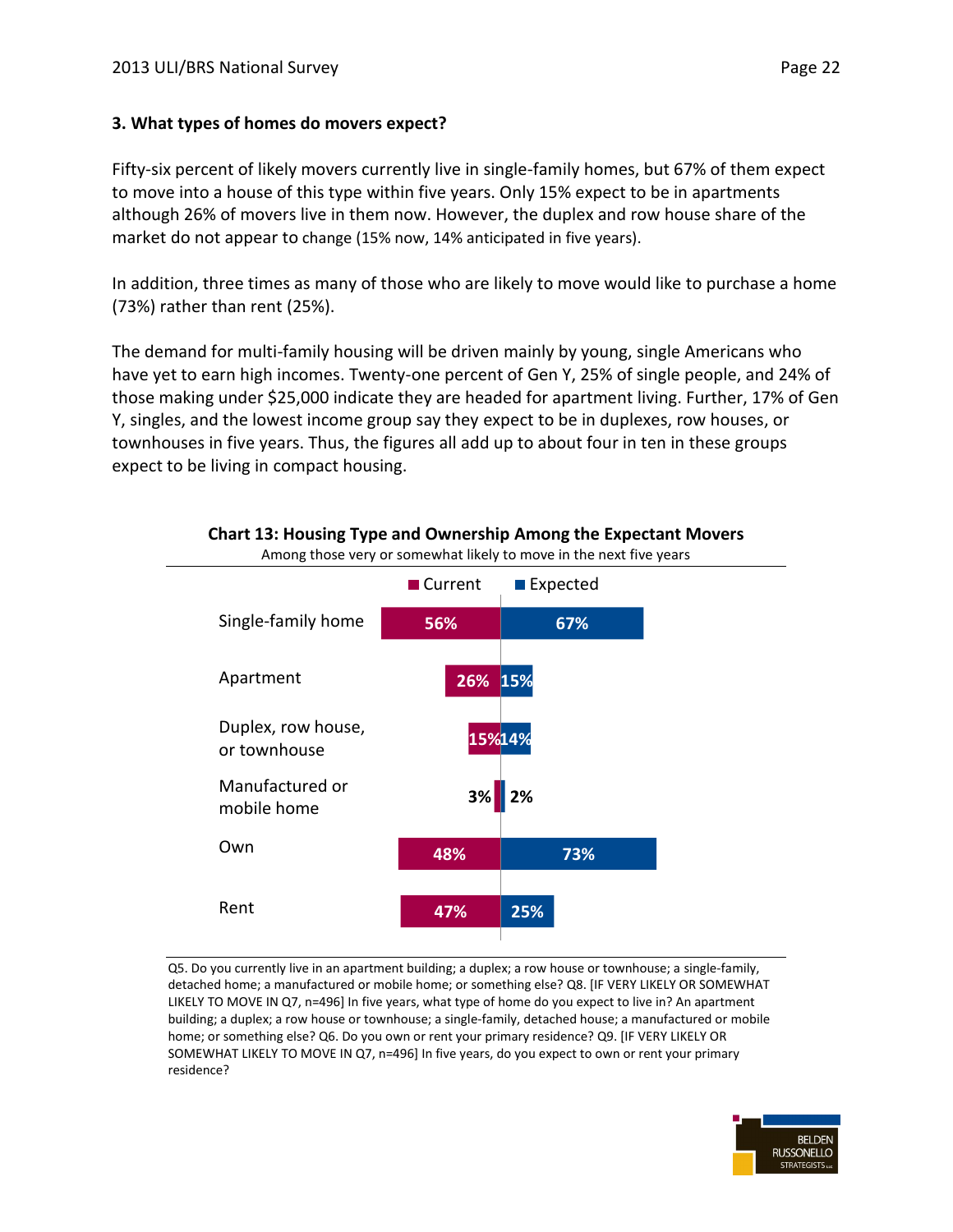#### **4. Where will movers go?**

We have seen that many Americans would like to live in rural areas and small towns. Indeed, 18% of likely movers say they would like to move to a rural area, compared to 10% who live there now. However, if people get their wish, small towns would not see this growth in new movers since only 23% of those likely to move say they would prefer a small town, compared to 29% who already live there.

Breaking down where the likely movers would like to live by demographic group, Baby Boomers (25%), white Americans (24%), and Midwesterners (27%) are the most likely to want to live in rural areas. Westerners would prefer medium-sized cities (27%) and Gen Y (21%), singles (22%), African Americans (24%), Latinos (22%), and men (21%) express a higher than average desire for the big city life.



Q3. Would you describe where you live as being a rural area, a small town, a medium-sized city, a big city, a suburb near a city, or something else? Q4. If you could live any place in the next five years, would it be a rural area, a small town, a medium-sized city, a big city, a suburb near a city, or something else?

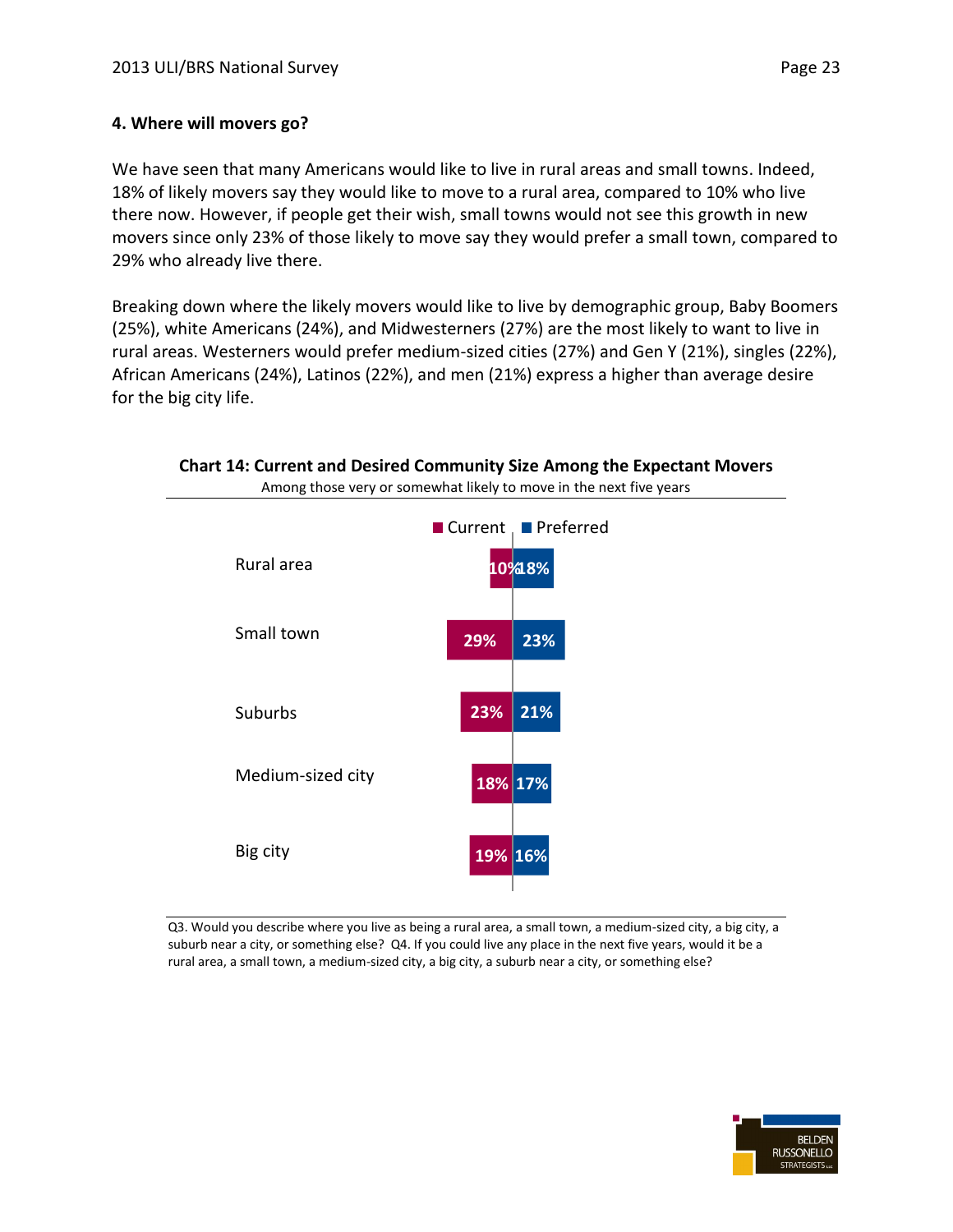#### **5. Movers and compact communities**

Likely movers express a clear preference for mixed-use communities (62% prefer to live close to a mix of shops, restaurants, and offices) and smaller homes with short commutes (59%). However, their opinions are much more in line with non-movers and divided on the questions of communities with a mixture of different housing types (50% different housing types, 48% similar) and different income levels (47% mix of incomes, 49% similar). As we noted on the previous page, likely movers have a strong preference for single-family homes for themselves.



## **Chart 15: Community Attribute Tradeoffs Among the Expectant Movers**

Which of these pairs of statements do you agree with more? [n=496] Q41. [I would be willing to commute for more than 45 minutes if it meant I could live in a bigger home] OR [I would prefer a shorter commute even if it meant living in a smaller home]; Q42. [I would prefer to live in a neighborhood close to a mix of shops, restaurants, and offices] OR [I would prefer to live away from shops, restaurants, and offices]; Q39. [I would rather live in a community where people have a mix of incomes] OR [I would rather live in a community where most people have similar incomes]; Q38. [I prefer to live in a community that has public transportation options I can use] OR [the public transportation options in a community don't matter to me]; Q40. [I would rather live in a community where the types of homes are similar] OR [I would rather live in a community where there is a mix of apartments, town houses, and single family homes]

Although living in a community with convenient public transportation is not as high a priority for movers as are the characteristics just mentioned, half of movers (52%) would prefer to live in a community with public transportation and half (48%) say it is unimportant to them -- a

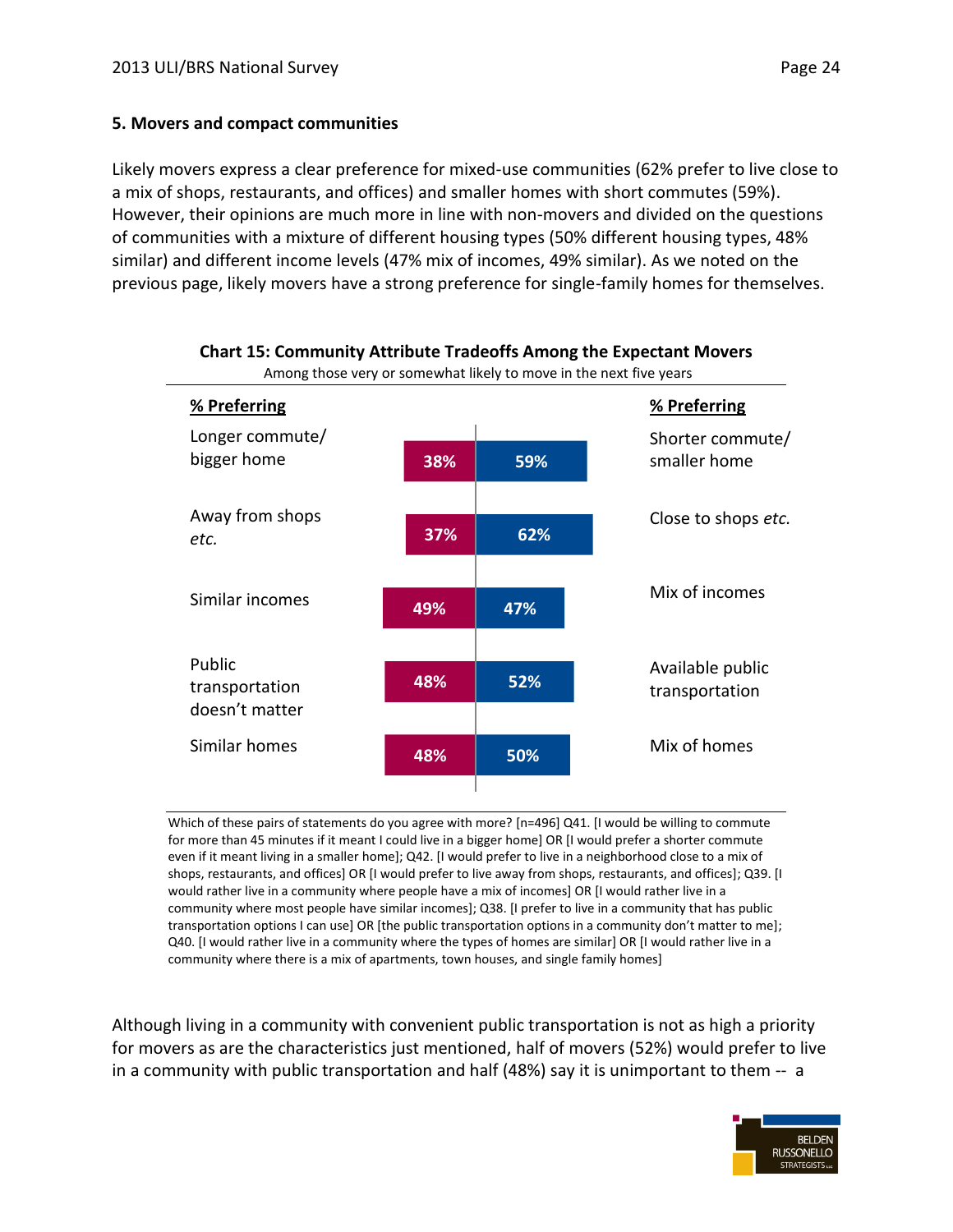distribution that is similar to views among the public at large. Among those likely to move, 15% say they take public transit on most days to get to work or school, as compared to only six percent of the all commuters. Movers' appreciation for public transportation is coupled with their preference for a shorter commute, even if it means living in a smaller house.

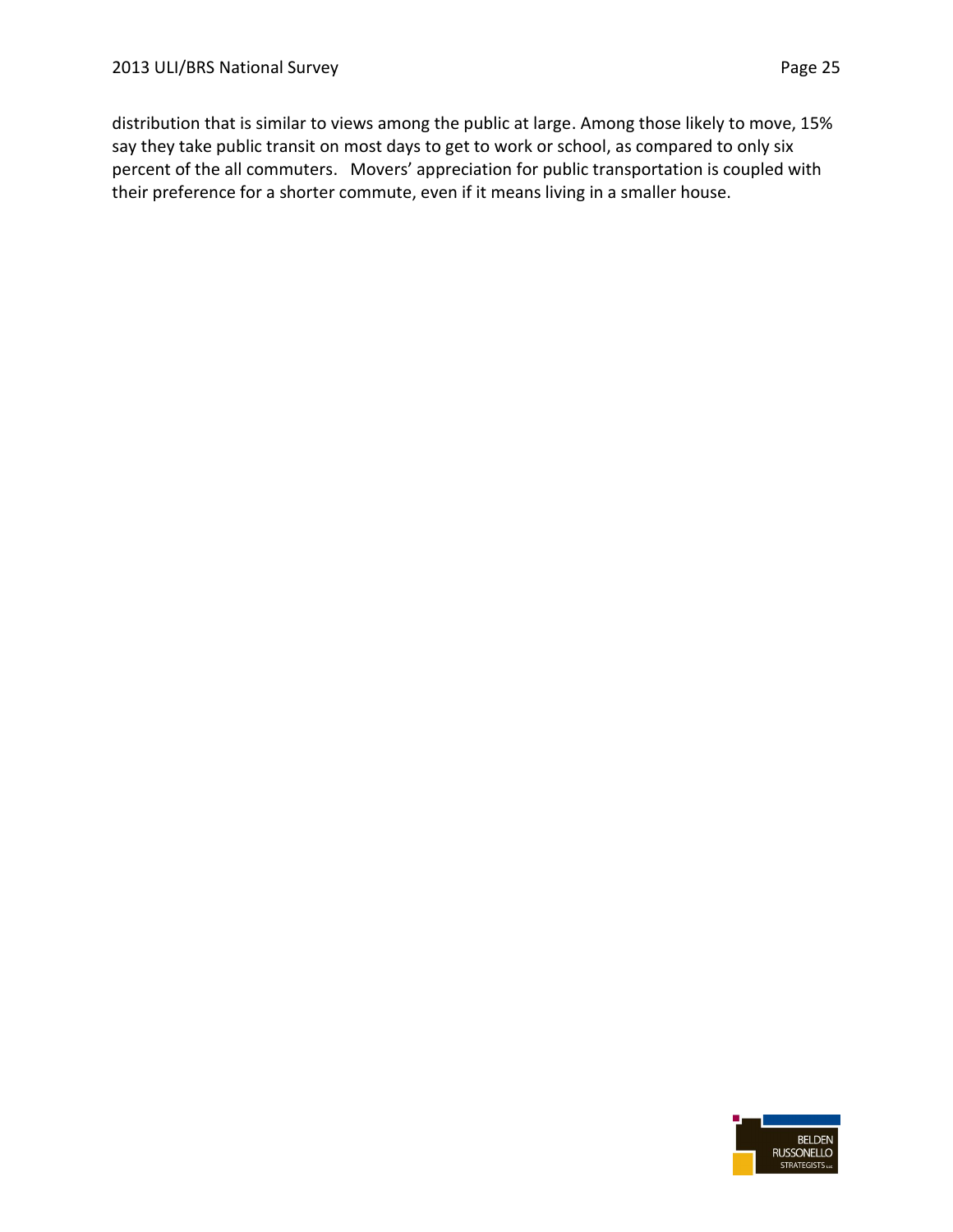### **E. Getting to home, work, and school**

#### **1. Transportation modes**

Most Americans travel in their cars nearly every day, but a good number use their feet to get where they need to go, and a small minority uses public transit regularly.

**Motor vehicles:** Seventy-seven percent of the American public ride in a car, truck, or motorcycle most days. Dependence on a motor vehicle is highest in the Western states (81% use one nearly every day) and among homeowners (83%), suburbanites (87%), Gen X (89%), and, especially, people with incomes over \$75,000 (93%).

**Biking:** Cycling is a near-daily occurrence for only two percent, but another 12% ride a bike one once a week or so and 12% do so at least once a month – making for a total of 26% who pedal during a month. Men (20%) are about twice as likely as women (9%) to bike at least once a week. Biking is most common in the West (20% at least once a week) and among Latinos (27%).

**Public transit:** Overall, six percent of Americans use public buses and trains nearly every day, while twice that report using it once a month or more (5% once a week, 7% once a month). Big city dwellers (19%) and people of color (18% of African Americans, 14% of Latinos) are more likely to use public buses and trains nearly every day than are other groups.

**On foot:** Many Americans are also frequent walkers. More than two in ten (22%) report walking to a destination nearly every day. An additional 22% walk to a destination at least once a week – for a total of 44% who walk to a destination at least once a week. Walking to a destination is part of big-city life: four in ten big city residents (39%) walk somewhere nearly every day and another 20% do so at least once a week.

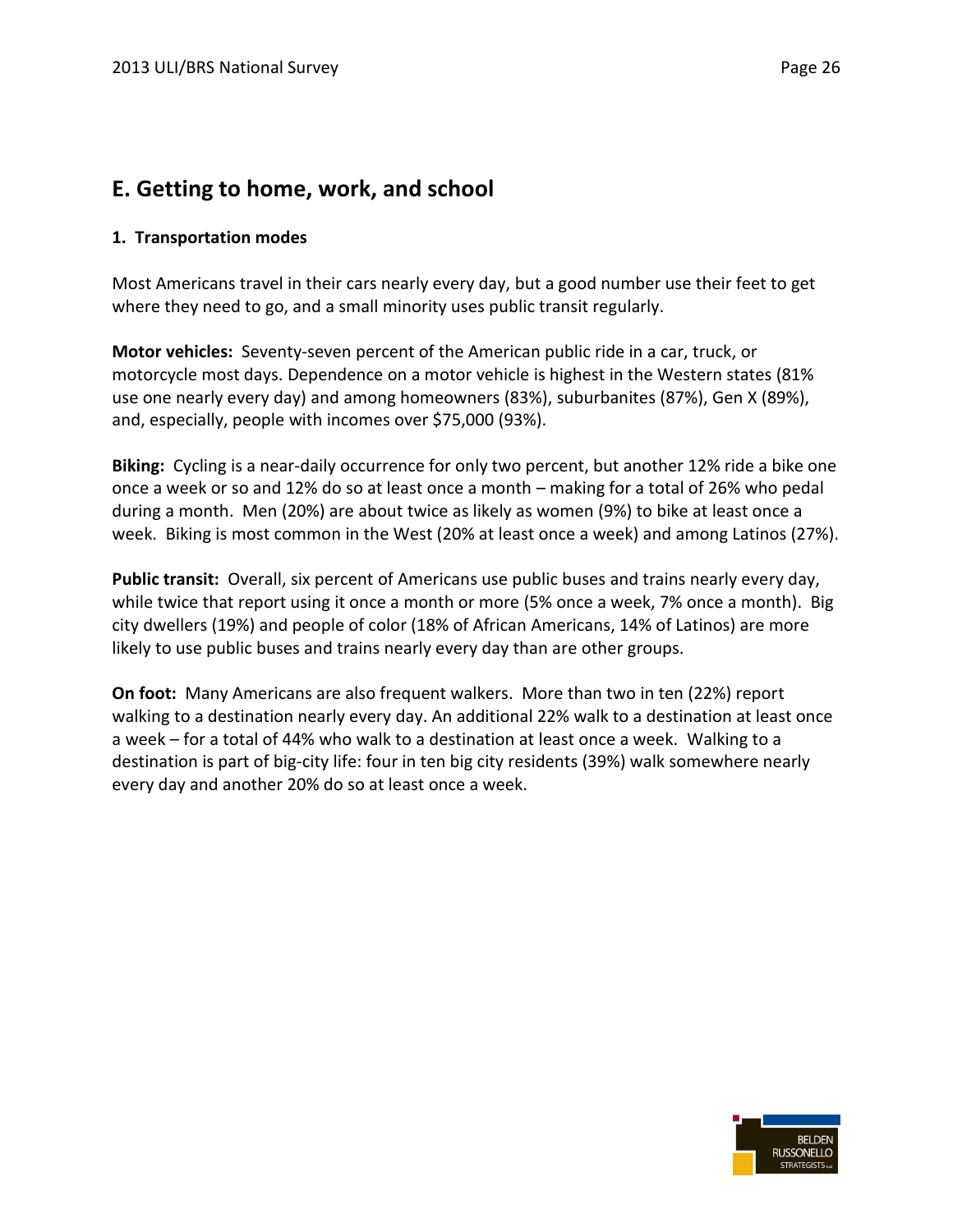**Chart 16: Frequency of Using Modes Transportation** 



Please tell me how often you do each of the following: nearly every day; at least once a week; at least once a month; less often than that, or never? [RANDOMIZE Q16-Q19] Q18. Go somewhere by car, truck, or motorcycle; Q16. Walk several blocks or more to a destination; Q19. Take public transit; Q17. Ride a bicycle

#### **2. Commuting to work and school**

Two-thirds (63%) of the public commute to work or school three or more days each week.

**Transit use and non-use:** Among commuters, traveling by car is the most common way of getting to work or school: 85% use a car, 11% board public transit, and five percent walk or bike.

The use of buses, trains, or other means of transit varies greatly and is driven by economics and urban living. While only 11% of all commuters use public transit, 32% of those living in big cities rely on it. A full third (32%) of African-American and 20% of Latino commuters are using public transit to get to their jobs and classes. Twenty-four percent of commuters who make less than \$25,000 also travel on buses and trains. Gen Y commuters (18%) use public transit more than any other generation.

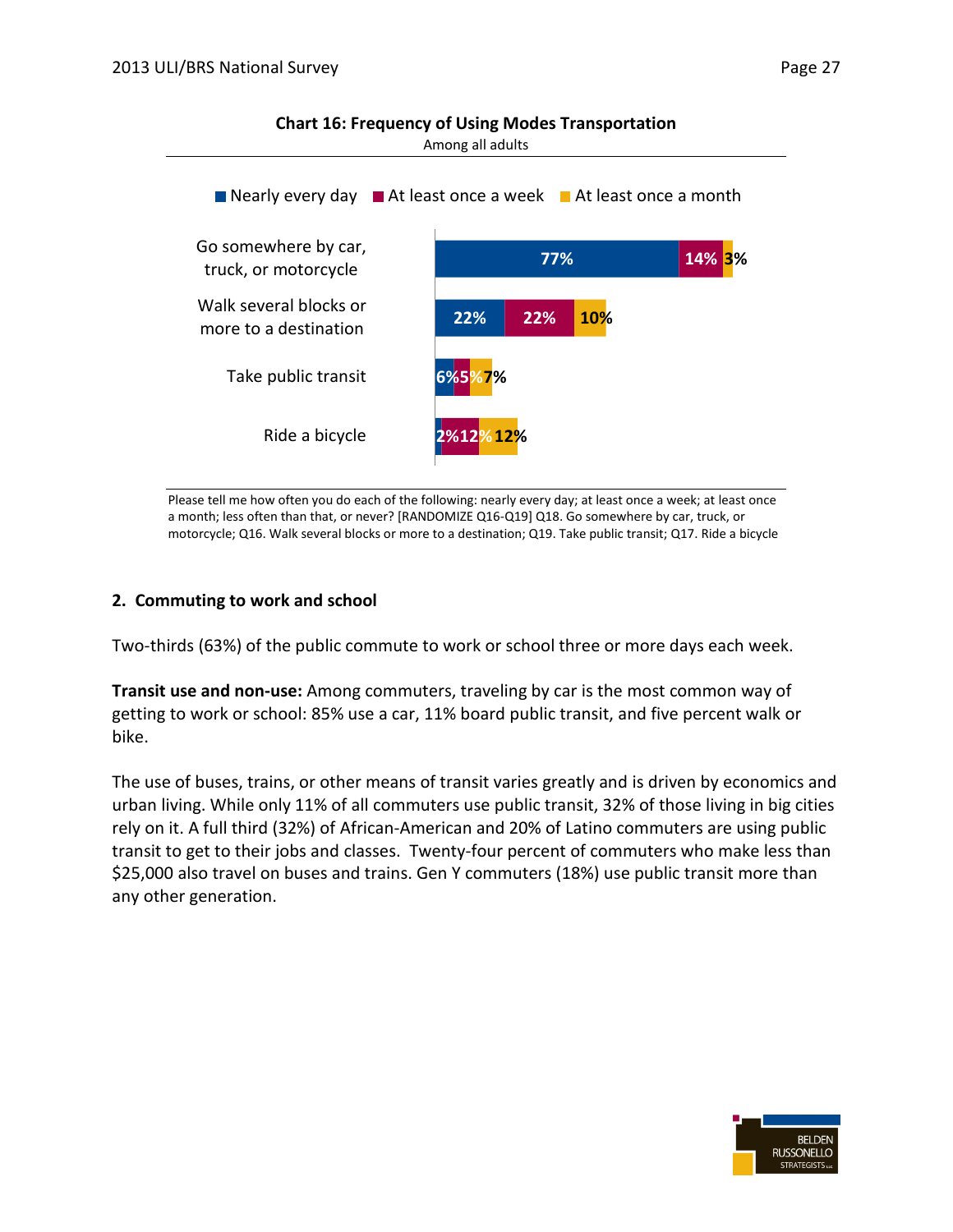| Public Transit<br>$\blacksquare$ Car |     |     |  |  |  |
|--------------------------------------|-----|-----|--|--|--|
| Total                                | 11% | 85% |  |  |  |
| Gen Y                                | 18% | 77% |  |  |  |
| Gen X                                | 4%  | 92% |  |  |  |
| <b>Baby Boomer</b>                   | 9%  | 90% |  |  |  |
| White                                | 5%  | 92% |  |  |  |
| African American                     | 32% | 65% |  |  |  |
| Latino                               | 20% | 78% |  |  |  |
| $<$ \$25 $k$                         | 24% | 68% |  |  |  |
| \$25k-\$50k                          | 15% | 83% |  |  |  |
| \$50k-\$75k                          | 3%  | 92% |  |  |  |
| \$75k+                               | 4%  | 94% |  |  |  |
| Rural area                           | 3%  | 95% |  |  |  |
| Small town                           | 8%  | 89% |  |  |  |
| Suburb                               | 10% | 90% |  |  |  |
| Medium-sized city                    | 7%  | 91% |  |  |  |
| Big city                             | 32% | 57% |  |  |  |

#### **Chart 17: Commuting Modes**

Among those who commute three or more days a week to work or school

Q20A. [IF YES COMMUTE THREE OR MORE DAYS A WEEK IN Q20, n=704]: On most days, do you go by car, take public transit, or travel another way to work or school? [LIST PRE-CODED, DO NOT READ; READ IF RESPONDENT NEEDS PROMPTING] [MULTIPLE RESPONSE]

**Length of time on the road:** Twenty-seven percent of commuters take less than fifteen minutes to get to work or school, another third (36%) needs between a quarter and half an hour, and 36% take longer (20% a half an hour to forty-five minutes and 16% forty-five minutes or more).

Public transit users have the longest commute times: 67% have a commute longer than thirty minutes, whereas most of those who take cars, trucks, or motorcycles do so in under thirty

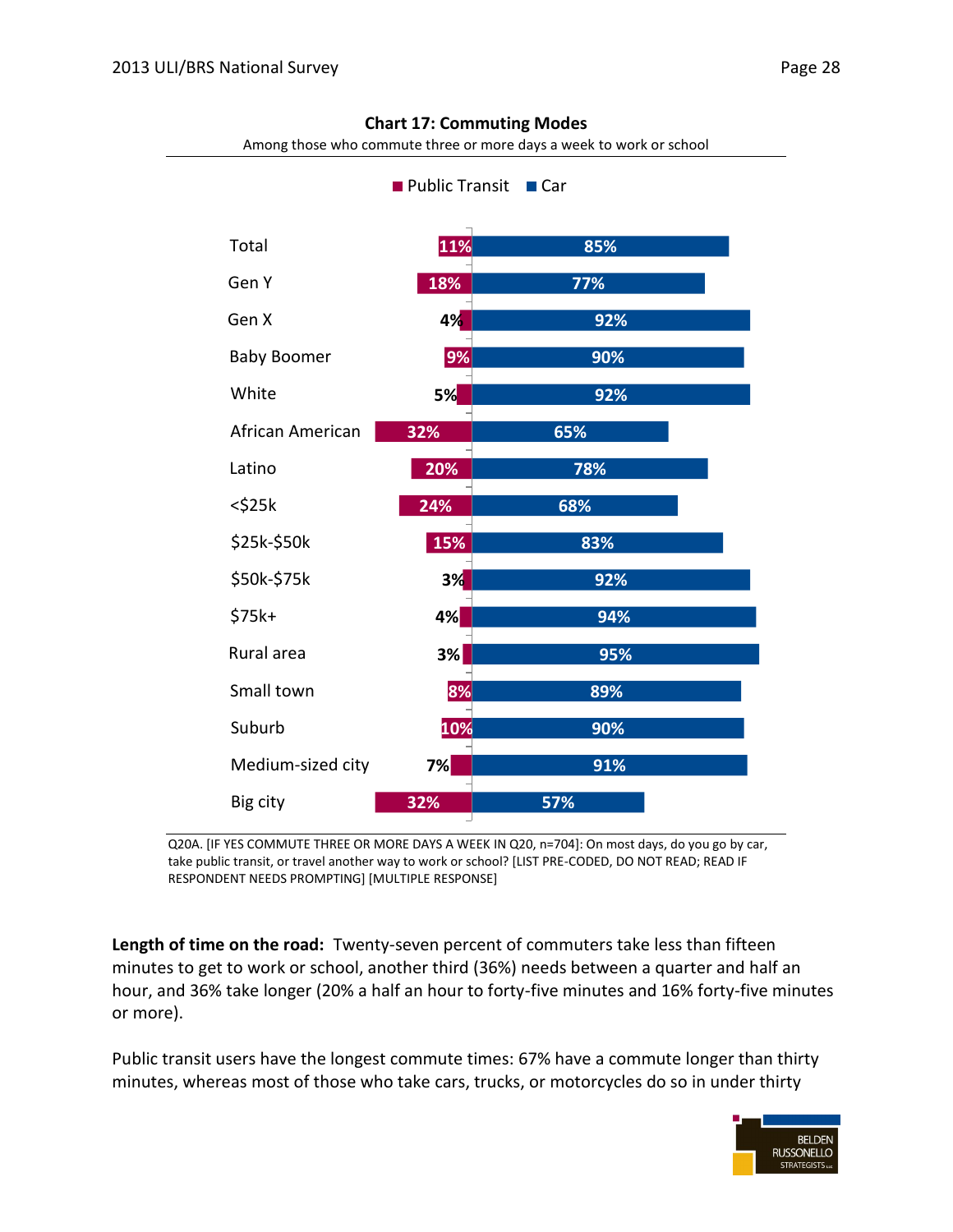$\overline{a}$ 

minutes. Walkers and bikers take the shortest amount of time: 42% have a trip of under fifteen minutes.



Q20B. [IF YES COMMUTE THREE OR MORE DAYS A WEEK IN Q20, n=704]: How long does it take you to travel to work or school? [RECORD MINUTES ALLOW THREE DIGITS]

**Satisfaction with status quo:** The public is generally satisfied with the range of transportation options. Seventy-two percent of Americans say the range of transportation options in their community is satisfactory, but 25% say they are dissatisfied with the offerings.

Among those who say their community is served by public transit, 75% say they are satisfied with its **quality**. There are only slight differences across demographic groups, with Midwesterners being the most likely to express satisfaction (82%) and South Atlantic residents the least likely (70%).

A much less favorable picture emerges from residents who are denied access to mass transit because their area does not offer it. Half (51%) of this population says they are dissatisfied with the lack of **availability**. This lack of transit is most unsatisfactory for single people (60%), renters (73%), and, interestingly, those with post-graduate educations (69%).





<sup>\*</sup> The n for walk or bike among commuters is only 38, so interpretation is limited. These data are included, nevertheless, for possible future reference.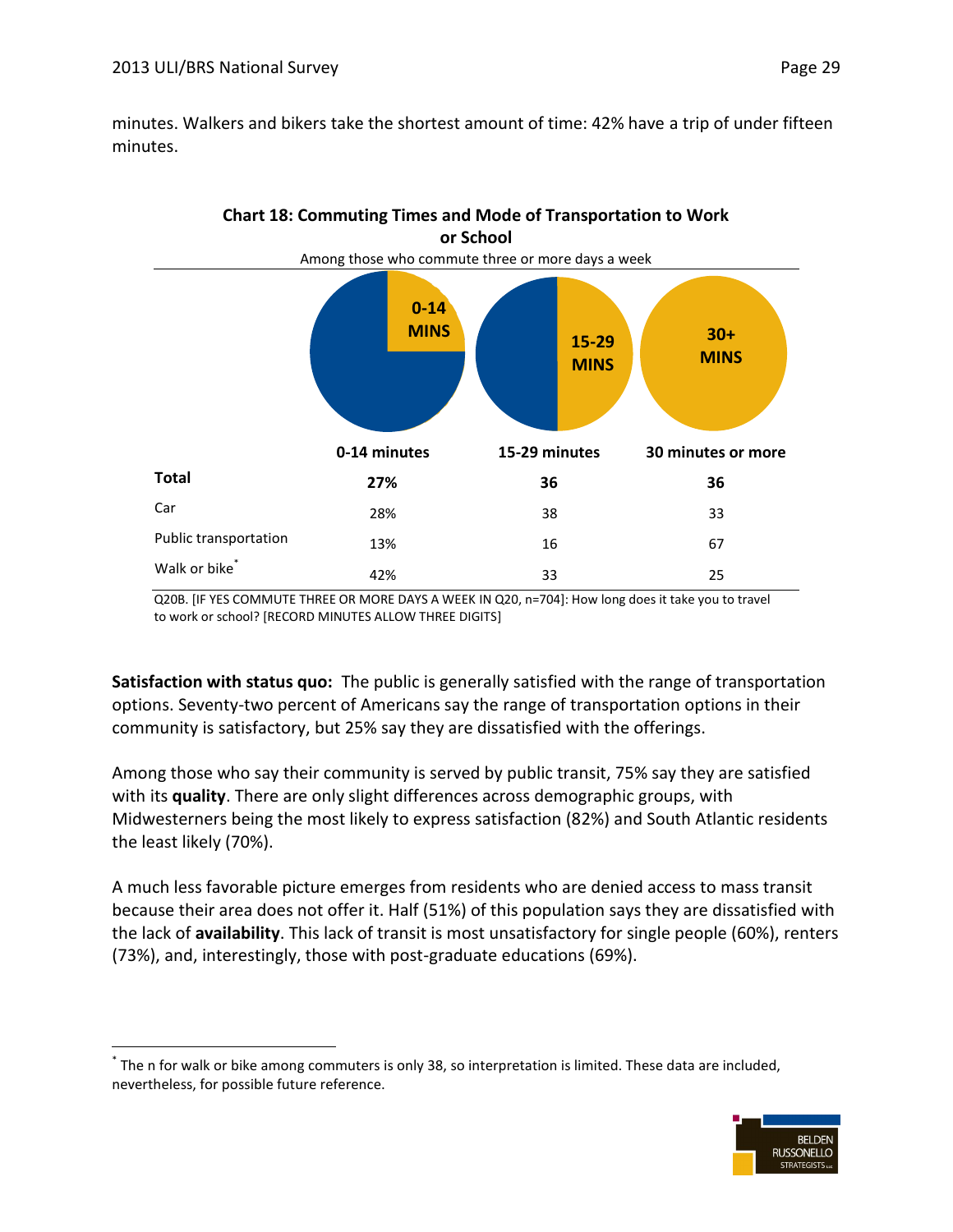

**Chart 19: Satisfaction with Public Transportation** Among adults with and without access to public transit

Now I would like you to tell me how satisfied you are with each of the following: would you say you are satisfied or dissatisfied with [ITEM]? Q24A. [IF YES PUBLIC TRANSIT AVAILABLE IN Q15, n=855] The quality of the public transit that is available in your community; Q24B. [IF NO PUBLIC TRANSIT NOT AVAILABLE, DK, REF IN Q15, n=322] The availability of public transit in your community

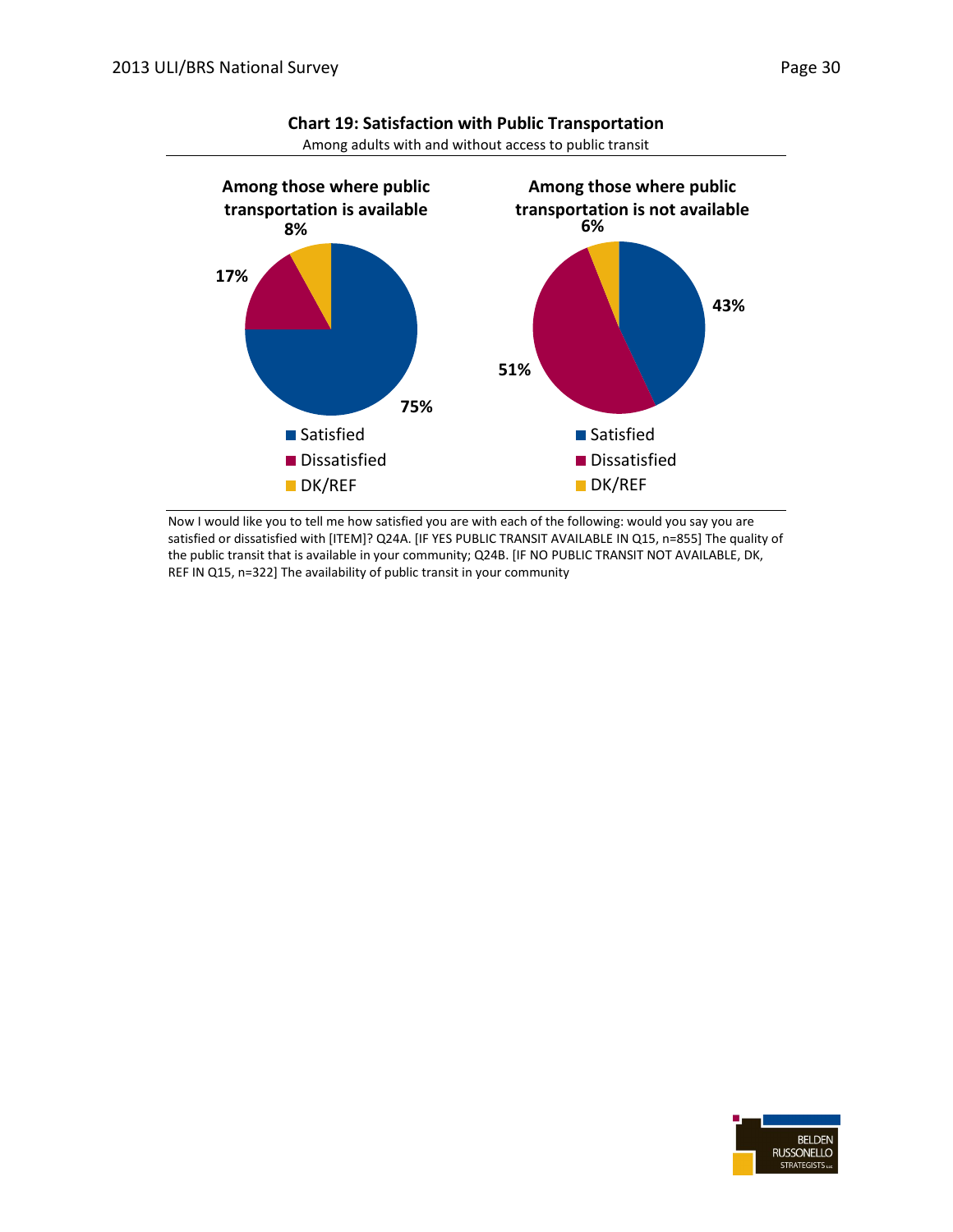### **F. Key groups**

#### **1. Generations**

The 2013 ULI Survey on Housing and Transportation describes the desires and choices Americans are making about our homes and the types of communities we live in. The survey results reflect the needs and decisions made by individuals and their family members, from one generation to the next, and looking at the survey findings by generation helps place Americans' decisions on housing, communities, and transportation in context.

The analysis that follows draws from the results reported in the prior sections and provides a thumbnail sketch of how each generation feels about its communities and hopes for the future, starting with the youngest adults.

**Generation Y (30%):** Generation Y, also known as Millennials, includes the youngest adults, those now between the ages of 18 and 34. They are coming of age at the beginning of the  $21<sup>st</sup>$ century and stand out as the most urban, multicultural, and transient generation. Four in ten (40%) of this younger generation are either Latino or African American and 56% are living with children under 18.

Their relatively low levels of education and income speak to their age, the fact that they are the fact they are just starting their careers, and, for many in Gen Y, their hardscrabble, urban-living. Members of Gen Y are the most likely to live in rental housing (54%) and in cities (39%). They are clearly on the move and so far are less settled than members of earlier generations. More of Gen Y than any other generation has moved residences in the last five years (53%) and expect to move again within the next five years (63%). While just over half (54%) live in rental housing now, seven in ten of those who expect to move are also anticipating that they will own a home in five years (69%).

When thinking about the types of communities where they would like to live, Gen Y is more likely than older Americans to prefer living in a big city, and shows the strongest preference among the generations for communities with a mix of uses, with shops, offices, and housing together (62%), as well as a mixture of different types of housing, such as detached homes, apartments, and row or townhouses (59%).

Gen Y is the generation most eager to live in a place with a number of public transportation options (55% say this matters to them), likely because more of them use it to get to work and home than any other generation. More than four in five of those in Gen Y (81%) say they live where there is public transportation, and among those who commute to work or school, 18%

![](_page_32_Picture_10.jpeg)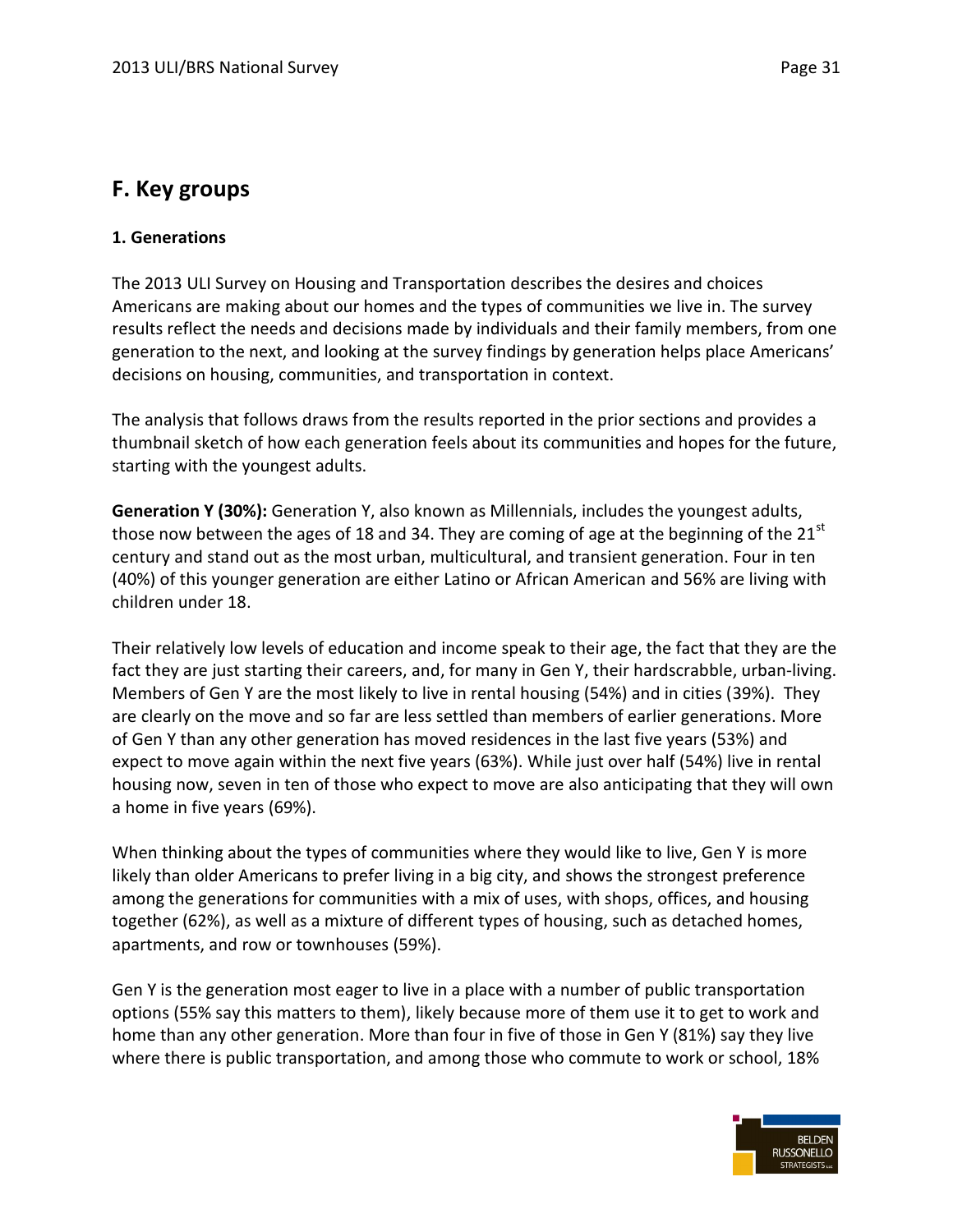use it on a regular basis, considerably more than the older cohorts. Nevertheless, 77% of Gen Y commuters say they usually drive to their employment or school.

Generation Y, like the Baby Boomers, walk more than the other generations. Nearly one in four people in Gen Y (23%) report walking several blocks to a destination nearly every day. Of all age groups, they care the most about whether or not they live in walkable communities with sidewalks (+41 differential).

In short, Generation Y places a priority on living in diverse communities with many different housing options in an urban environment. Even if they will likely choose not to use it often, they want to have public transportation as an option and value its presence in their neighborhoods.

![](_page_33_Picture_5.jpeg)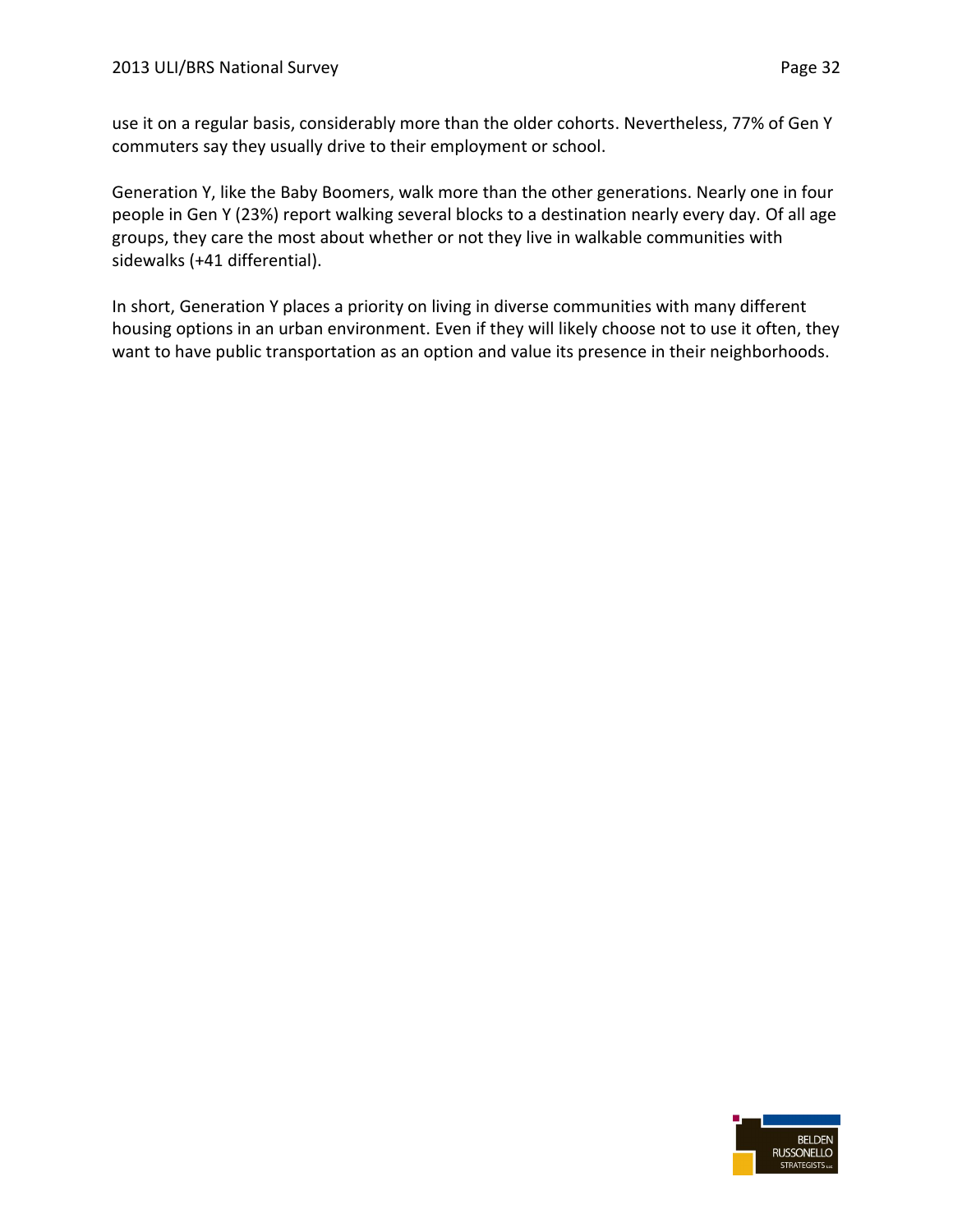![](_page_34_Figure_2.jpeg)

**Chart 20: Generation Y Demographics**

![](_page_34_Picture_4.jpeg)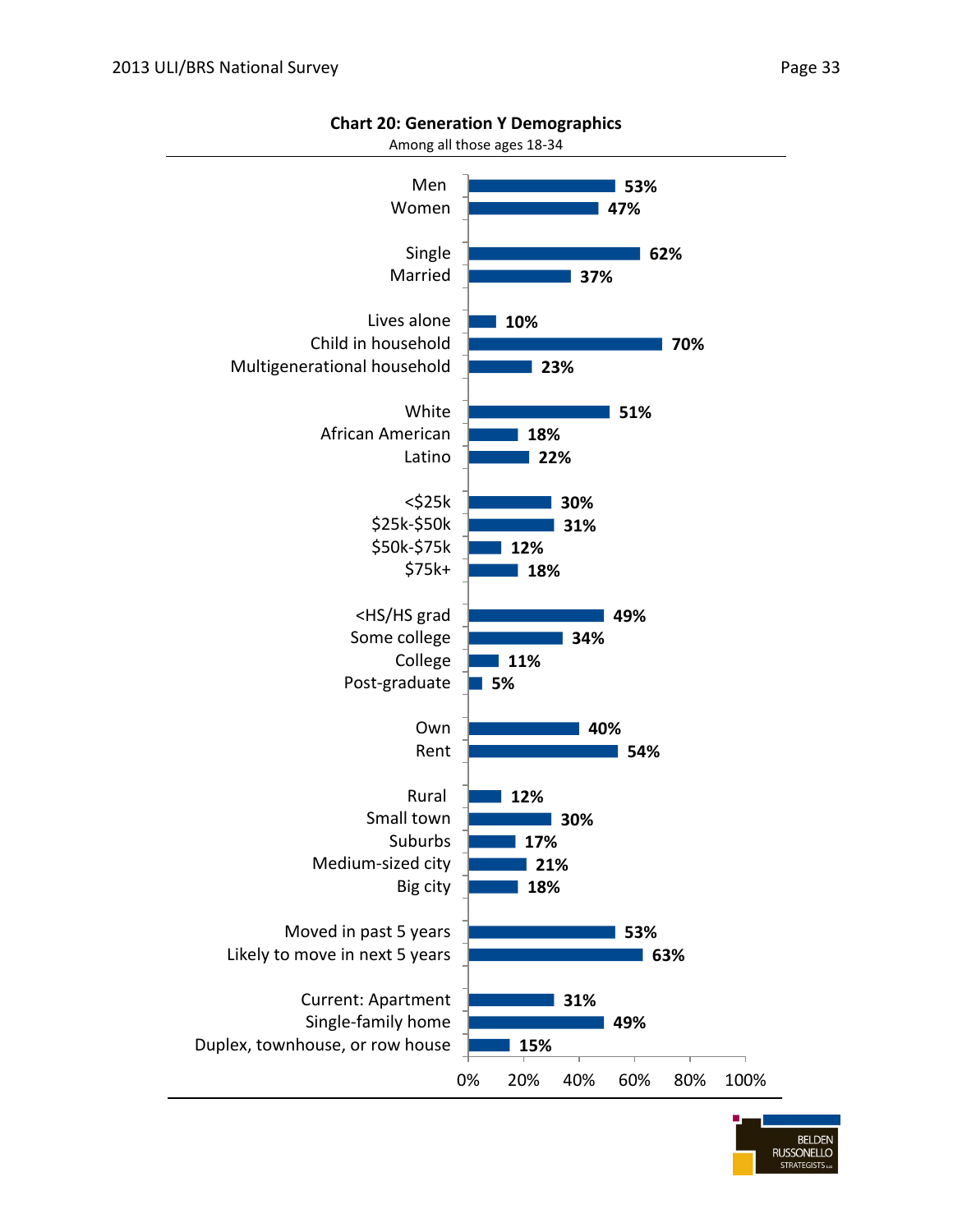![](_page_35_Figure_1.jpeg)

#### **Chart 22: Generation Y's Desired Attributes of Community**

Among those ages 18-34

![](_page_35_Figure_4.jpeg)

![](_page_35_Picture_5.jpeg)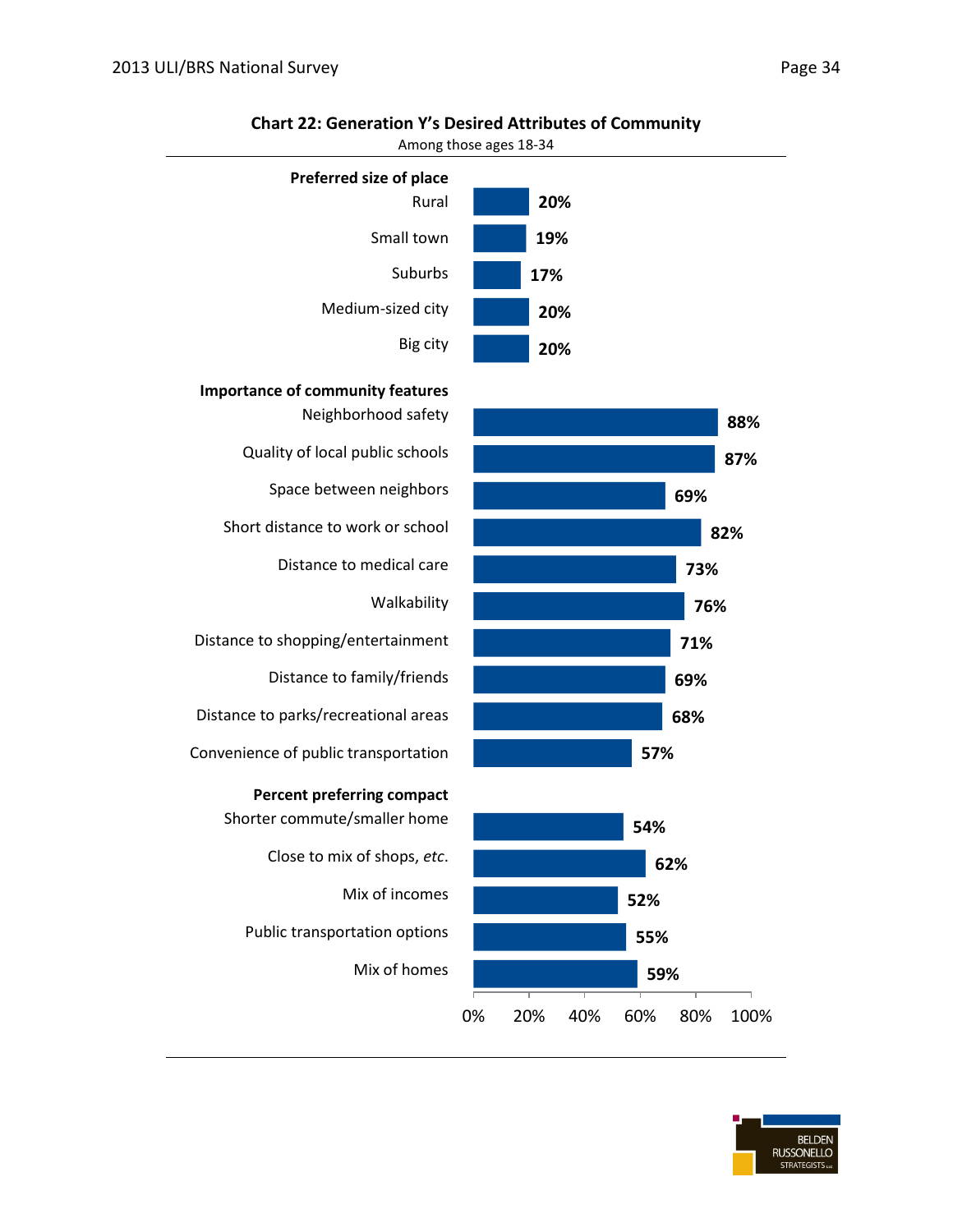![](_page_36_Figure_1.jpeg)

#### **Chart 21: Generation Y Movers**

Among those ages 18-34 somewhat or very likely to move in the next five years

Q4. [IF VERY LIKELY OR SOMEWHAT LIKELY TO MOVE IN Q7, n=228] If you could live any place in the next five years, would it be a rural area, a small town, a medium-sized city, a big city, a suburb near a city, or something else?; Q8. [IF VERY LIKELY OR SOMEWHAT LIKELY TO MOVE IN Q7, n=228] In five years, what type of home do you expect to live in? An apartment building; a duplex; a row house or townhouse; a single-family, detached house; a manufactured or mobile home; or something else?; Q9. [IF VERY LIKELY OR SOMEWHAT LIKELY TO MOVE IN Q7, n=228] In five years, do you expect to own or rent your primary residence?

![](_page_36_Picture_6.jpeg)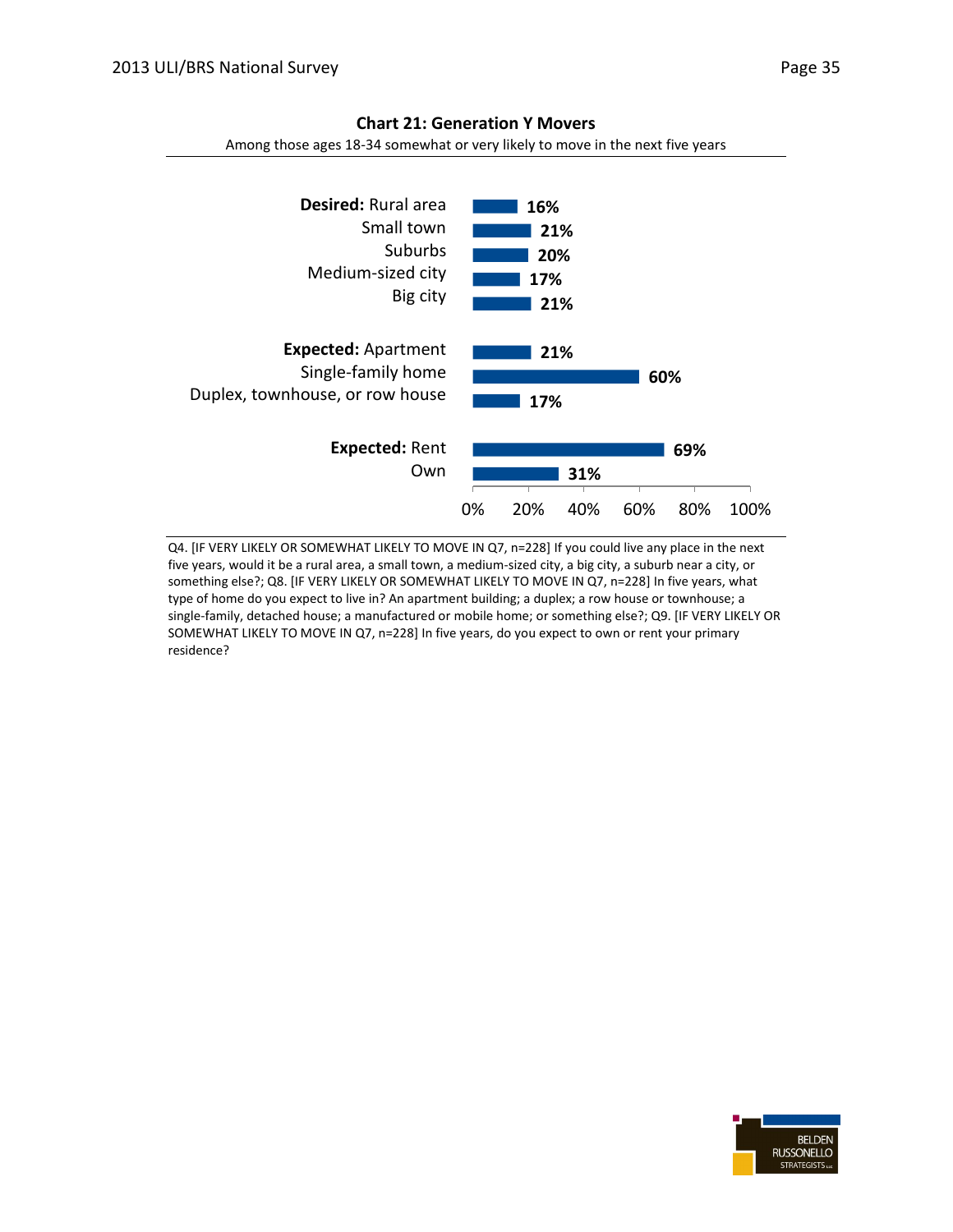**Generation X (23%):** Americans currently between the ages of 35 and 47, or Generation X, have been raising families during times of both economic boom and bust and are better educated and more well-off financially than most other generations. The typical Gen Xer is married with children and they are spread across America's cities, suburbs, small towns, and rural areas.

Next to the peripatetic Generation Y, the Gen Xers are the most likely to move in the next five years (41%) and the vast majority of these probable movers expect to live in a single-family, detached home (87%) that they will own (81%). More than three quarters (78%) currently own their own home and just under eight in ten (79%) think owning a home is a good investment – the highest proportion of all age groups.

Unlike their younger counterparts in Generation Y, Gen Xers hold varied opinions on mixed-use communities (50% mix, 49% no mix) and on living in communities with diversified housing (50% similar, 47% mix). They also express a more divided interest in public transportation. Indeed, a slim majority of Gen Xers say public transportation is not something that matters to them (55%) and they are the least likely to place importance on living in communities that are convenient to public transportation (-9 differential). They place a significant amount of importance on the quality of the public schools (+65), as 70% have children under 18 at home.

In sum, on any given day, we can find Gen X members in their cars, driving their children to or from school, and, possibly, dreaming about owning their next house in the country or the suburbs.

![](_page_37_Picture_6.jpeg)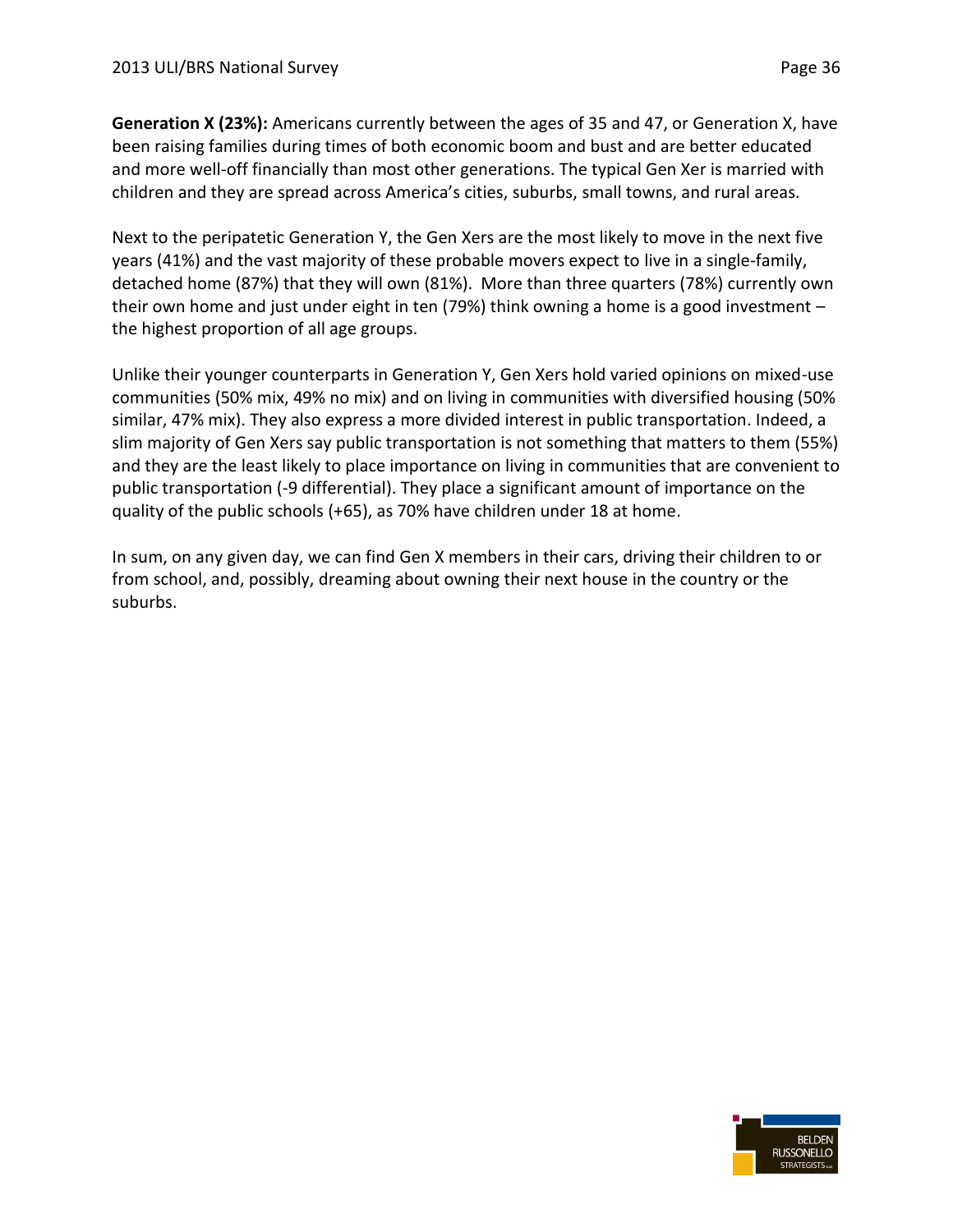![](_page_38_Figure_2.jpeg)

#### **Chart 23: Generation X Demographics**

![](_page_38_Picture_4.jpeg)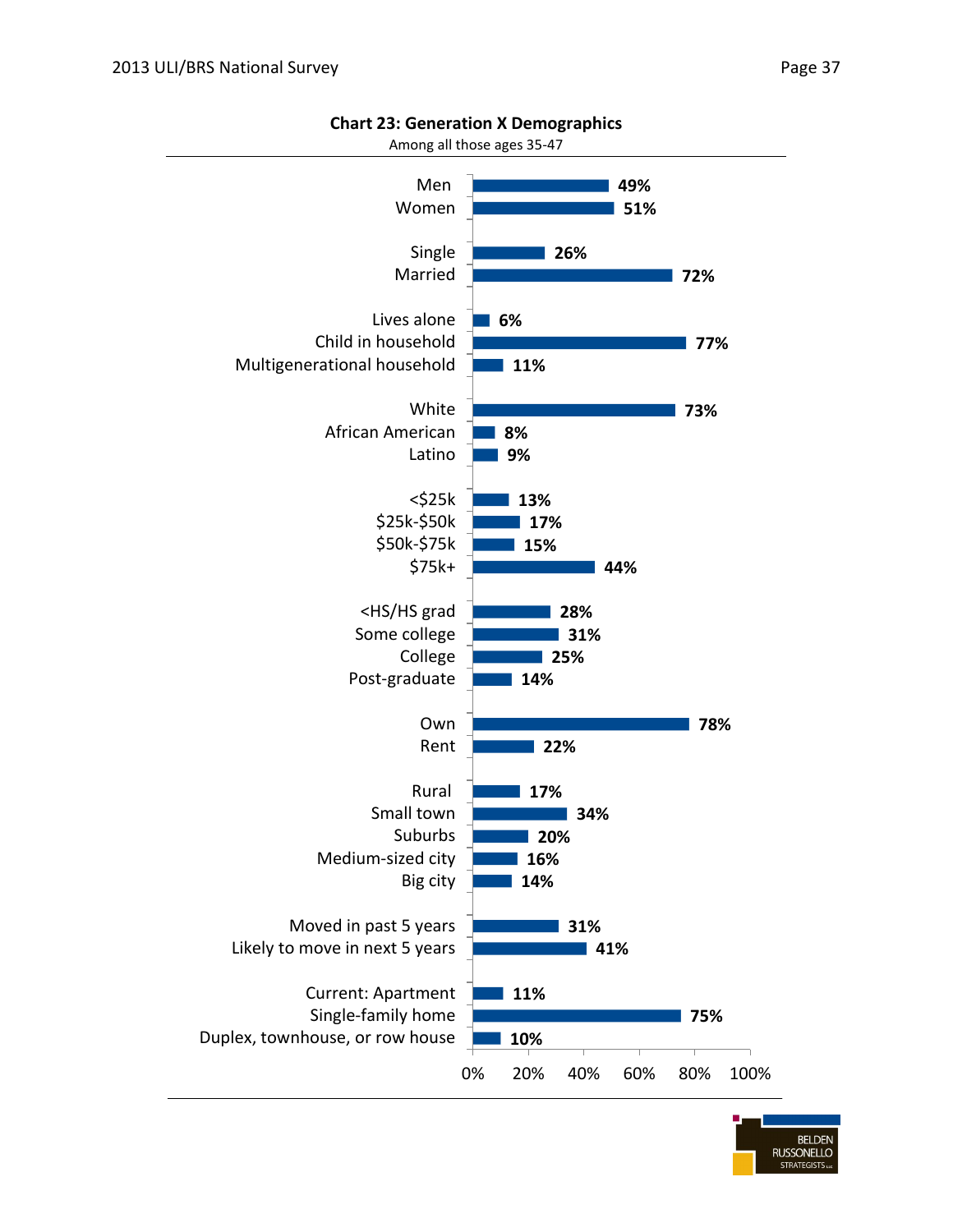![](_page_39_Figure_1.jpeg)

#### **Chart 25: Generation X's Desired Attributes of Community**

![](_page_39_Picture_4.jpeg)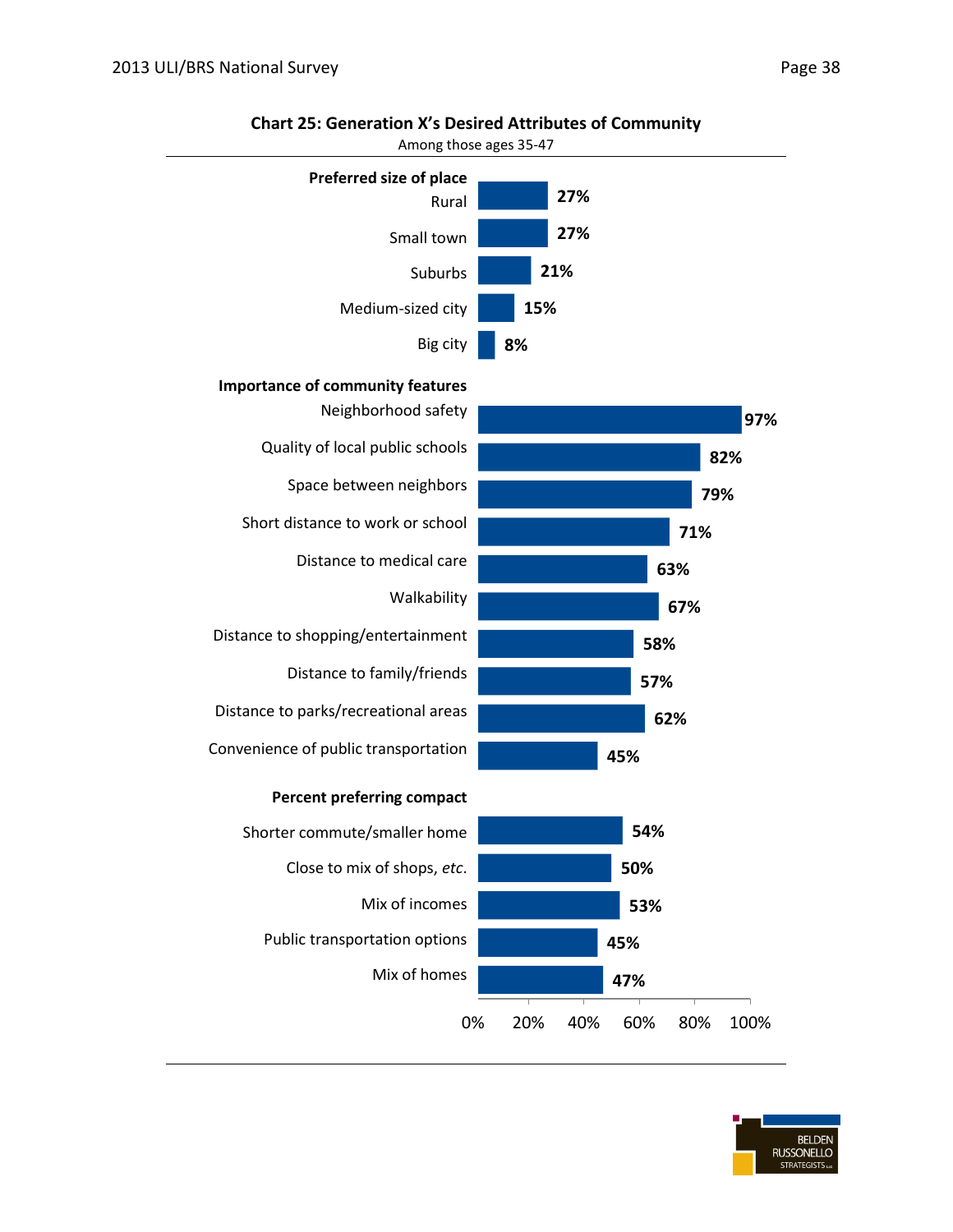![](_page_40_Figure_2.jpeg)

#### **Chart 24: Generation X Movers**

Among those ages 35-47 somewhat or very likely to move in the next five years

Q4. [IF VERY LIKELY OR SOMEWHAT LIKELY TO MOVE IN Q7, n=111] If you could live any place in the next five years, would it be a rural area, a small town, a medium-sized city, a big city, a suburb near a city, or something else?; Q8. [IF VERY LIKELY OR SOMEWHAT LIKELY TO MOVE IN Q7, n=111] In five years, what type of home do you expect to live in? An apartment building; a duplex; a row house or townhouse; a single-family detached house; a manufactured or mobile home; or something else?; Q9. [IF VERY LIKELY OR SOMEWHAT LIKELY TO MOVE IN Q7, n=111] In five years, do you expect to own or rent your primary residence?

![](_page_40_Picture_6.jpeg)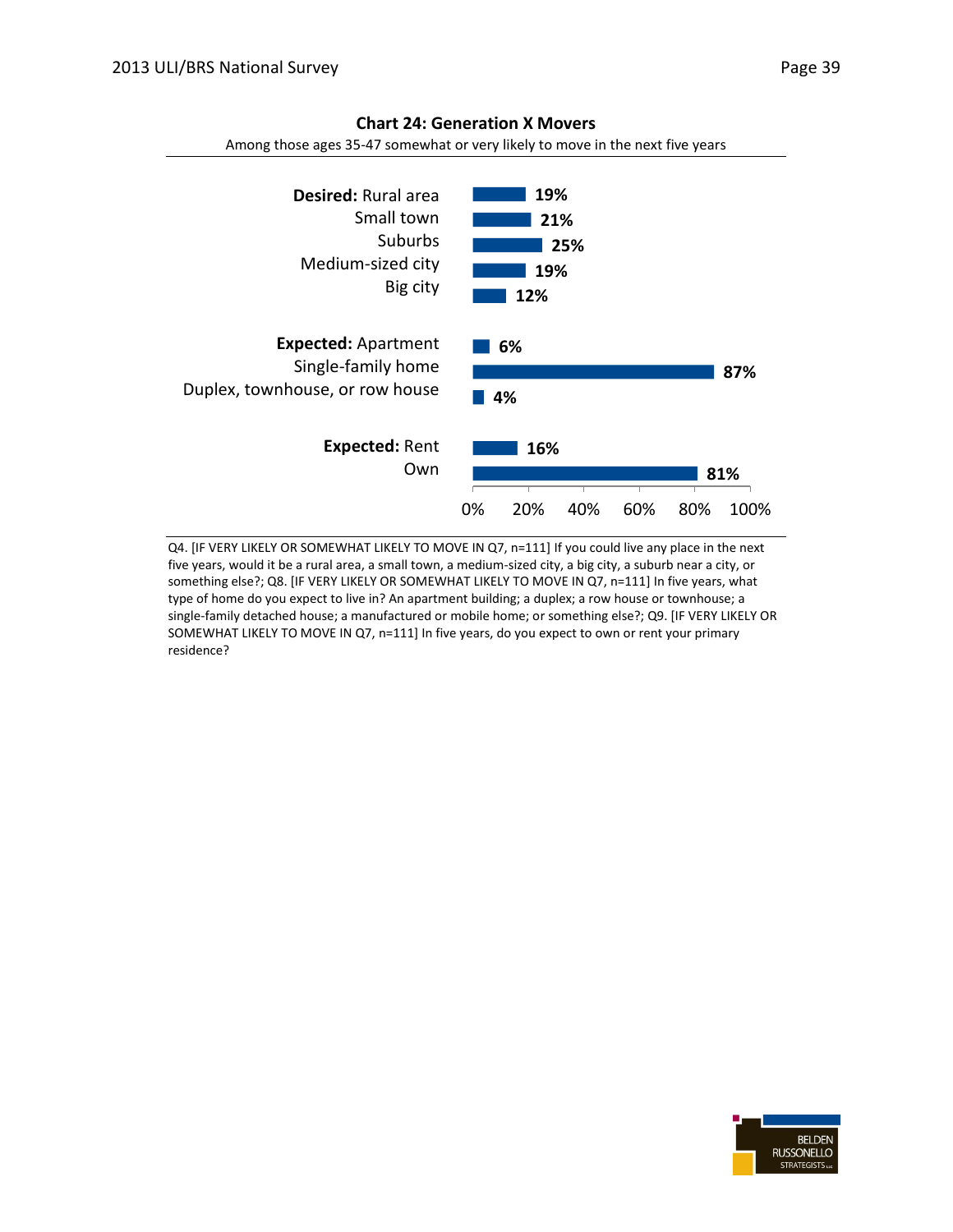**Baby Boomers (31%):** In many ways, the post-World War II Baby Boom Generation, now ages 48 to 66, represents the middle ground. They are more prosperous and educated than the Generation Y, but not as much as Generation X. Similar to Gen Xers, the Baby Boomers are not particularly urban, suburban, or rural, but can be found more evenly across all communities. Another characteristic that Boomers share with Gen Xers is that they are more likely to dream about living a more rural life (30%) than going to a big city (9%).

Consistently representing the norm, Boomers overwhelmingly consider homeownership a good investment (73%). The Boomers – most of whose children have left the nest – are not as anxious to move as the younger generations; indeed, they have less reason to move as four in five Boomers already own their homes (80%) and three-quarters (76%) live in single-family, unattached houses. Only about three in ten Boomers (31%) expect to change residences in the next five years, considerably less than the two in five Gen Xers (41%) and over three in five in Generation Y (63%).

However, there is a hint of an increased market for compact housing among this age group: while 65% of Boomers who are looking to move have their sights set on a single-family, that is a smaller percentage than are currently in one (76%). This is in contrast to every other generation, in which a higher percentage of movers want to be in single-family homes than currently live in them

Even though they are not likely to be considering a move, Baby Boomers stand out as the generation most likely to give up living in a larger home if it means they could have a shorter commute. Close to three-quarters of this cohort (72%) would choose a shorter commute over a larger house with a longer commute, compared to only half of the younger generations. Boomers are divided on their views of living in mixed-use communities (49% mix, 50% no mix) and ones with a diversified housing stock (55% similar, 42% mix).

Compared to younger generations, a much smaller majority of Boomers still commutes to work or school three or more days a week (58%) and this number will continue to decline as more Boomers move into retirement. However, nearly every Boomer who commutes drives (90%). More than three in five (63%) report public transportation as available in their communities, but, like other generations, Boomers are not taking it very often.

Boomers might be willing to forego the large house, but that does not mean they are convinced of the advantages of compact, mixed-use developments. They are neither the most nor the least interested in living in communities close to shopping and entertainment (+34 differential), family and friends (+20 differential), medical facilities (+44), communities that are convenient for walking (+35), or using public transit (0). However, Boomers are more interested than other generations in living in a house close to a park (+27) and not so close to their neighbors (+40).

![](_page_41_Picture_8.jpeg)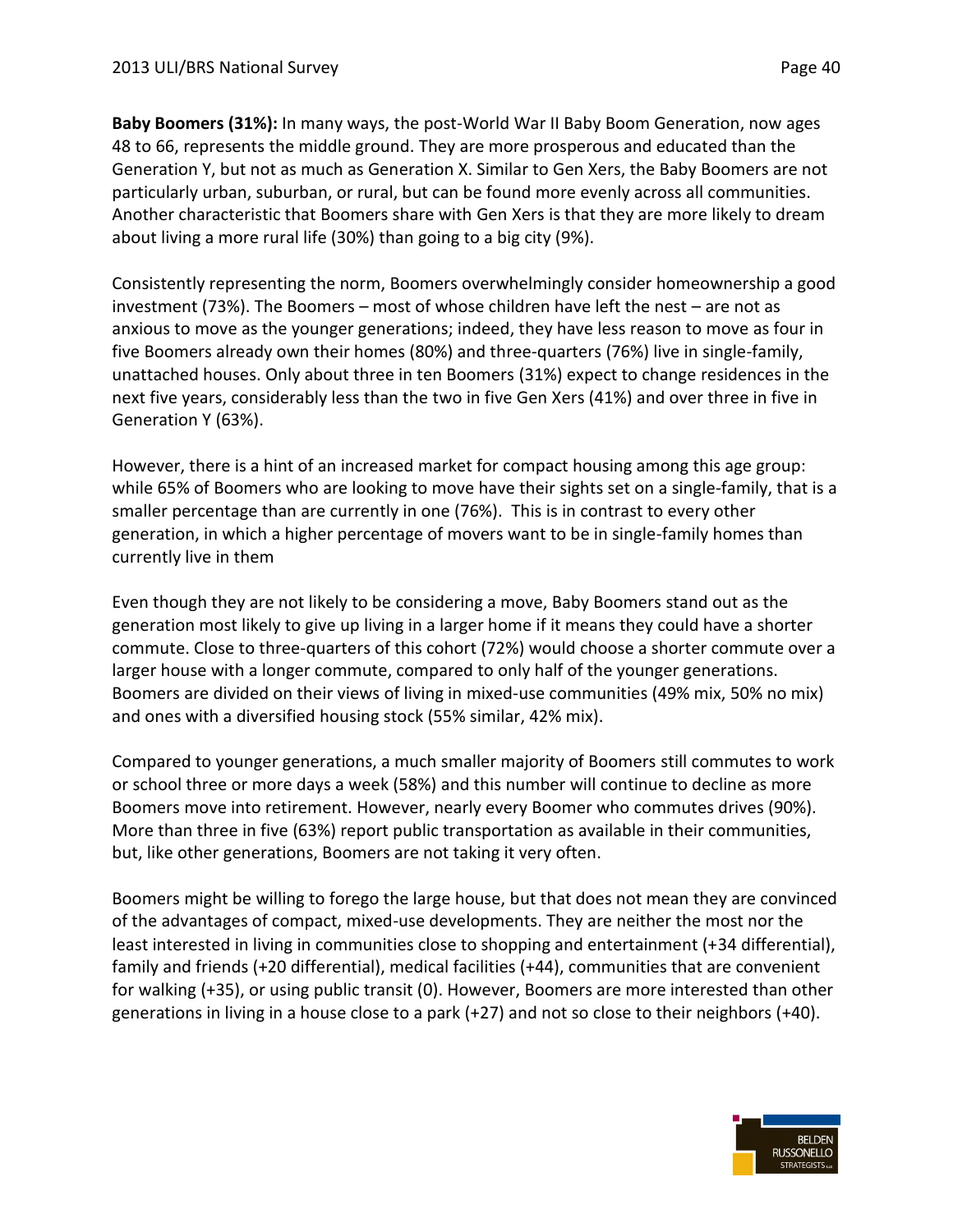![](_page_42_Figure_1.jpeg)

**Chart 26: Baby Boomer Generation Demographics**

![](_page_42_Picture_4.jpeg)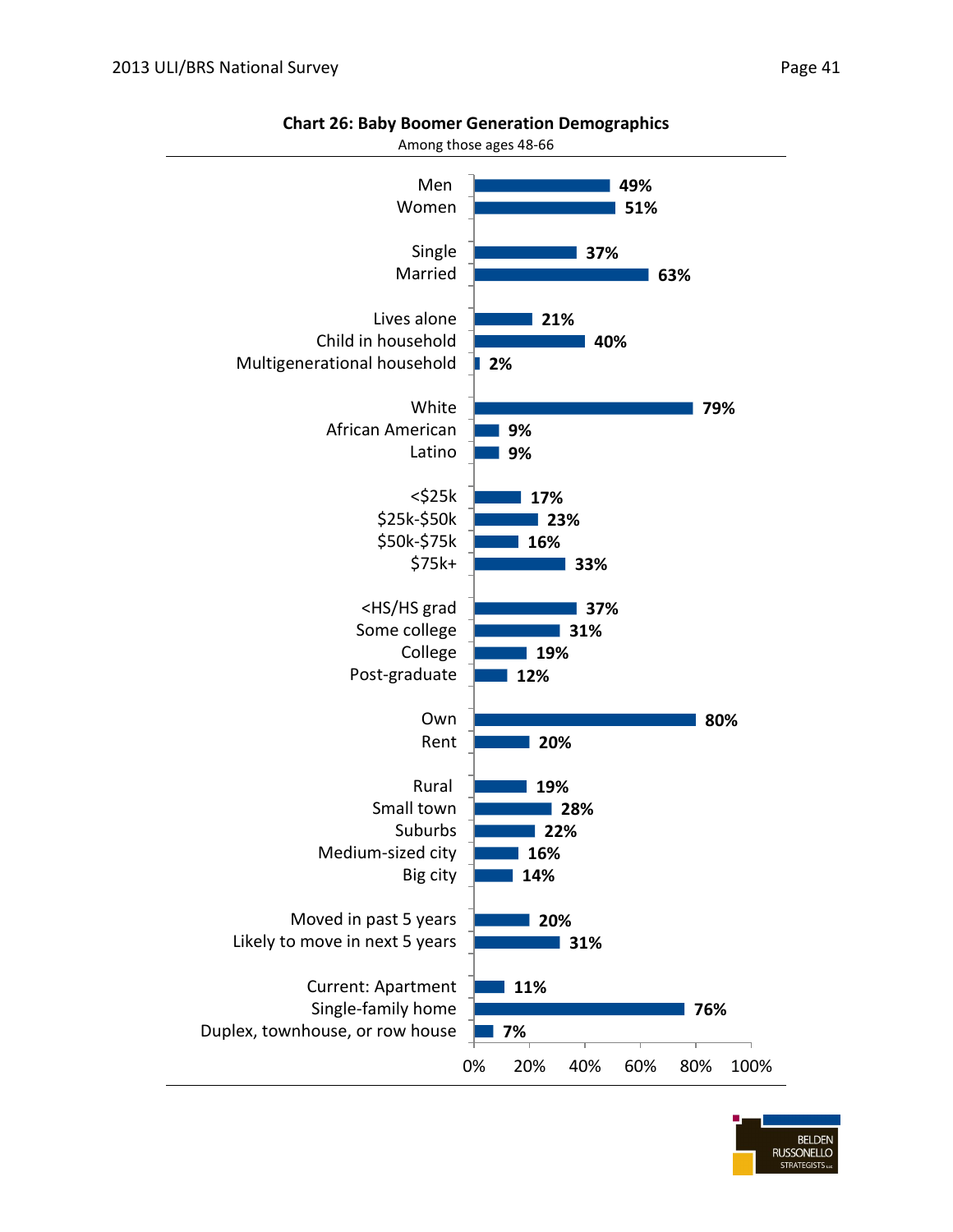![](_page_43_Figure_1.jpeg)

#### **Chart 28: Baby Boomer Generation's Desired Attributes of Community**

Among those ages 48-66

![](_page_43_Figure_4.jpeg)

![](_page_43_Figure_5.jpeg)

Shorter commute/smaller home Close to mix of shops, *etc*. Mix of incomes Public transportation options Mix of homes

![](_page_43_Figure_7.jpeg)

![](_page_43_Picture_8.jpeg)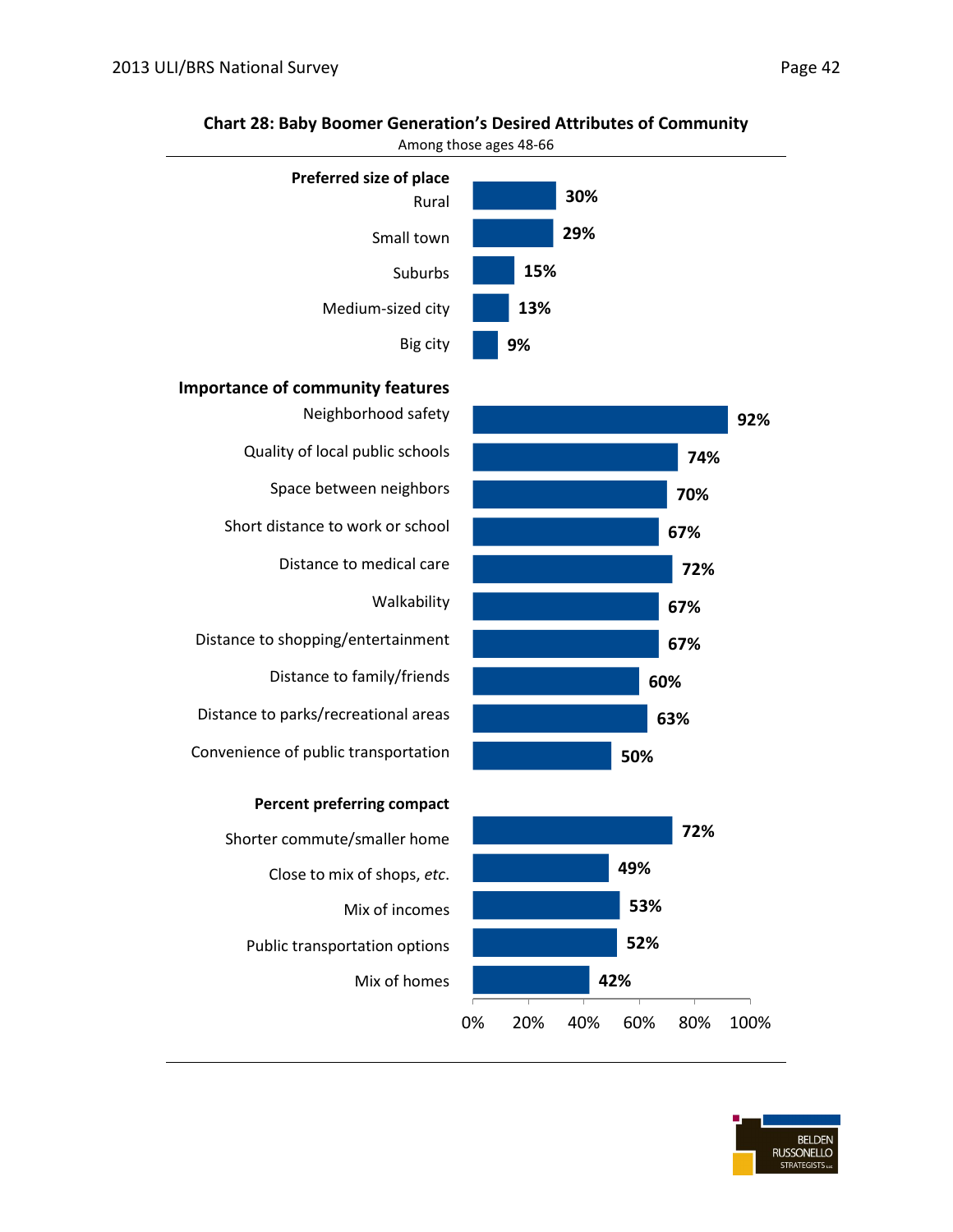![](_page_44_Figure_2.jpeg)

#### **Chart 27: Baby Boomer Generation Movers**

Among those ages 48-66 somewhat or very likely to move in the next five years

Q4. [IF VERY LIKELY OR SOMEWHAT LIKELY TO MOVE IN Q7, n=115] If you could live any place in the next five years, would it be a rural area, a small town, a medium-sized city, a big city, a suburb near a city, or something else?; Q8. [IF VERY LIKELY OR SOMEWHAT LIKELY TO MOVE IN residence? Q7, n=115] In five years, what type of home do you expect to live in? An apartment building; a duplex; a row house or townhouse; a single-family, detached house; a manufactured or mobile home; or something else?; Q9. [IF VERY LIKELY OR SOMEWHAT LIKELY TO MOVE IN Q7, n=115] In five years, do you expect to own or rent your primary

![](_page_44_Picture_6.jpeg)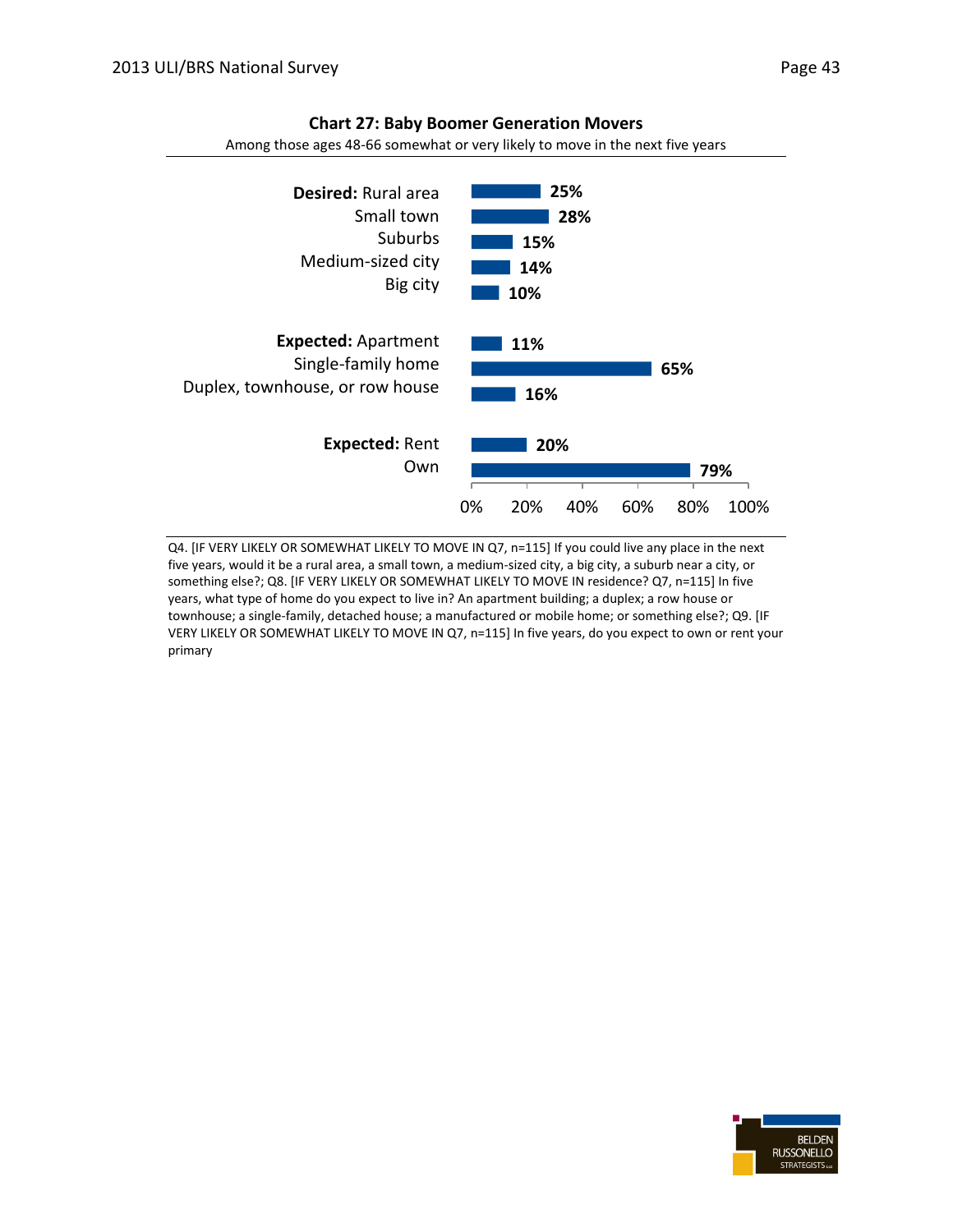**War Babies (12%) and Silent Generation (3%):** War Babies were born during the Second World War and came of age during the Korean War with the conformity and consumerism that characterized America in the 1950s, while the Silent Generation served in World War Two. The War Babies are currently between ages 67 and 82 and the Silent Generation is 83 years and older. They hold very similar attitudes on housing and transportation and have been combined for this analysis. They have a number of characteristics that set them apart from their younger counterparts: three in five (61%) are women; two in five (41%) live alone; they are among the least affluent of the generations (49% earn under \$50,000); and they are the most likely to live in what they describe as a small town (39%).

Their age and their experiences in life combine to make their housing profile distinct. We might call them the stable generations. Only one in five have moved in the last five years (19%) or expect to move in the next five years (22%) – the lowest level of anticipated changes in housing among the age groups. Like other older-generation Americans, most of the War Babies and Silent Generation own their homes (74%) and live in single-family houses (65%).

Older Americans' preferences reflect their retired stage in life. They stand out as the age group that places a great deal of importance on living in communities that are walkable, meaning with sidewalks and pedestrian cross walks (+39 differential), and where they are a short distance to friends and family (+33), shopping and entertainment (+39), parks (+21), and, naturally, medical care (+57). They hold a slight preference for living in a community with similar housing types (54% similar; 44% mix). They are divided over whether they want to live in a community with a number of public transportation options (48% prefer; 50% does not matter). Fewer than one in ten (8%) in the older generations commute three or more times a week.

In many ways, the War Babies and the Silent Generation are the flip side of the youngest generation, Generation Y, in housing and community choices. They have a heightened sensitivity to the importance of being close to family and friends. Older Americans are not looking to move up, but instead their defining characteristic is stability. They would like their communities to be walkable and convenient and for many – but not most – that includes public transportation.

![](_page_45_Picture_6.jpeg)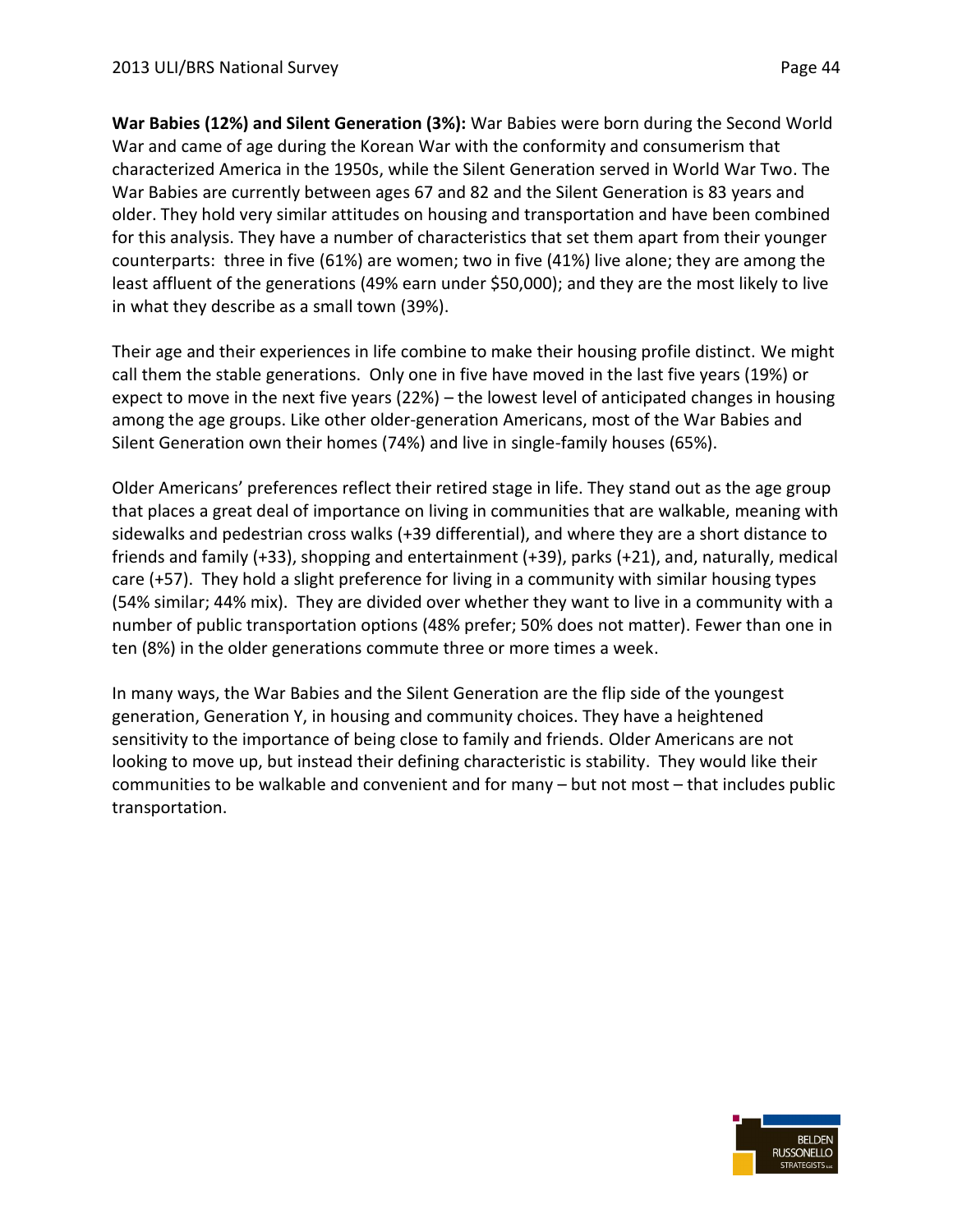![](_page_46_Figure_1.jpeg)

**Chart 29: Silent and War Generations' Demographics**

![](_page_46_Picture_4.jpeg)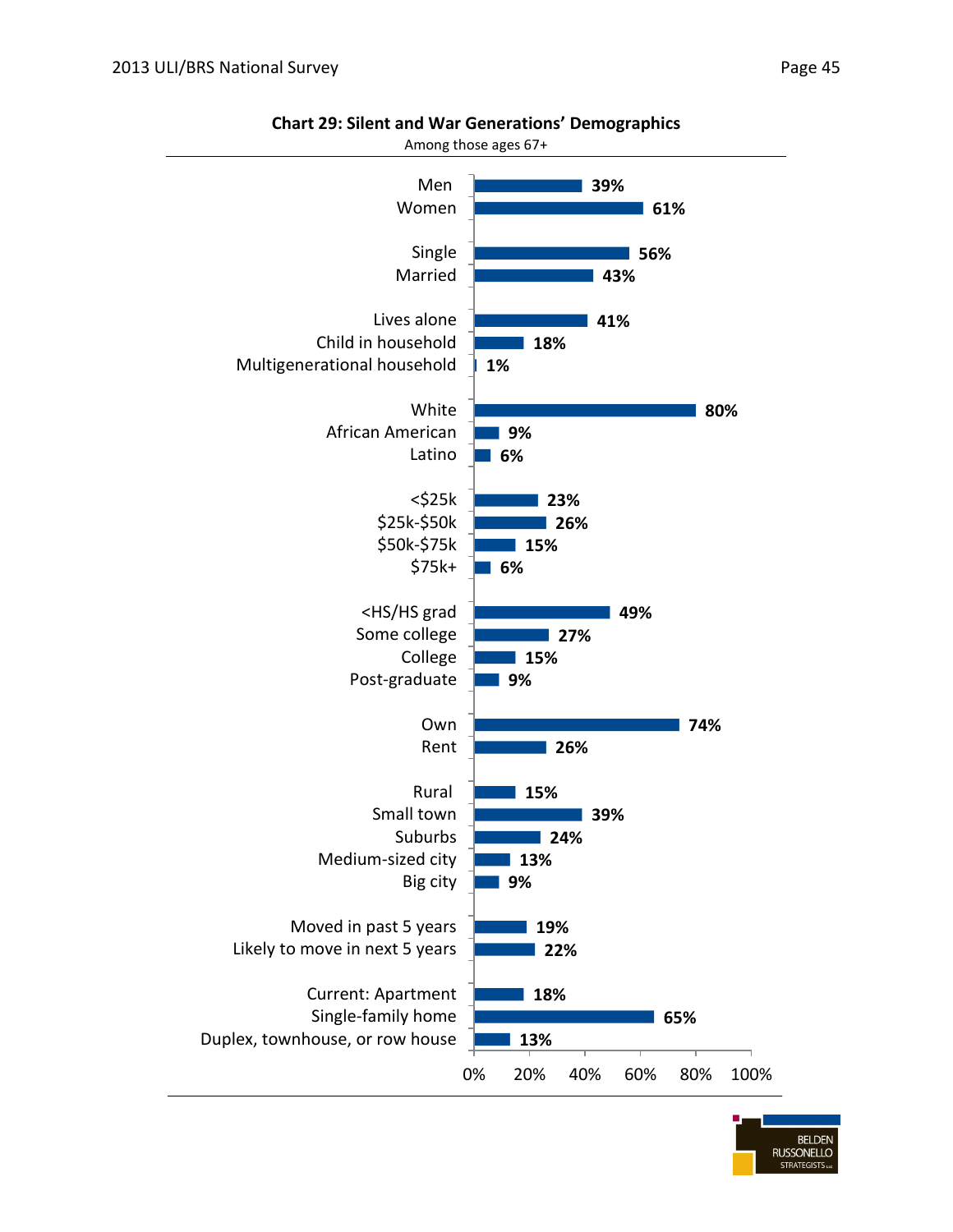![](_page_47_Figure_1.jpeg)

#### **Chart 30: Silent and War Generations' Desired Attributes of Community**

![](_page_47_Picture_4.jpeg)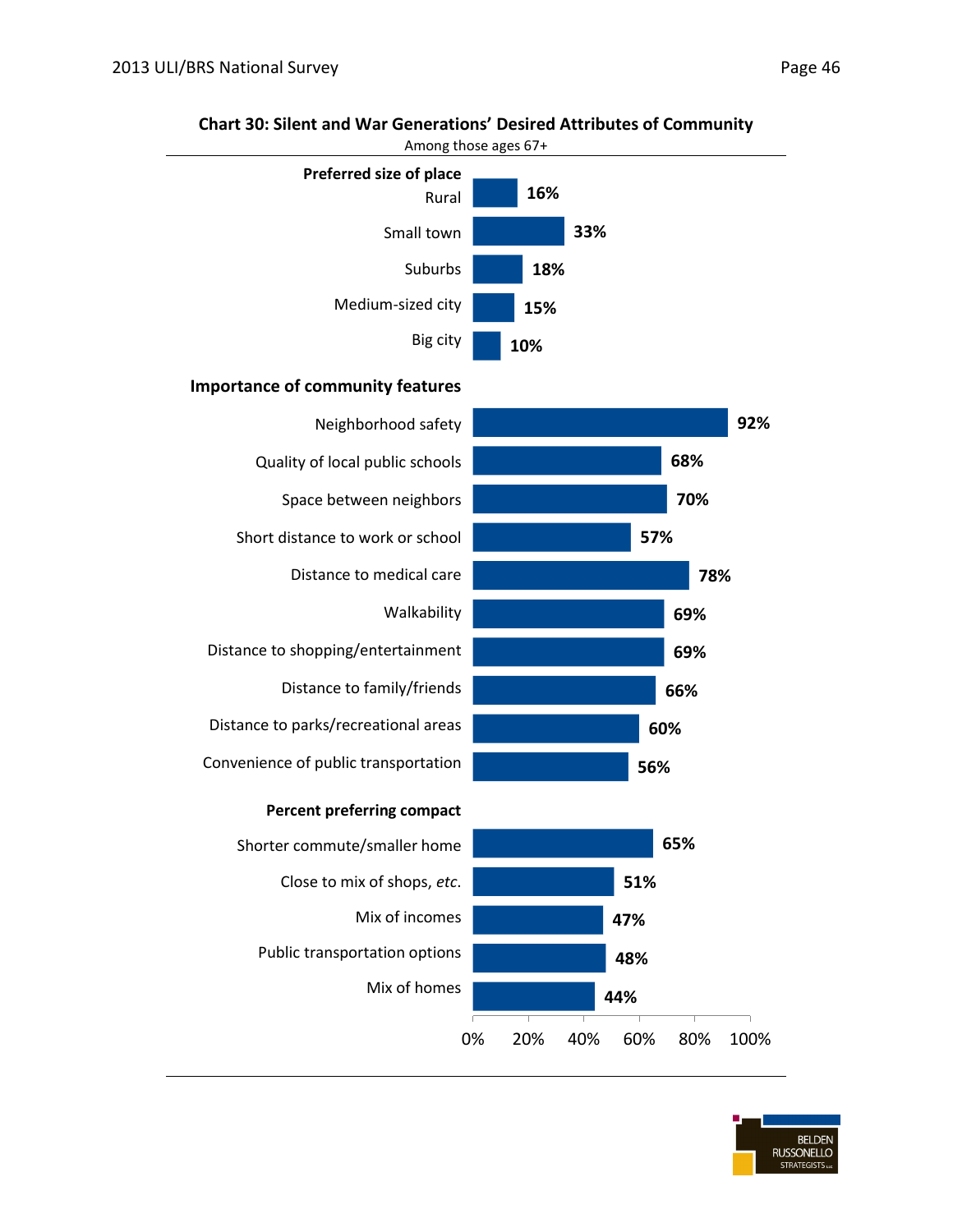#### **2. Other groups**

Throughout the survey, the attitudes of Latinos, African Americans, and renters overlap repeatedly with the attitudes of Gen Y. When we take a close look at these groups, we find many similar opinions, mixed with some differences.

**African Americans (12%):** African Americans are more urban, single, and southern than the nation as a whole. Forty-six percent live in the Southern states and two thirds (66%) say they are single. African Americans are most likely to be living in America's middle-size and large cities (47%), but given the chance, many would move to the suburbs.

Their higher-than-average urban addresses make them split fairly evenly between 43% who live in apartments and 46% who live in single-family, unattached houses. They are highly mobile: about four in ten have moved their residences in the last five years (44%) and 63% plan to move in the next five years.

African Americans hold the distinction of being the demographic group most likely to want to live in a mixed-use community: 75% prefer living with shops and offices and restaurants just around the corner. African Americans also express a broad desire to live in communities with people of diverse incomes (63%) and housing types (56%).

Good schools and convenience are strong demands among the Black community. Sixty-nine percent have children in their households, and they are more likely than others to prioritize the quality of schools (+83 differential), walkability (+74) and the convenience of public transportation (+58) in their communities. African Americans express strong preferences for living in communities which are convenient to stores (+64), medical facilities (+64), and school or work (+62). One in three (32%) currently use public transit on most days to get to work or school, and the great majority (77%) want to live in a community with public transportation options.

Despite the draw of urban living, African Americans remain divided when given a possibility of living in a larger home: 52% would be willing to commute for 45 minutes or longer if it meant living in a bigger home, while 44% would prefer a shorter commute even if it meant living in a smaller home.

![](_page_48_Picture_9.jpeg)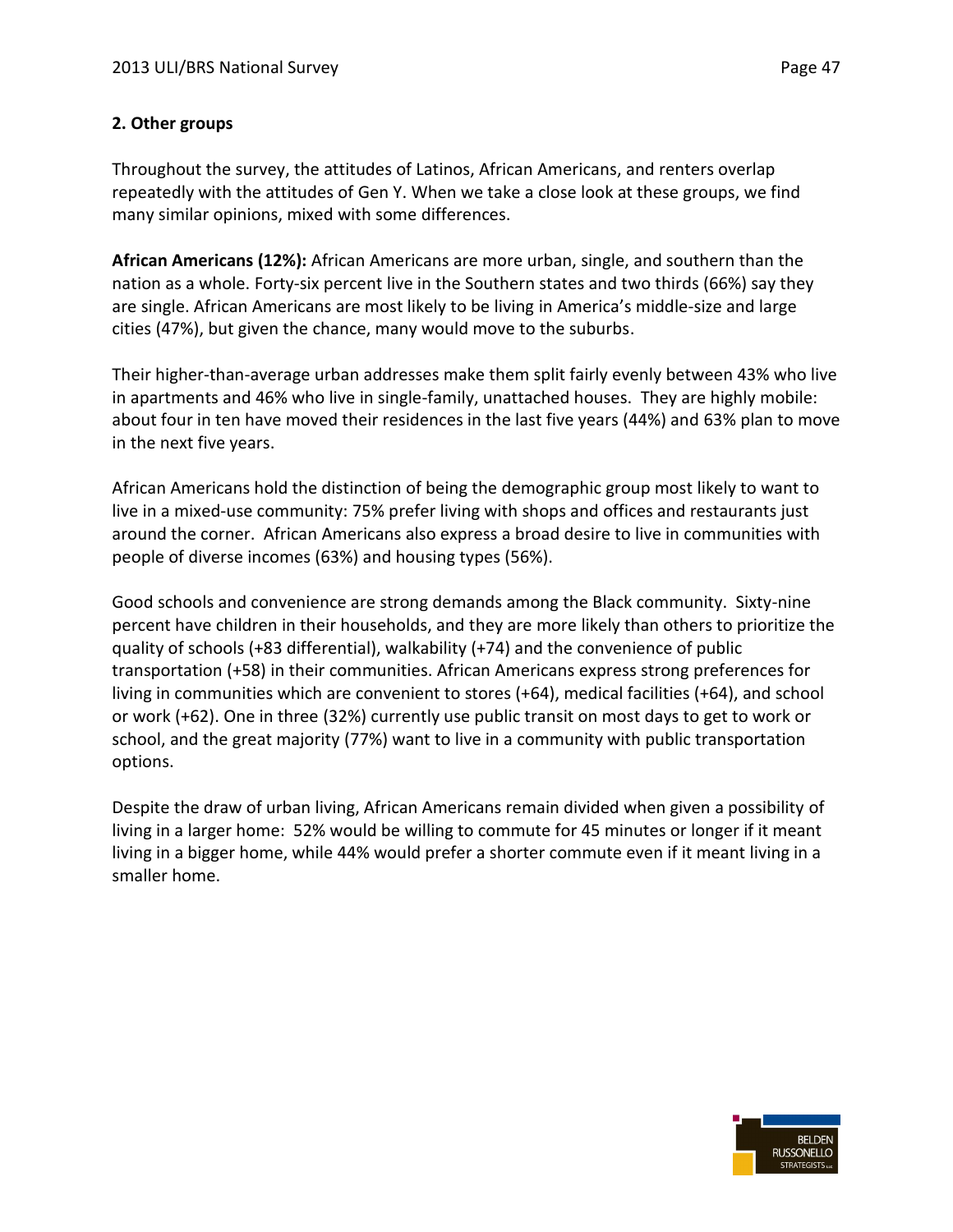![](_page_49_Figure_1.jpeg)

#### **Chart 31: African American Demographics**

![](_page_49_Picture_4.jpeg)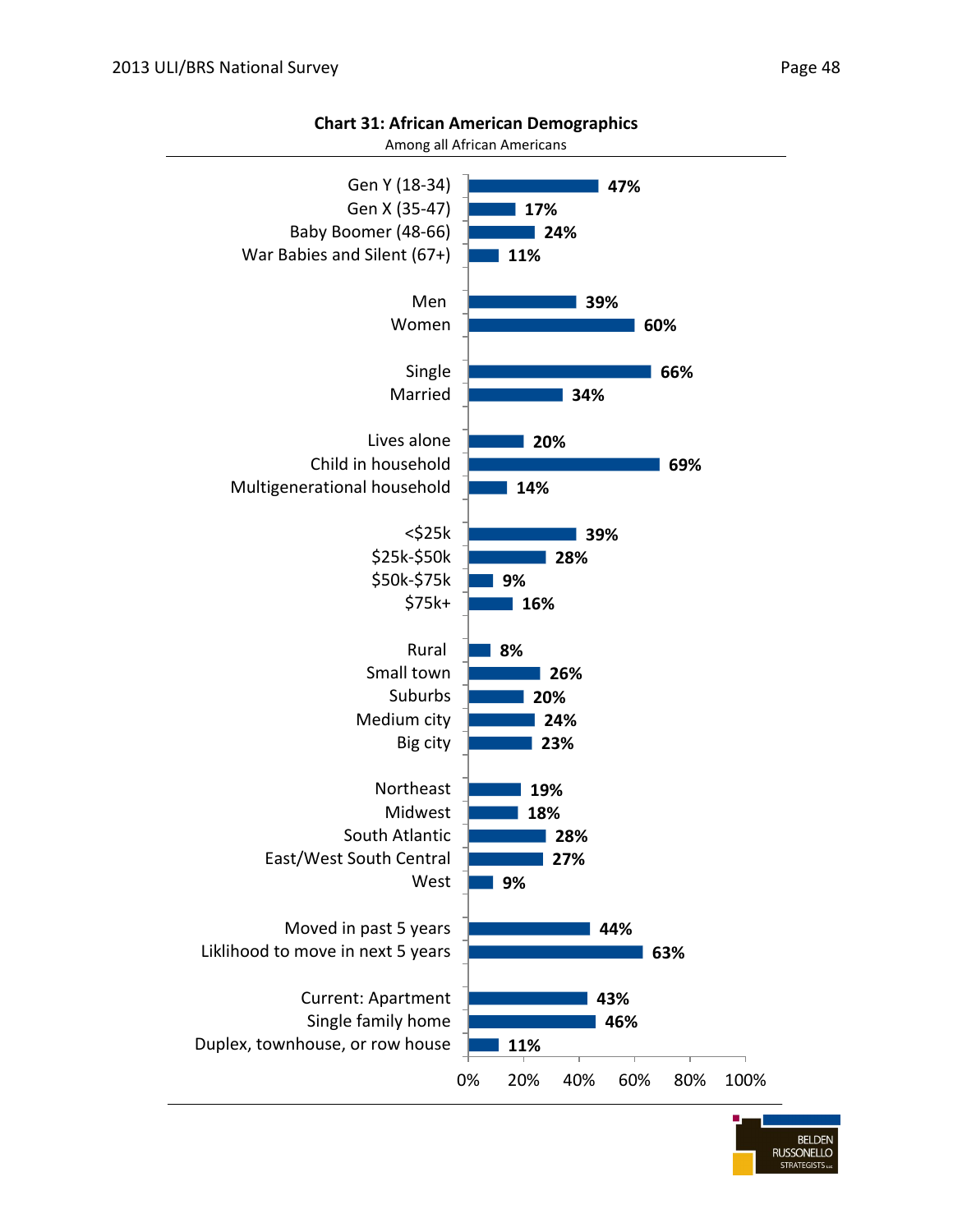![](_page_50_Figure_1.jpeg)

#### **Chart 32: African Americans' Desired Attributes of Community**

#### **Importance of community features**

| Neighborhood safety                  |
|--------------------------------------|
| Quality of local public schools      |
| Space between neighbors              |
| Short distance to work or school     |
| Distance to medical care             |
| Walkability                          |
| Distance to shopping/entertainment   |
| Distance to family/friends           |
| Distance to parks/recreational areas |
| Convenience of public transportation |
| <b>Percent preferring compact</b>    |
| Shorter commute/smaller home         |
| Close to mix of shops, etc.          |

Mix of incomes Public transportation options Mix of homes

![](_page_50_Figure_6.jpeg)

![](_page_50_Figure_7.jpeg)

BELDEN<br>RUSSONELLO STRATEGISTS ...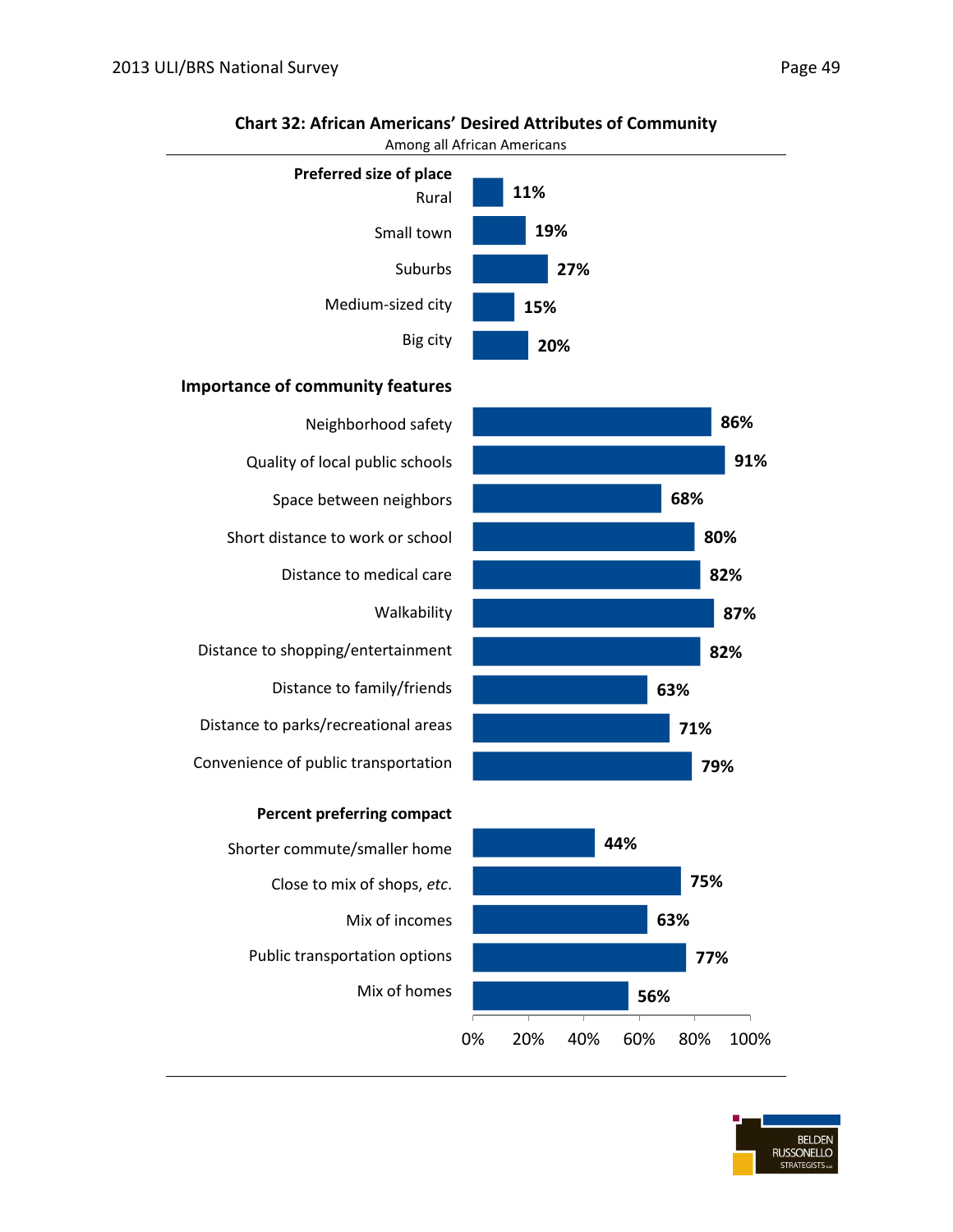**Latinos (13%):** The Latino population is younger, less married, more bicoastal, and more likely to be living together with many people in their households than the public as a whole. Latinos have the highest percentage (26%) of people in the lowest household income level, under \$25,000 a year.

Latinos are concentrated in the Western states (47%). They, like African Americans, are most likely to live in cities (58%), especially large cities (30%). Many Latinos, however, if given the opportunity, would prefer to live in the suburbs (20%) or rural communities (12%).

Half of Latinos live in single-family, detached housing (51%) and 23% in apartments. Like African Americans, they are very mobile. Over four in ten (45%) have moved in the last five years, and half (54%) expect to move in the next five years.

A sizeable majority of 58% prefers living in a mixed-use community, but Latinos are more divided on whether they want to live in a community with a diversity of incomes (48% mix, 47% similar) or diversity of housing types (50% mix, 46% similar).

Safety (+64 differential) and schools (+72) top the community characteristic priority list for Latinos, like other groups. However, compared to most others, they are more concerned with walkability (+58) and being close to essential services (medical facilities +64, public transit +46) and family and friends (+54). One in five (20%) currently uses public transportation regularly to get to school or work. Like African Americans, a large number of Latinos blend an appreciation for public transportation with a desire for the larger homes, even if it lengthens their daily commute. Almost half (48%) would be willing to commute for 45 minutes or longer if it meant living in a larger home, while another half (50%) say they would prefer a shorter commute even if it meant living in a smaller home.

![](_page_51_Picture_7.jpeg)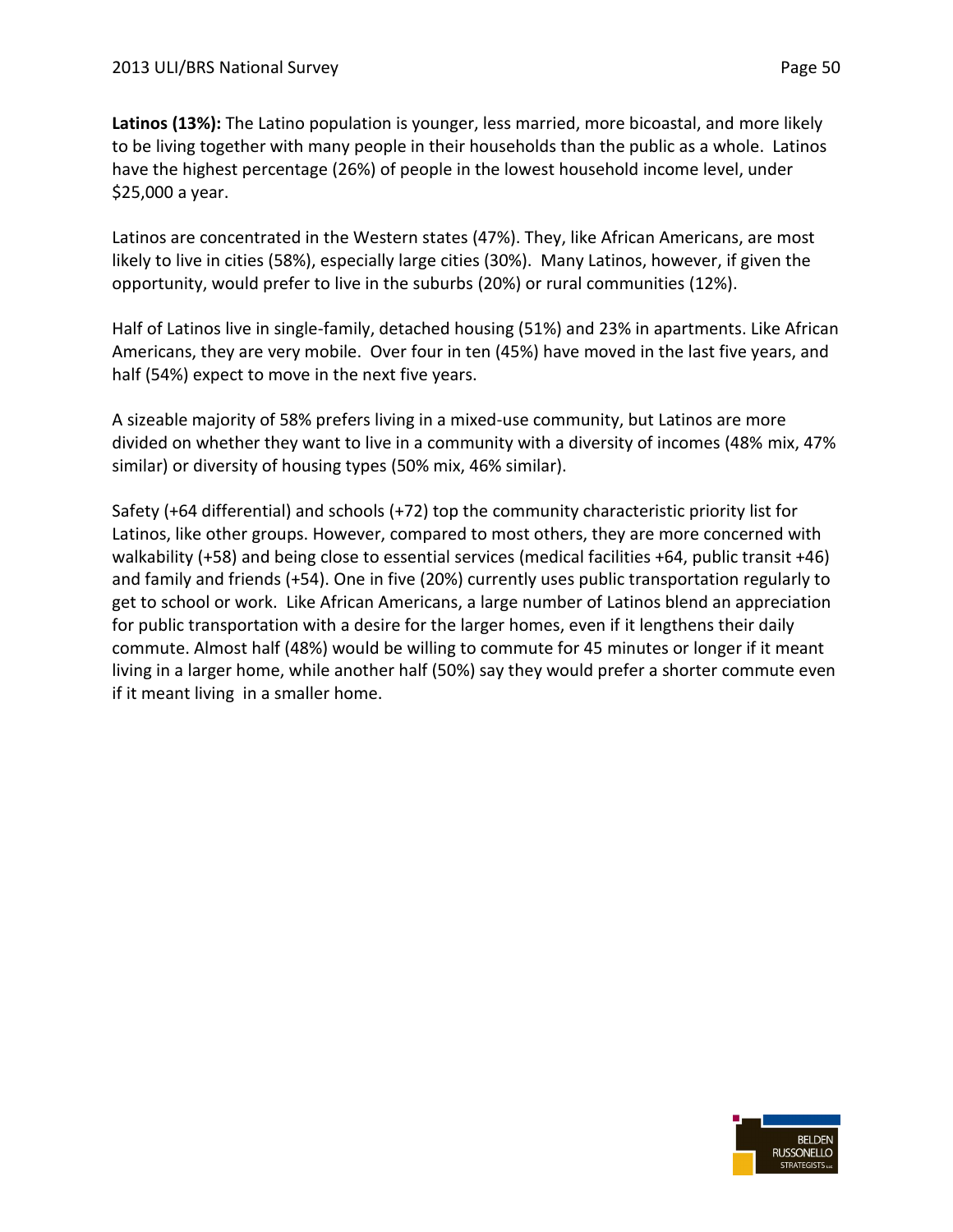![](_page_52_Figure_1.jpeg)

**Chart 33: Latino Demographics**

**BELDEN RUSSONELLO STRATEGISTS**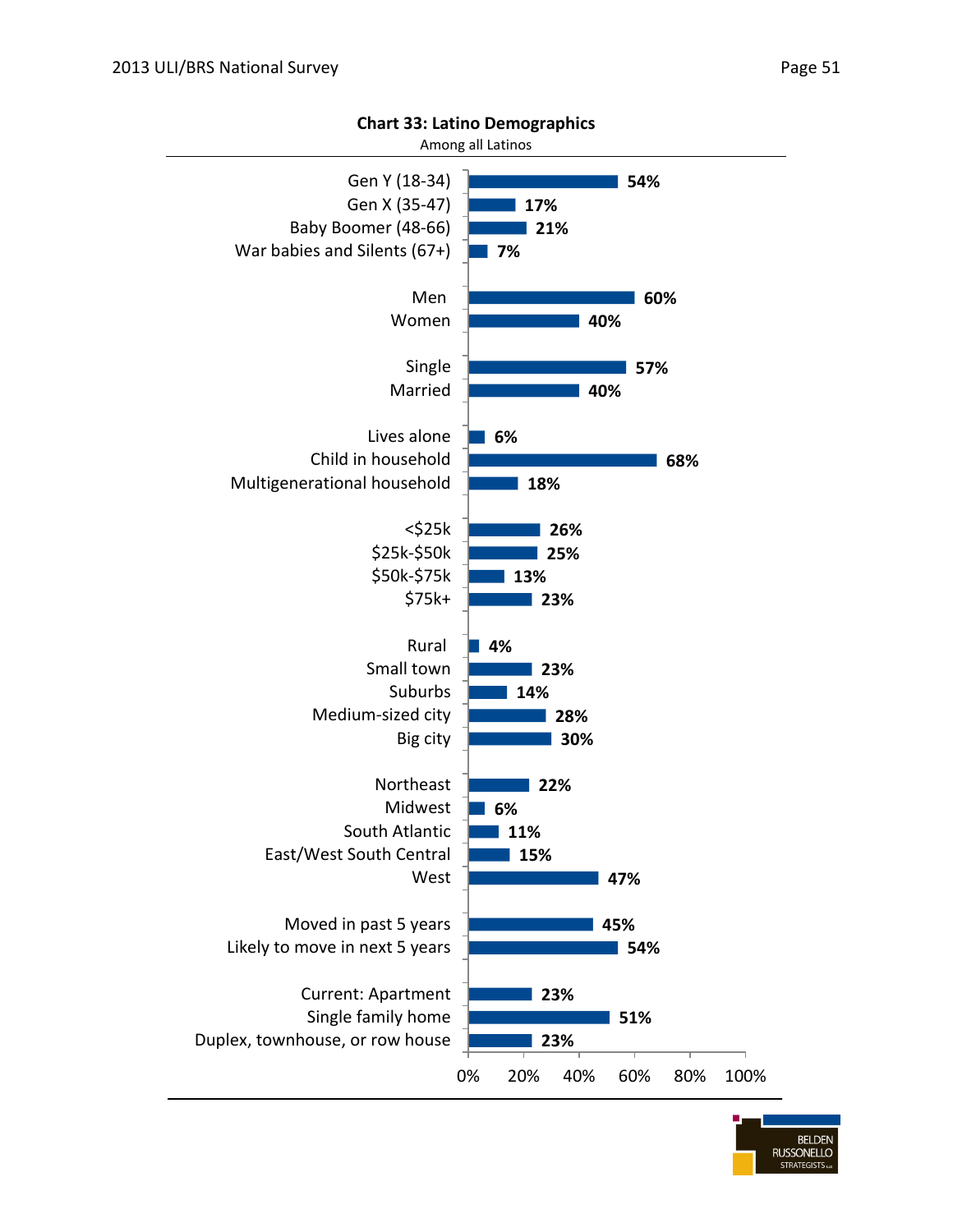![](_page_53_Figure_1.jpeg)

#### **Chart 34: Latinos' Desired Attributes of Community**

#### **Importance of community features**

|           | Neighborhood safety                  |
|-----------|--------------------------------------|
|           | Quality of local public schools      |
|           | Space between neighbors              |
|           | Short distance to work or school     |
|           | Distance to medical care             |
|           | Walkability                          |
|           | Distance to shopping/entertainment   |
|           | Distance to family/friends           |
|           | Distance to parks/recreational areas |
|           | Convenience of public transportation |
|           | <b>Percent preferring compact</b>    |
|           | Shorter commute/smaller home         |
|           | Close to mix of shops, etc.          |
|           | Mix of incomes                       |
|           | Public transportation options        |
|           | Mix of homes                         |
| 20%<br>በ% |                                      |

![](_page_53_Figure_5.jpeg)

![](_page_53_Figure_6.jpeg)

BELDEN<br>RUSSONELLO STRATEGISTS ...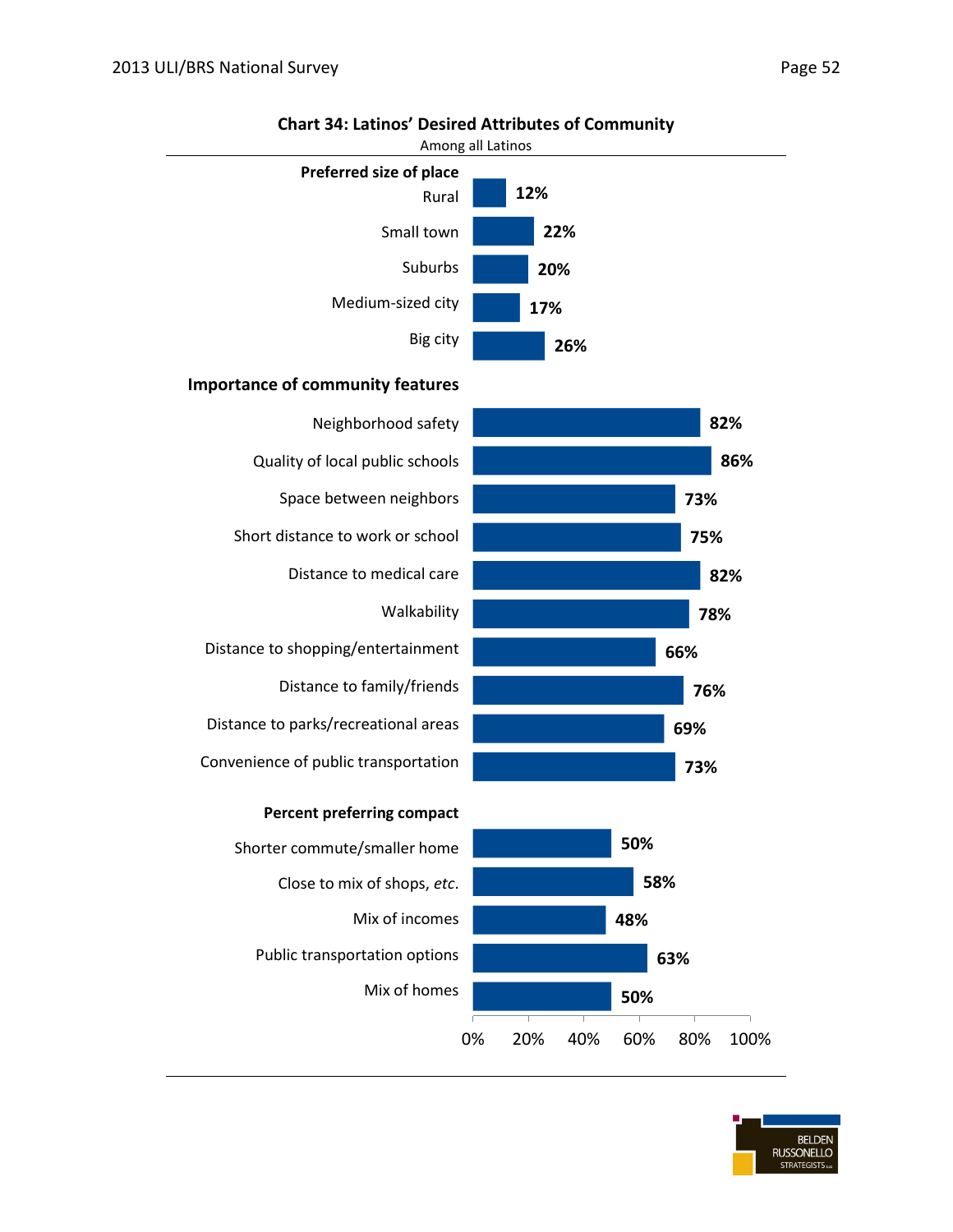**Renters (32%):** Renters are more concentrated in urban areas and are a target market for mixed-use living. Generation Y makes up a majority of renters in America (52%), and, in keeping with that age group, renters are more likely than the nation as a whole to be single (65%), living in large cities (24%) and African American (23%) or Latino (20%). Being largely young, renters have relatively lower levels of formal education (51% have only a high school education) and incomes (70% have incomes of \$50,000 or less). They are over-represented in the Northeast (25%) and West (26%).

While a majority of renters (56%) believes home ownership would be a good investment for them, it is a considerably smaller majority than the nation as a whole (71%). Five in ten renters (50%) live in apartment buildings, while three in ten (30%) rent single-family, detached houses. Six in ten (62%) say they are likely to move in the next five years.

Renters would choose to live in a mixed-use community (60%) over one where shops and restaurants are farther away (38%). They also show a preference for communities with a diversity of housing types (57%), but they are divided over whether they prefer living in a community of similar or diverse incomes (48% pick each option).

Safety (+76 differential) and good schools (+67) top the renters' priority list of community characteristics. Having walkable communities (+59) and being close to work and school (+54) are also high on their list.

A majority of renters (62%) prefers living in a community with public transportation options and of commuters a little more than one in five (23%) report using public transportation on most days to get to work or school.

![](_page_54_Picture_7.jpeg)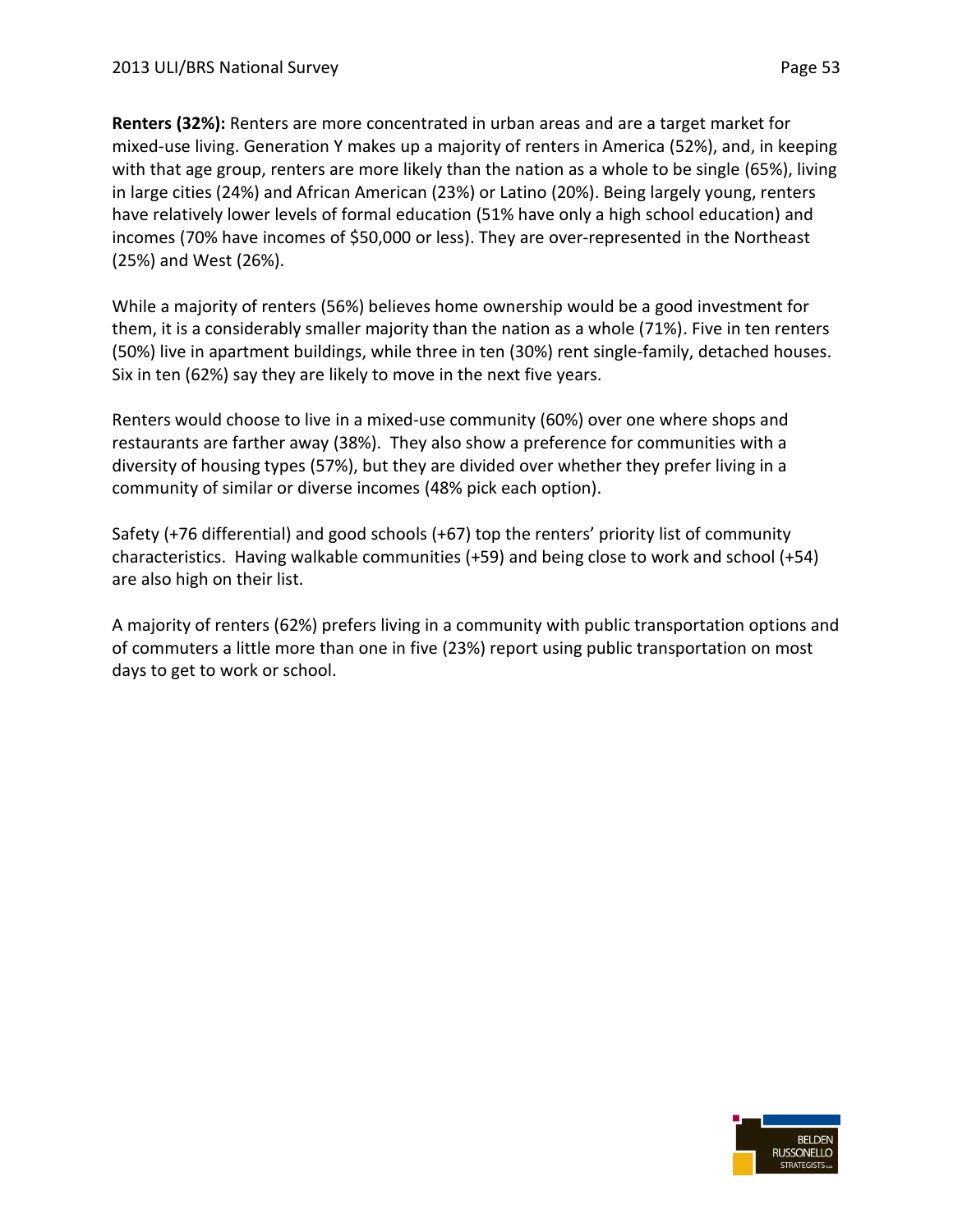![](_page_55_Figure_1.jpeg)

![](_page_55_Figure_2.jpeg)

![](_page_55_Picture_4.jpeg)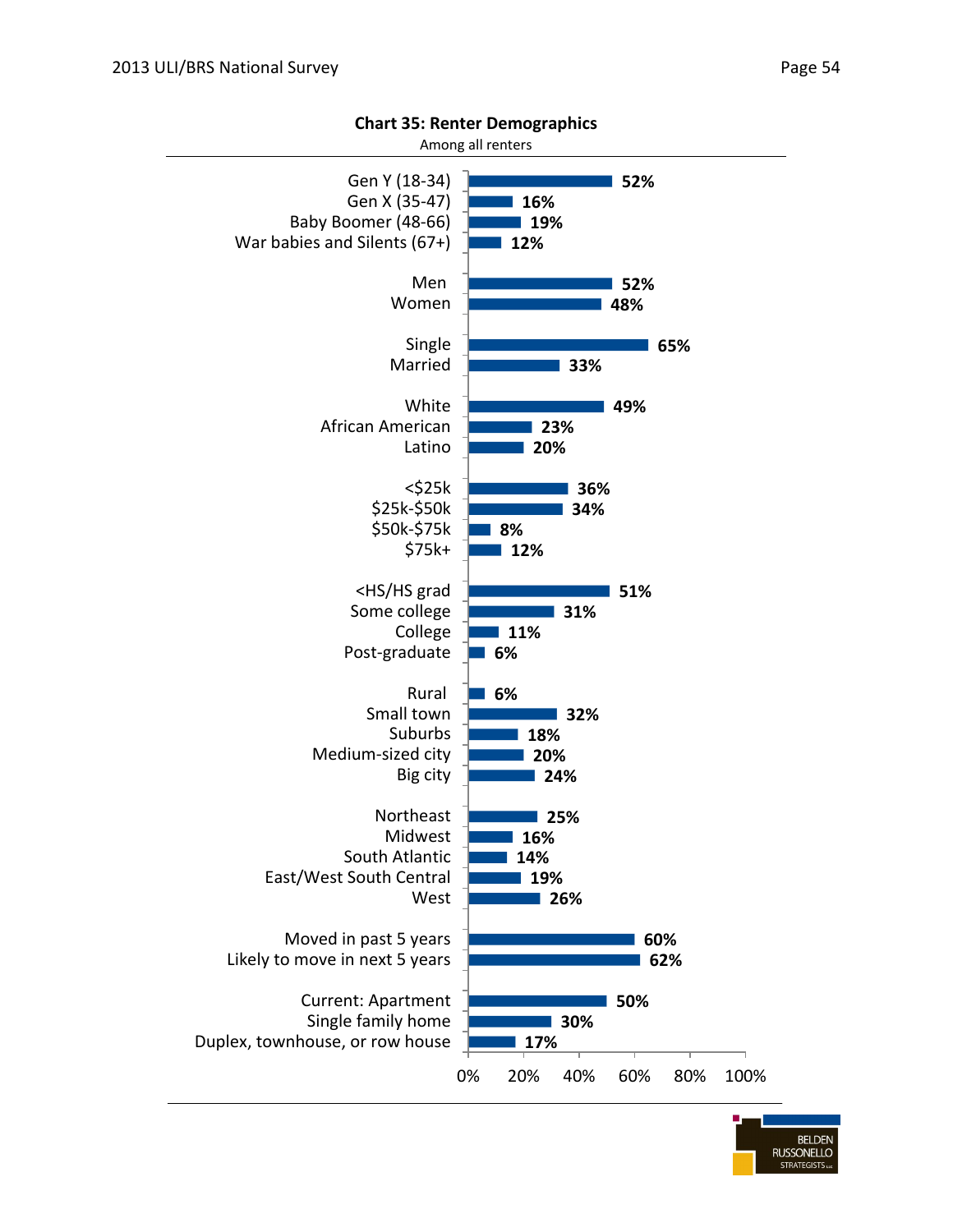![](_page_56_Figure_1.jpeg)

#### **Chart 37: Renters' Desired Attributes of Community**

![](_page_56_Picture_4.jpeg)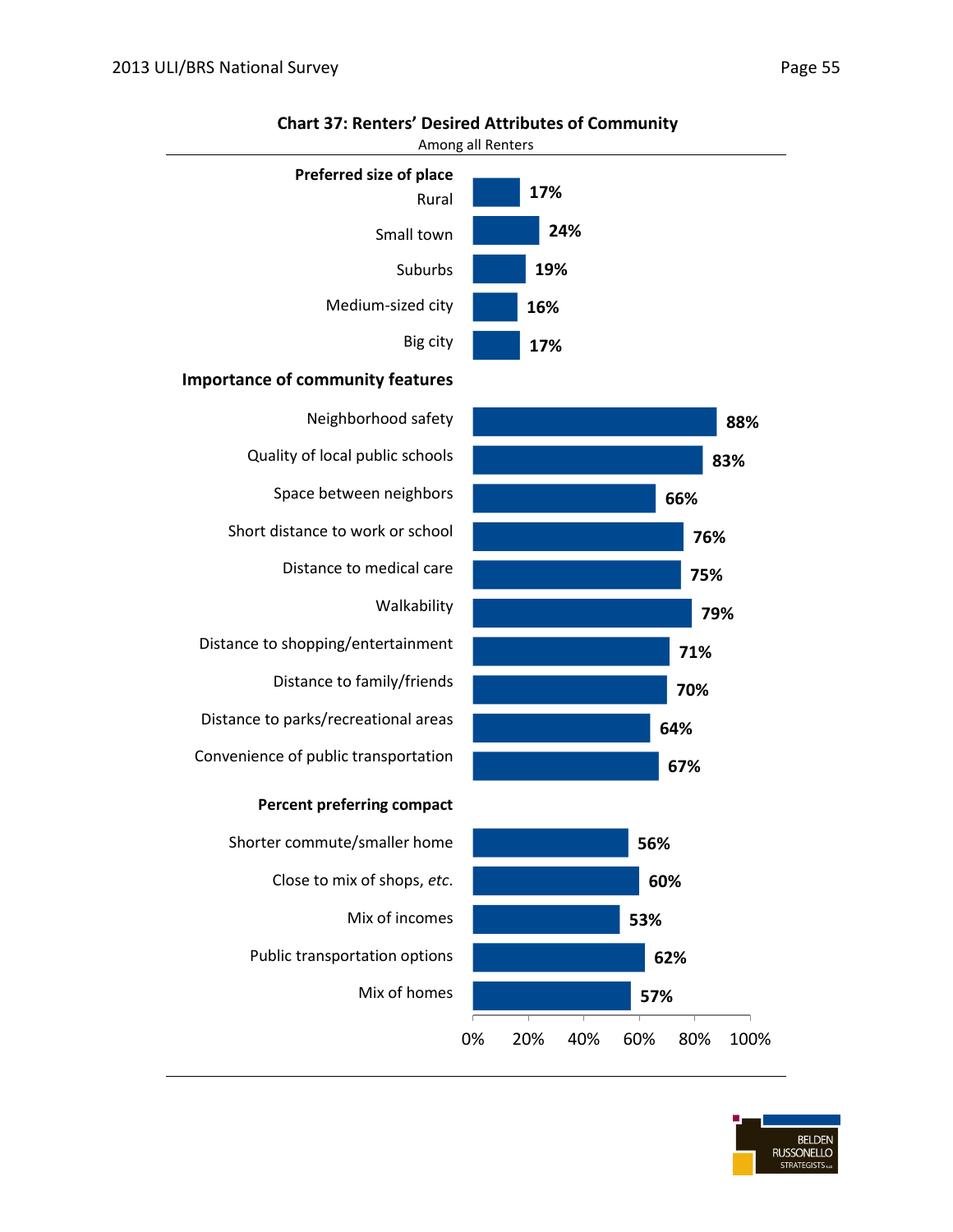![](_page_57_Figure_1.jpeg)

#### **Chart 36: Renters Likely to be Movers**

Among renters who are somewhat or very likely to move in the next five years

Q4. [IF VERY LIKELY OR SOMEWHAT LIKELY TO MOVE IN Q7, n=233] If you could live any place in the next five years, would it be a rural area, a small town, a medium-sized city, a big city, a suburb near a city, or something else?; Q8. [IF VERY LIKELY OR SOMEWHAT LIKELY TO MOVE IN Q7, n=233] In five years, what type of home do you expect to live in? An apartment building; a duplex; a row house or townhouse; a single-family, detached house; a manufactured or mobile home; or something else?; Q9. [IF VERY LIKELY OR SOMEWHAT LIKELY TO MOVE IN Q7, n=233] In five years, do you expect to own or rent your primary residence?

![](_page_57_Picture_5.jpeg)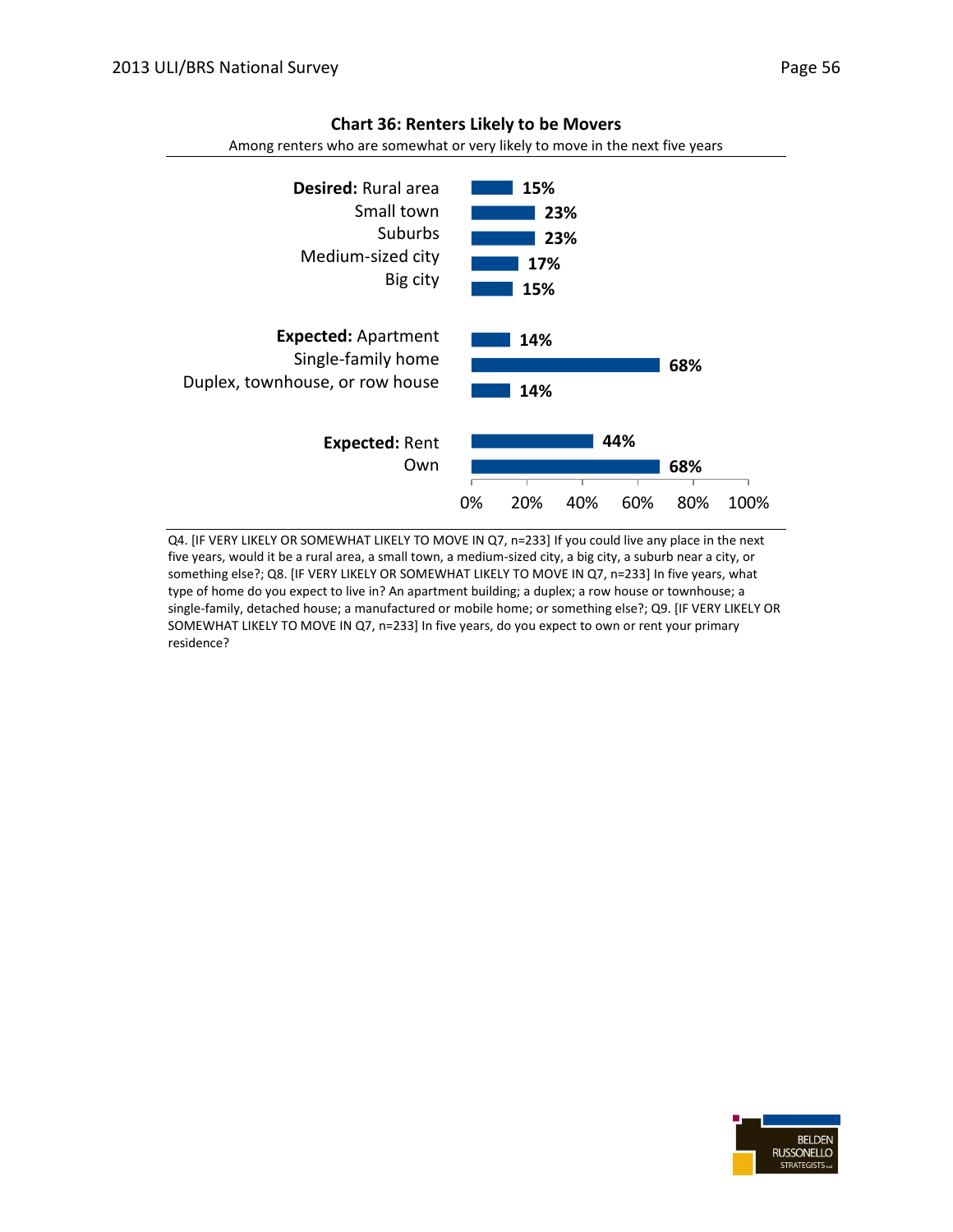|                         |                                                                                         |                                         |                              | <b>War Babies</b>                            |
|-------------------------|-----------------------------------------------------------------------------------------|-----------------------------------------|------------------------------|----------------------------------------------|
|                         | <b>GenY</b>                                                                             | Gen X                                   | <b>Baby Boomers</b>          | (12% of total)                               |
|                         | (30% of total)                                                                          | (23% of total)                          | (31% of total)               | <b>Silent Generation</b><br>(3% of total)    |
| <b>Definition</b>       | 1979-1995                                                                               | 1966-1978                               | 1947-1965                    | <b>War Babies:</b>                           |
|                         |                                                                                         |                                         |                              | 1932-1946                                    |
|                         |                                                                                         |                                         |                              | <b>Silent Generation:</b>                    |
|                         |                                                                                         |                                         |                              | 1931 or earlier                              |
| <b>Demographics</b>     | Most Latino and                                                                         | Highly educated                         | Higher income                | Most women (61%)                             |
|                         | African American                                                                        | (39% college degree                     | $(33% $75K+)$                |                                              |
|                         | (40%)                                                                                   | or more)                                |                              | Lowest income                                |
|                         | Low education                                                                           | Highest income                          | Most divorced (15%)          | (23% < \$25K)                                |
|                         | (37% <hs ged)<="" hs="" th=""><th><math>(44% \$75K+)</math></th><th></th><th></th></hs> | $(44% $75K+)$                           |                              |                                              |
|                         |                                                                                         |                                         |                              |                                              |
|                         | Lower income                                                                            | Most married (72%)                      |                              |                                              |
|                         | (61% under \$50K)                                                                       |                                         |                              |                                              |
| <b>Current Housing</b>  | Most likely in rental                                                                   | Most likely to live                     | Most likely to own           | Most likely to live in                       |
| <b>Realities</b>        | housing (54%)                                                                           | with children under                     | their home (80%)             | a small town                                 |
|                         |                                                                                         | 18 (70%)                                |                              | currently (39%)                              |
|                         | Most likely in an<br>apartment (31%)                                                    |                                         | Most live in a single-       |                                              |
|                         |                                                                                         | Most likely to                          | family home (76%)            | Least likely to have<br>moved in the past    |
|                         | Most likely to have                                                                     | believe buying a<br>home is a good      | Most believe buying          | five years (19%)                             |
|                         | moved in the past                                                                       | investment (79%)                        | a home is a good             |                                              |
|                         | five years (53%)                                                                        |                                         | investment (73%)             | Most likely to live                          |
|                         | Most living with                                                                        |                                         |                              | alone (41%)                                  |
|                         | parents/                                                                                |                                         |                              |                                              |
|                         | grandparents (28%)                                                                      |                                         |                              | Least likely to                              |
|                         |                                                                                         |                                         |                              | believe buying a                             |
|                         | Most in a big city                                                                      |                                         |                              | home is a good                               |
|                         | (18%)                                                                                   |                                         |                              | investment (55%)                             |
| <b>Future Housing</b>   | Most likely to want<br>to in a big or                                                   | Most likely to own<br>future home (81%) | Less likely to move<br>(31%) | Most likely to live in<br>a small town (33%) |
| <b>Desires and</b>      | medium-sized city                                                                       |                                         |                              |                                              |
| <b>Expectations (in</b> | (40%)                                                                                   | Least likely to rent                    | Likely to live in a          | Least likely to move                         |
| the next five<br>years) |                                                                                         | (16%)                                   | single-family home           | (22%)                                        |
|                         | Most likely to move                                                                     | Least likely to live in                 | (65%)                        |                                              |
|                         | (63%)                                                                                   | a big city (8%)                         |                              |                                              |
|                         |                                                                                         |                                         |                              |                                              |
|                         | Likely to own future                                                                    | Most likely to live in                  |                              |                                              |
|                         | home (69%)                                                                              | a single-family home                    |                              |                                              |
|                         | Likely to live in an                                                                    | (87%)                                   |                              |                                              |
|                         | apartment (21%)                                                                         | Most likely to live                     |                              |                                              |
|                         |                                                                                         | with children under                     |                              |                                              |
|                         |                                                                                         | 18 (61%)                                |                              |                                              |

#### **At a Glance: 2013 Housing and Transportation Survey by Generation**

![](_page_58_Picture_4.jpeg)